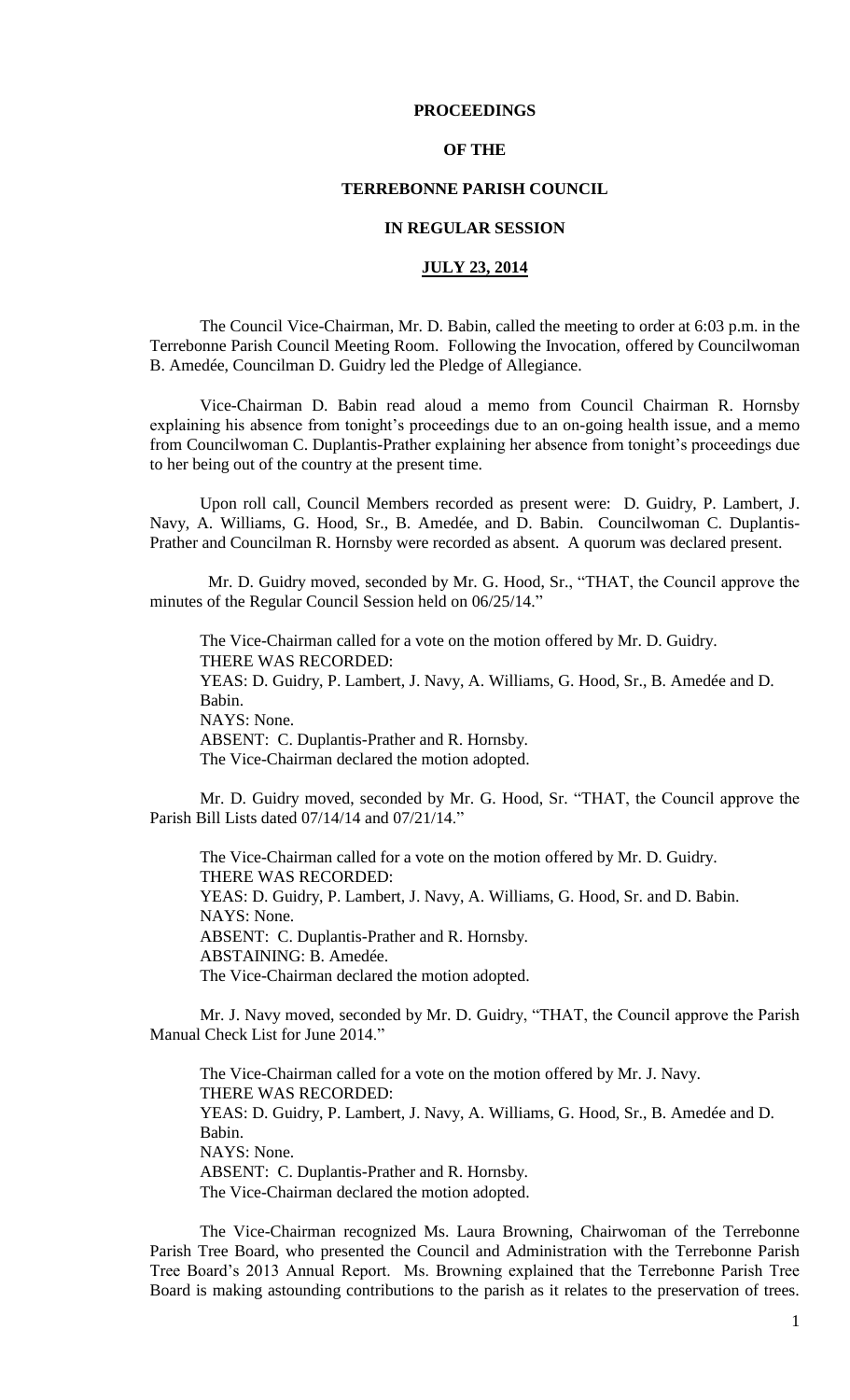She noted that there are three significant projects that the Tree Board is involved in and they are as follows: the Hwy. 311 Interchange Project, the Arbor Day Distribution Project and their participation in educational projects such as the Voice of the Wetlands Festival and/or updating and maintaining the TPCG website pertaining to the Terrebonne Parish Tree Board. Ms. Browning referred to a chart in the Annual Report which details the monies that the Tree Board is spending and to be pro-active in providing Terrebonne Parish with a "green canopy".

Councilmen P. Lambert and G. Hood, Sr., along with Parish President Claudet, thanked Ms. Browning and the Tree Board members for all of the work that they do in and around Terrebonne Parish.

OFFERED BY: Mr. D. Guidry. SECONDED BY: Mr. G. Hood, Sr.

RESOLUTION NO. 14-349

A resolution authorizing the execution of Amendment No. 2 for the Engineering Agreement for Parish Project No. 10-CDBG-R-LEV-63, Ward 7 Levee Elevation (CDBG) Project.

WHEREAS, the Terrebonne Parish Consolidated Government entered into an engineering agreement dated November 10, 2010, with CB&I Coastal, Inc., for the project entitled Parish Project No. 10-CDBG-R-LEV-63, Ward 7 Levee Elevation (CDBG) Project, and

WHEREAS, the engineering agreement between OWNER and ENGINEER has provisions for certain limitations for Basic and Additional Services, and

WHEREAS, the Basic Services will increase by \$115,263.00 for designing and implementing approximately 35.7 acres of marsh mitigation as included in the permit for the Lower Ward 7 Elevation Levee, and

WHEREAS, the Additional Services section of the contract will increase by \$452,133.00 for Field Surveying, Permitting/Mitigation Plan, Geotechnical Coordination, Right-of-Way/Land Owner Coordination, CDBG Contractor Selection Compliance, Engineering Liason Assistance and Project Resident Representation, and

WHEREAS, the construction duration time for this project is 270 calendar days, and

WHEREAS, the Terrebonne Parish Consolidated Government would like to continue with the engineering effort necessary to proceed with this project, and

NOW, THEREFORE BE IT RESOLVED that the Terrebonne Parish Council, on behalf of the Terrebonne Parish Consolidated Government, does hereby approve and authorize the execution by Terrebonne Parish President Michel Claudet of Amendment No. 2 for the engineering agreement with CB&I Coastal, Inc., to perform engineering services for Project No. 10-CDBG-R-LEV-63, Ward 7 Levee Elevation (CDBG) Project which results in an increase of Basic Services (\$115, 263.00) and Additional Services (\$452, 133.00) for a combined total of Five Hundred and Sixty Seven Thousand Three Hundred and Ninety Six Dollars and No Cents (\$567,396.00) to the original contract amount, and,

BE IT FURTHER RESOLVED that a certified copy of the resolution be forwarded to the Engineer, CB&I Coastal, Inc.

THERE WAS RECORDED: YEAS: D. Guidry, P. Lambert, J. Navy, A. Williams, G. Hood, Sr., B. Amedée and D. Babin. NAYS: None. ABSTAINING: None. ABSENT: C. Duplantis-Prather and R. Hornsby. The Vice Chairman declared the resolution adopted on this, the 23<sup>rd</sup> day of July, 2014.

\* \* \* \* \* \* \* \*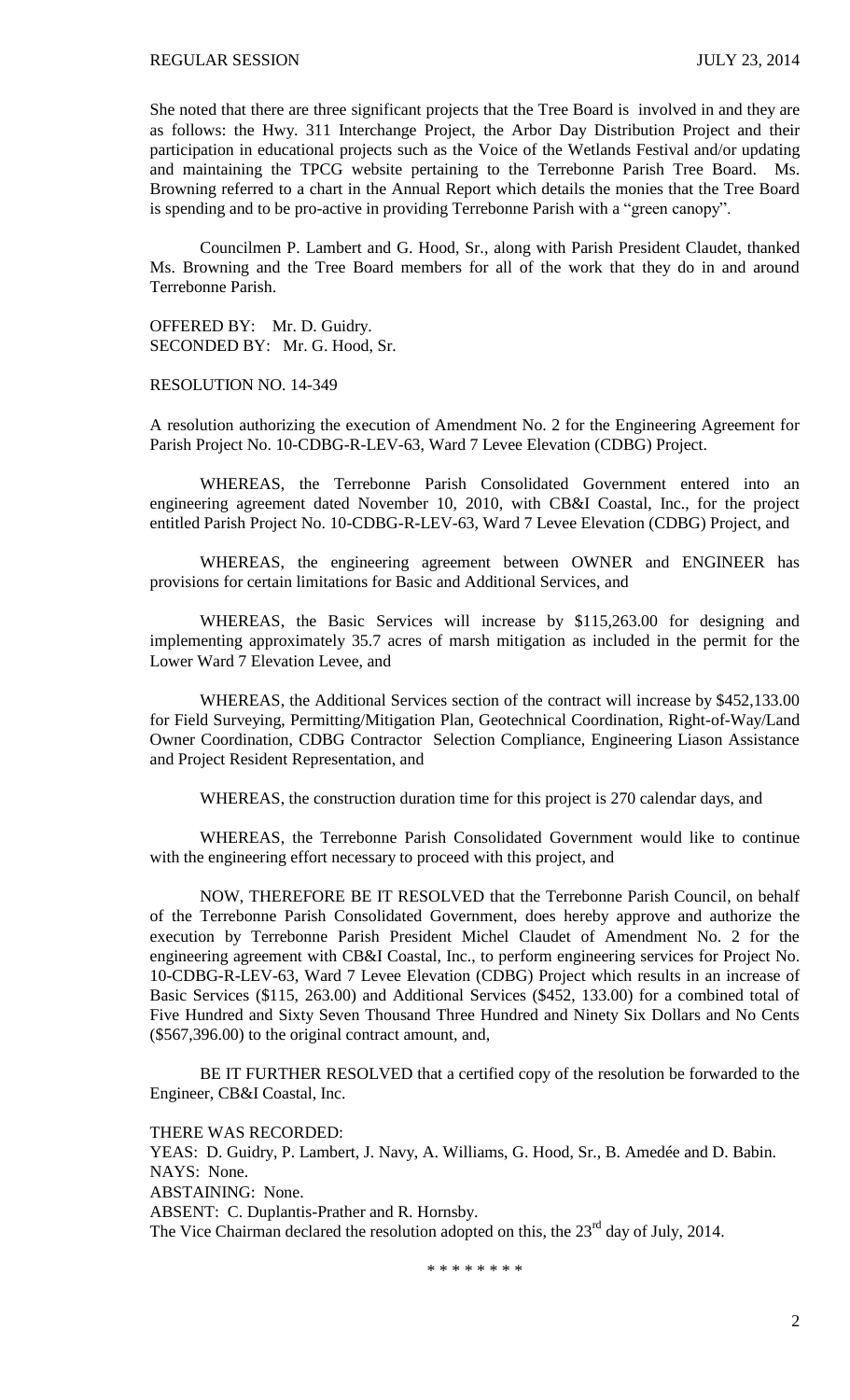The Vice-Chairman recognized Principal Chief Thomas Dardar, Jr., of the United Houma Nation, who thanked the Council and Administration for all of their support in helping the tribe obtain federal recognition. Chief Dardar explained that obtaining federal recognition will bring an economic boost to the Houma Indian community.

The Vice-Chairman called for a report on the Public Services Committee meeting held on 07/21/14, whereupon the Committee Vice-Chairman rendered the following:

## **PUBLIC SERVICES COMMITTEE**

## **JULY 21, 2014**

The Chairman, Daniel Babin, called the Public Services Committee meeting to order at 6:35 p.m. in the Terrebonne Parish Council Meeting Room with an Invocation offered by B. Amedée and the Pledge of Allegiance led by J. Navy. Upon roll call, Committee Members recorded as present were: B. Amedée, D. Babin, C. Duplantis-Prather, D. Guidry, Capt. Greg Hood, Sr., HPD Ret., R. Hornsby, P. Lambert, J. Navy, and A. Williams. A quorum was declared present.

OFFERED BY: Ms. A. Williams. SECONDED BY: Ms. C. Duplantis-Prather.

### RESOLUTION NO. 14-350

A resolution authorizing a Firm Transportation Services Agreement with Gulf South Pipeline Company, LP for the transportation of natural gas to City of Houma natural gas system.

WHEREAS, Gulf South Pipeline Company, LP (Gulf South Pipeline) provides firm natural gas transportation service to Terrebonne Parish Consolidated Government (TPCG) in connection with natural gas supply for the City of Houma natural gas system under their agreement dated June 1, 2010 (GSPL Contract Number 37796), and

WHEREAS, Gulf South Pipeline has provided notice the term of said agreement expires effective May 31, 2015, and

WHEREAS, TPCG has a Right of First Refusal to this delivery capacity under the applicable tariff of the Federal Energy Regulatory Commission, and

WHEREAS, the TPCG Department of Utilities recommends exercising TPCG's Right of First Refusal and continuing firm natural gas transportation service through the Gulf South Pipeline system through March 31, 2020, and

NOW, THEREFORE BE IT RESOLVED by the Terrebonne Parish Council (Public Services Committee), on behalf of the Terrebonne Parish Consolidated Government that a Firm Transportation Services Agreement with Gulf South Pipeline Company, LP for the transportation of natural gas to Terrebonne Parish Consolidated Government natural gas system effective June 1, 2015 through March 31, 2020 be, and is hereby, authorized.

BE IT FURTHER RESOLVED, that the Parish President and all other appropriate parties be, and they are hereby, authorized to execute any and all contract documents associated therewith.

THERE WAS RECORDED: YEAS: J. Navy, A. Williams, G. Hood, Sr., B. Amedée, C. Duplantis-Prather, R. Hornsby, D. Babin, D. Guidry and P. Lambert. NAYS: None. ABSTAINING: None. ABSENT: None. The Chairman declared the resolution adopted on this, the  $21<sup>st</sup>$  day of July, 2014.

\* \* \* \* \* \* \* \* \*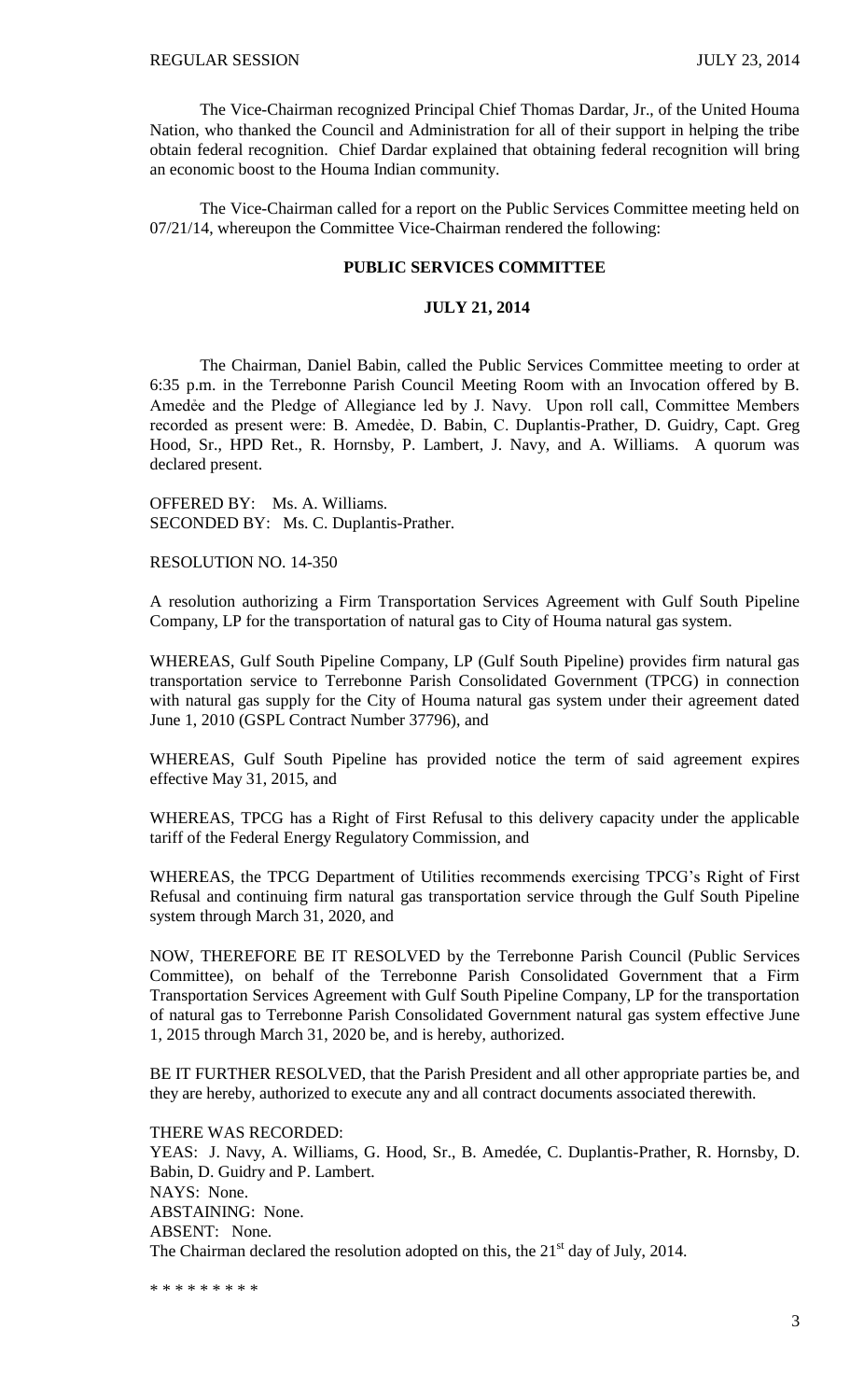OFFERED BY: Ms. B. Amedee. SECONDED BY: Mr. J. Navy and Mr. P. Lambert.

## RESOLUTION NO. 14-351

A resolution authorizing a No Notice Service Agreement with Gulf South Pipeline Company, LP for delivery of natural gas to the City of Houma natural gas system.

WHEREAS, Gulf South Pipeline Company, LP provides no notice service to Terrebonne Parish Consolidated Government (TPCG) in connection with natural gas supply for the City of Houma natural gas system under their agreement dated July 25, 2012 (GSPL Contract Number 40032), and

WHEREAS, Gulf South Pipeline has provided notice the term of said agreement expires March 31, 2015, and

WHEREAS, TPCG has a Right of First Refusal to this delivery capacity under the applicable tariff of the Federal Energy Regulatory Commission, and

WHEREAS, the TPCG Department of Utilities recommends exercising TPCG's Right of First Refusal and continuing no notice natural gas service through the Gulf South Pipeline system through March 31, 2017, and

NOW THEREFORE BE IT RESOLVED, by the Terrebonne Parish Council (Public Services Committee), on behalf of the Terrebonne Parish Consolidated Government that a No Notice Service Agreement with Gulf South Pipeline Company, LP Gas Supply for delivery of natural gas to the City of Houma natural gas system effective April 1, 2015 through March 31, 2017 be, and is hereby, authorized.

BE IT FURTHER RESOLVED, that the Parish President and all other appropriate parties be, and they are hereby authorized to execute any and all contract documents associated therewith.

THERE WAS RECORDED:

YEAS: J. Navy, A. Williams, G. Hood, Sr., B. Amedée, C. Duplantis-Prather, R. Hornsby, D. Babin, D. Guidry and P. Lambert. NAYS: None. ABSTAINING: None. ABSENT: None. The Chairman declared the resolution adopted on this, the  $21<sup>st</sup>$  day of July, 2014.

\* \* \* \* \* \* \* \* \*

OFFERED BY: Mr. D. Guidry. SECONDED BY: Mr. P. Lamber.

RESOLUTION NO. 14-352

A resolution approving the issuance of Letter of No Objection #2971 to Walter Billiot relative to the placement of a gated fence within a Parish drainage servitude at 4236 Hwy 311, subject to the execution of an indemnification and hold harmless agreement

WHEREAS, the Terrebonne Parish Council adopted Resolution No. 13-179 which developed a policy relative to the management of servitudes, and

WHEREAS, the policy generally dictates that the Council and Administration refrain from permitting, and/or allowing such obstructions to be placed on, over or across public servitudes that obstruct or diminish the use, or function of the servitude, except in cases where extreme hardship is demonstrated and such hardship is weighed by both administration and the Council against the policies set out herein, and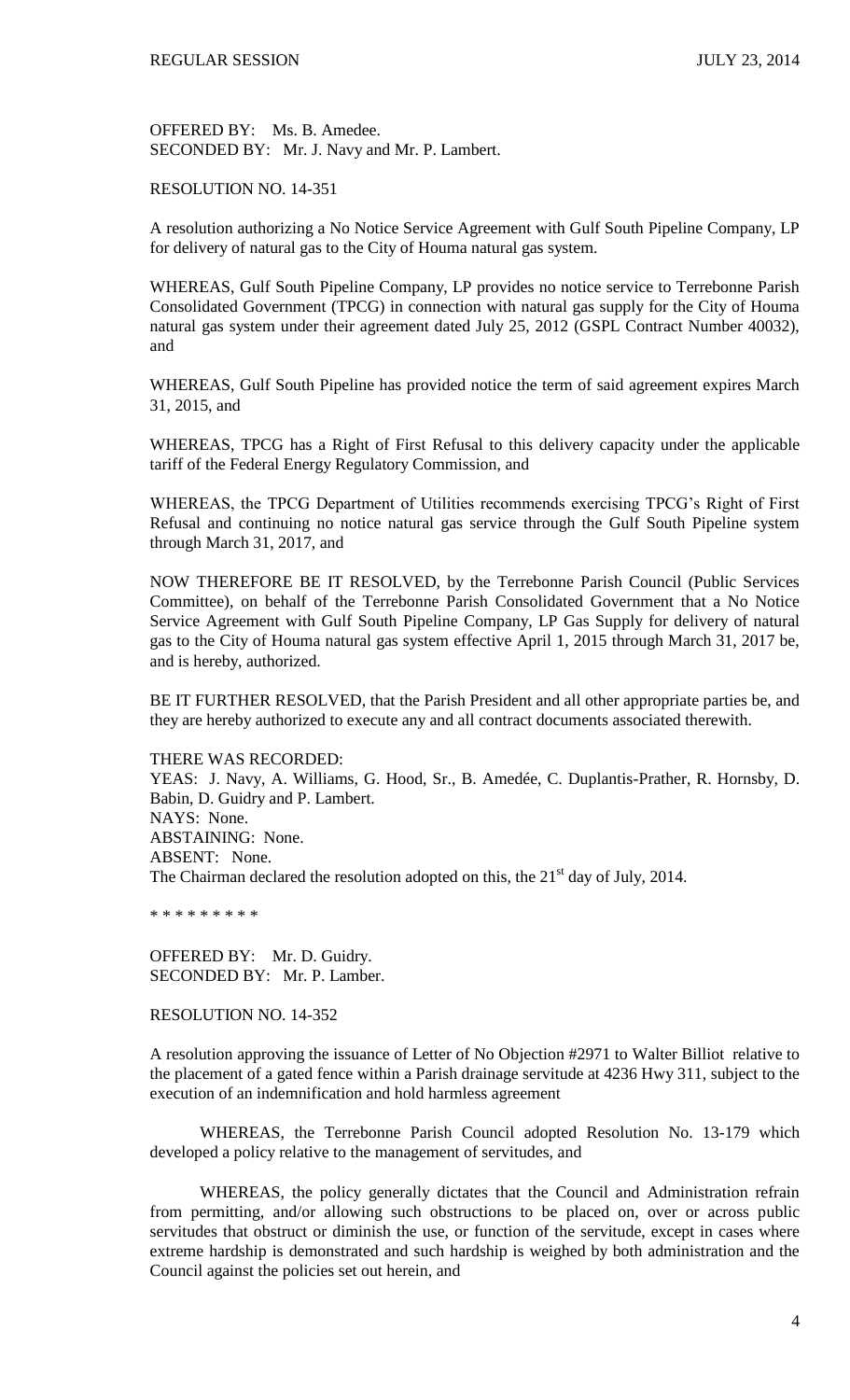WHEREAS, the Public Works Department has received and considered a request from Walter Billiot, 4236 Hwy 311, and had determined that the proposed fencing will not minimize the function and ability of the parish to access, and/or maintain the servitude of drainage encumbering the lot, and

NOW, THEREFORE BE IT RESOLVED by the Terrebonne Parish Council (Public Services Committee), on behalf of the Terrebonne Parish Consolidated Government, that upon weighing the facts associated with the proposed fencing request the Council approves the issuance of Letter of No Objection #2971, subject to the execution of an indemnification and hold harmless agreement as prepared by the Parish Attorney.

THERE WAS RECORDED:

YEAS: J. Navy, A. Williams, G. Hood, Sr., B. Amedée, R. Hornsby, D. Babin, D. Guidry and P. Lambert. NAYS: C. Duplantis-Prather. ABSTAINING: None. ABSENT: None. The Chairman declared the resolution adopted on this, the  $21<sup>st</sup>$  day of July, 2014.

\* \* \* \* \* \* \* \* \*

The Chairman explained that the Parish Government has a very stringent policy of denying requests for the construction of fences over Parish servitudes and rights-of-way; that the aforementioned request from Walter Billiot had prevously been denied four times; but that the aforementioned approval will not impede the Parish's ability to access the servitude and rightsof-way if necessary. He noted that the aforementioned action does not set a precedencefor for construction over/in Parish servitudes and rights-of-way.

OFFERED BY: Mr. D. Guidry. SECONDED BY: Ms. C. Duplantis-Prather.

#### RESOLUTION NO. 14-353

A resolution awarding and authorizing the signing of the construction Contract for Parish Project No. 14-LIBR-11, East Houma Branch Library Reroofing, Terrebonne Parish Consolidated Government, Terrebonne Parish, Louisiana, and authorizing the issuance of the Notice to Proceed.

WHEREAS, the Terrebonne Parish Consolidated Government did receive construction bids on Parish Project No. 14-LIBR-11, East Houma Branch Library Reroofing, Terrebonne Parish, Louisiana, and,

WHEREAS, the lowest bid was that submitted by Edward J. Laperouse Metal Works, Inc., in the overall amount of \$188,896.00, and

WHEREAS, the construction award is contingent upon Library Board approval.

NOW, THEREFORE, BE IT RESOLVED that the Terrebonne Parish Council (Public Services Committee), on behalf of the Terrebonne Parish Consolidated Government award the construction contract to Edward J. Laperouse Metal Works, Inc., in the overall amount of \$188,896.00, and

BE IT FURTHER RESOLVED, that the President of Terrebonne Parish Consolidated Government, be and he is hereby authorized and empowered to sign a construction contract for and on behalf of the Terrebonne Parish Consolidated Government with Edward J. Laperouse Metal Works, Inc., upon receipt of the performance bond in the amount of the contract price and contingent upon Library Board approval, and

BE IT FURTHER RESOLVED, that upon receipt of required certificates of insurance evidencing coverage as provided in the project specifications and upon execution and recordation of all contract documents, that the Engineer is hereby authorized to issue the Notice to Proceed to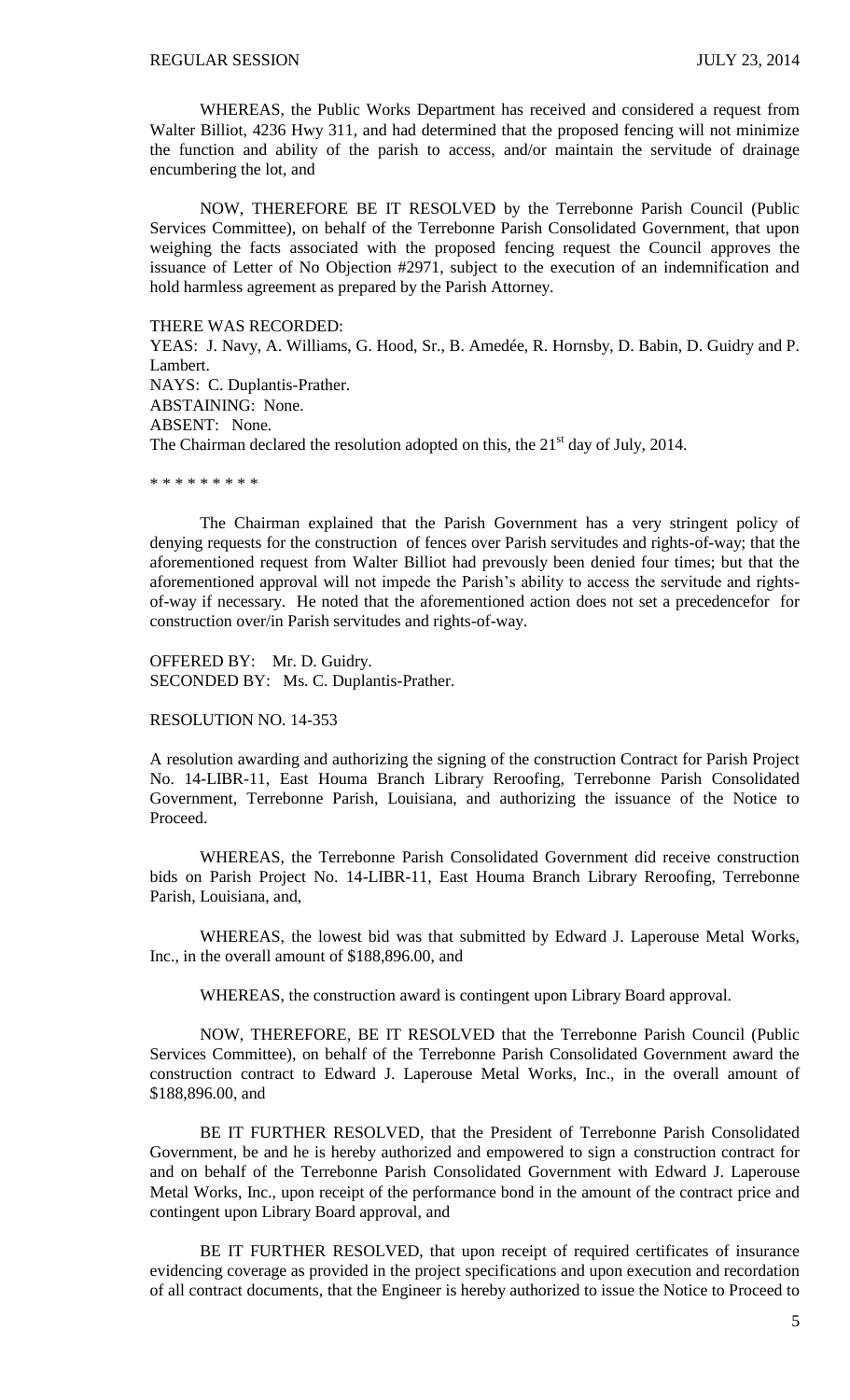the Contractor to commence construction of the project, and

THERE WAS RECORDED: YEAS: J. Navy, A. Williams, G. Hood, Sr., B. Amedée, C. Duplantis-Prather, R. Hornsby, D. Babin, D. Guidry and P. Lambert. NAYS: None. ABSTAINING: None. ABSENT: None. The Chairman declared the resolution adopted on this, the  $21<sup>st</sup>$  day of July, 2014.

\* \* \* \* \* \* \* \* \*

Committee Member D. Guidry noted that the aforementioned contract is \$106,000.00 under the allocated budget for this project.

OFFERED BY: Ms. B. Amedee. SECONDED BY: Ms. C. Duplantis-Prather.

RESOLUTION NO. 14-354

A Resolution authorizing the execution of Change Order No. 3 (Balancing) to the Construction Agreement for Parish Project No. 12-SEW-41, Pollution Control Roof Replacement and Construction of a Storage Building Enclosure, Terrebonne Parish, Louisiana.

WHEREAS, the Terrebonne Parish Consolidated Government entered into a Construction Agreement with Edward J. Laperouse Metal Works, Inc., dated September 6, 2013, and recorded under Entry No. 1436327 for Parish Project No. 12-SEW-41, Pollution Control Roof Replacement and Construction of a Storage Building Enclosure, and

WHEREAS, this Change Order No. 3 (Balancing) has been recommended by the Architect, to balance contract quantities to actual quantities, and

WHEREAS, this change order is necessary in order to decrease the contract amount by \$2,201.78.

NOW, THEREFORE BE IT RESOLVED by the Terrebonne Parish Council (Public Services Committee), on behalf of the Terrebonne Parish Consolidated Government, does hereby approve and authorize the Parish President Michel Claudet, to execute this Change Order No. 3 (Balancing), which decreases the contract amount by Two Thousand Two Hundred One Dollars and Seventy-Eight Cents (\$2,201.78), for Parish Project No. 12-SEW-41, Pollution Control Roof Replacement and Construction of a Storage Building Enclosure, Terrebonne Parish, Louisiana.

BE IT FURTHER RESOLVED that a certified copy of the resolution is forwarded to the Architect, Craig C. Hebert Architect, A Professional Architectural Corporation.

THERE WAS RECORDED: YEAS: J. Navy, A. Williams, G. Hood, Sr., B. Amedée, C. Duplantis-Prather, R. Hornsby, D. Babin, D. Guidry and P. Lambert. NAYS: None. ABSTAINING: None. ABSENT: None. The Chairman declared the resolution adopted on this, the  $21<sup>st</sup>$  day of July, 2014.

\* \* \* \* \* \* \* \* \*

Committee Member B. Amedée noted that the aforementioned change order reflects a decrease in the allocated budget for said project.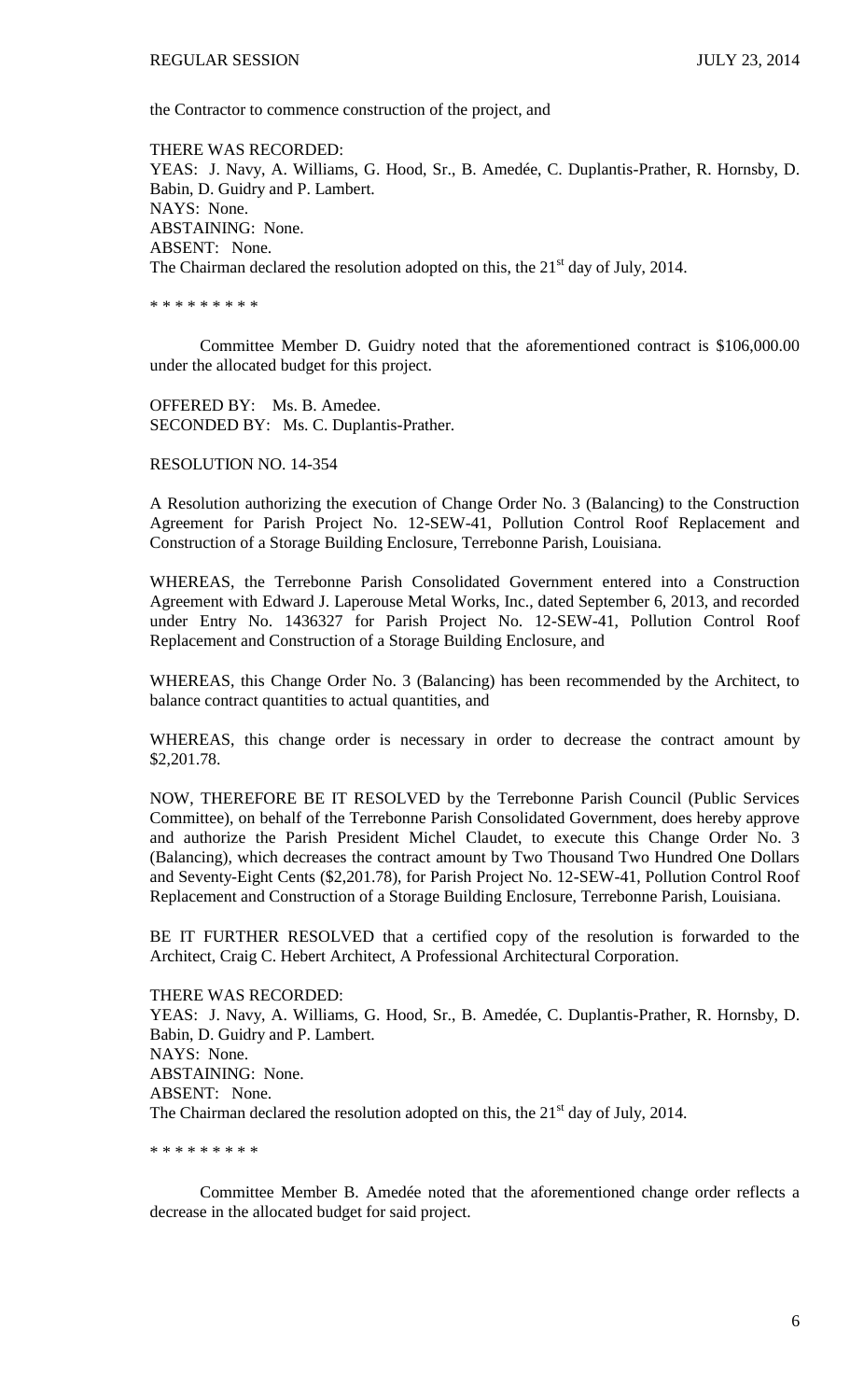OFFERED BY: Mr. D. Guidry. SECONDED BY: Mr. R. Hornsby.

RESOLUTION NO. 14-355

A resolution providing for the acceptance of work performed by Larry Doiron, Inc., in accordance with the Certificate of Substantial Completion for Parish Project 13-PW-09, Bayou Chauvin Dredging, Terrebonne Parish, Louisiana.

WHEREAS, the Terrebonne Parish Consolidated Government entered into a contract dated February 28, 2014 with Larry Doiron, Inc., for Parish Project 13-PW-09, Bayou Chauvin Dredging, Terrebonne Parish, Louisiana, as will be seen by reference to said contract which is recorded under Entry No. 1448512 of the records of Terrebonne Parish, and

WHEREAS, the work performed has been inspected by authorized representatives of the Owner, Engineer, and Contractor and found to be substantially complete, and

WHEREAS, the Engineer for this project, Providence/GSE Engineers, LLC, recommends the acceptance of the substantial completion,

NOW, THEREFORE BE IT RESOLVED that the Terrebonne Parish Council (Public Services Committee), on behalf of the Terrebonne Parish Consolidated Government, does hereby accept the work performed, effective as of the date of recording of this resolution, and does authorize and direct the Clerk of Court and Ex-Officio Recorder of Mortgages of Terrebonne Parish to note this acceptance thereof in the margin of the inscription of said contract under Entry No. 1448512 of the Records of Terrebonne Parish, Louisiana, and

BE IT FURTHER RESOLVED that a certified copy of the resolution be forwarded to the Engineer Providence/GSE Engineers, LLC, and

BE IT FURTHER RESOLVED that a certified copy of the resolution be recorded in the office of the Clerk of Court of Terrebonne Parish to commence a 45-day clear lien period, and

BE IT FURTHER RESOLVED that the Administration is authorized to make payment of retainage upon the presentation of a Clear Lien Certificate.

#### THERE WAS RECORDED:

YEAS: J. Navy, A. Williams, G. Hood, Sr., B. Amedée, C. Duplantis-Prather, R. Hornsby, D. Babin, D. Guidry and P. Lambert. NAYS: None. ABSTAINING: None. ABSENT: None. The Chairman declared the resolution adopted on this, the  $21<sup>st</sup>$  day of July, 2014.

\* \* \* \* \* \* \* \* \*

In response to questioning by Committee Member J. Navy, Public Works Director Lt. Col. (Ret.) Greg Bush stated that the South Van Avenue to Prospect Street Concrete Lined Drainage Ditch Project is still planned for construction in the future.

Committee Member D. Guidry thanked everyone for their support of the aforementioned East Houma Drainage Project.

The Chairman corrected a statement in *The Courier* by noting that the aforementioned dredging project is not within a navigable stream and that this section of Bayou Chauvin is considered a drainage canal.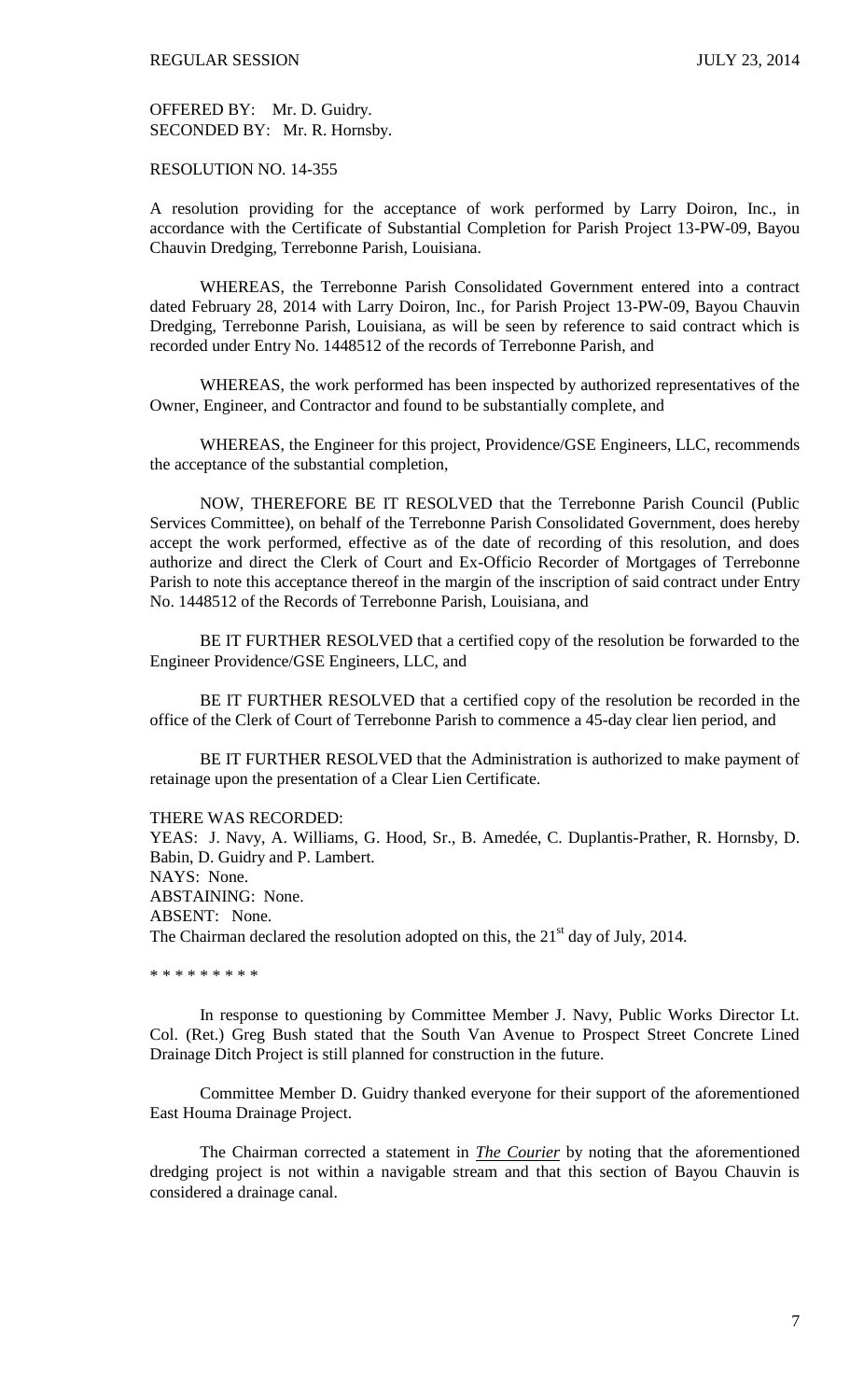OFFERED BY: Mr. D. Guidry. SECONDED BY: Mr. P. Lambert and Mr. R. Hornsby.

RESOLUTION NO. 14-356

WHEREAS, the Terrebonne Parish Consolidated Government performs annual bridge inspections in accordance with the Federal Off System Bridge Program, and

WHEREAS, the Mayfield Bridge located on Mayfield Road in Dulac has been structurally inspected by the Huval Engineering Firm, and

WHEREAS, the Engineer's report has noted structural issues with exposed rebar beneath the concrete deck panels, and poor condition of timber support piles, and

WHEREAS, these conditions require a temporary reduction of the bridge's weight limit, and

WHEREAS, the Engineer has recommended the weight limit be reduced to 10-15 Tons until repairs are complete.

NOW, THEREFORE BE IT RESOLVED by the Terrebonne Parish Council (Public Services Committee), on behalf of the Terrebonne Parish Consolidated Government, that the maximum weight limit for the Mayfield Bridge be posted at 10-15 Tons until repairs to the structure are complete.

THERE WAS RECORDED:

YEAS: J. Navy, A. Williams, G. Hood, Sr., B. Amedée, C. Duplantis-Prather, R. Hornsby, D. Babin, D. Guidry and P. Lambert. NAYS: None. ABSTAINING: None. ABSENT: None. The Chairman declared the resolution adopted on this, the  $21<sup>st</sup>$  day of July, 2014.

\* \* \* \* \* \* \* \* \*

Mr. G. Hood, Sr. moved, seconded by Mr. R. Hornsby, "THAT, there being no further business to come before the Public Services Committee, the meeting be adjourned."

The Chairman called for the vote on the motion offered by Mr. G. Hood, Sr. THERE WAS RECORDED: YEAS: B. Amedẻe, D. Babin, C. Duplantis-Prather, D. Guidry, G. Hood, Sr., R. Hornsby, P. Lambert, J. Navy, and A. Williams. NAYS: None. ABSENT: None. The Chairman declared the motion adopted and the meeting was adjourned at 6:40 p.m.

Daniel Babin, Chairman

Suzette Thomas, Minute Clerk

Mr. P. Lambert moved, seconded by Mr. G. Hood, Sr., "THAT, the Council accept and ratify the minutes of the Public Services meeting held on 07/21/14."

The Vice-Chairman called for a vote on the motion offered by Mr. P. Lambert. THERE WAS RECORDED: YEAS: D. Guidry, P. Lambert, J. Navy, A. Williams, G. Hood, Sr., B. Amedée and D. Babin. NAYS: None. ABSENT: C. Duplantis-Prather and R. Hornsby. The Vice-Chairman declared the motion adopted.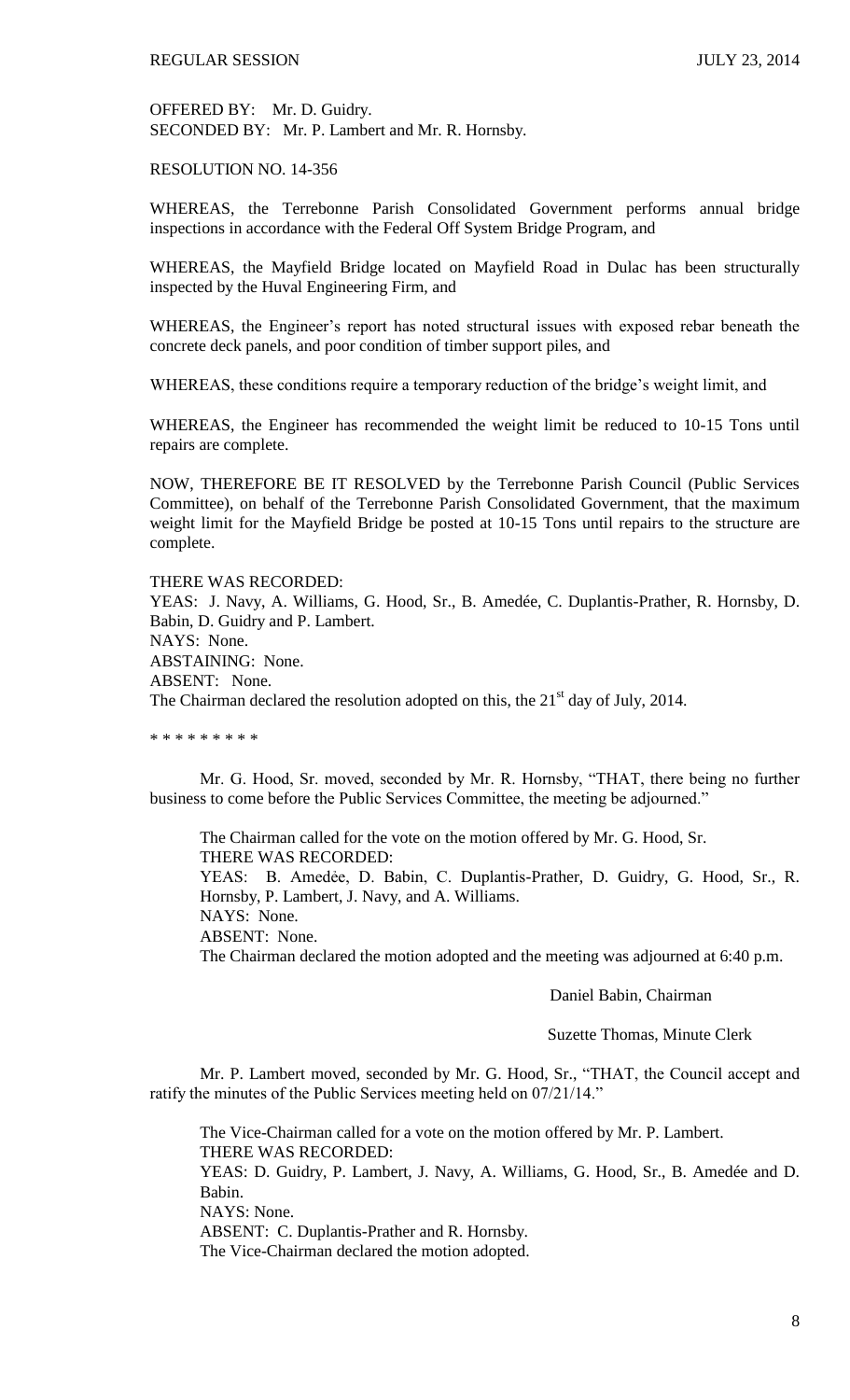The Vice-Chairman called for a report on the Community Development and Planning Committee meeting held on 07/21/14, whereupon the Committee Chairman, noting that ratification of the minutes calls a public hearing on 08/13/14, rendered the following:

## **COMMUNITY DEVELOPMENT & PLANNING COMMITTEE**

### **JULY 21, 2014**

The Chairman, Dirk Guidry, called the Community Development & Planning Committee meeting to order at 6:43 p.m. in the Terrebonne Parish Council Meeting Room with an Invocation offered by C. Duplantis-Prather and the Pledge of Allegiance led by P. Lambert. Upon roll call, Committee Members recorded as present were: B. Amedẻe, D. Babin, C. Duplantis-Prather, D. Guidry, Capt. Greg Hood, Sr., HPD Ret., R. Hornsby, P. Lambert, J. Navy, and A. Williams. A quorum was declared present.

Parish President Michel H. Claudet explained that the United Houma Nation requested Administration to adopt a resolution supporting Federal recognition through the Department of Interior's Federal Acknowledgment process and/or any act of legislation by the Congress of the United States prior to August 1, 2014; that Administration was informed that St. Mary Parish was considering similar action; that Administration has informed the Biloxi Chitimacha-Choctaw and Pointe aux Chenes Native American Tribes that it would support a similar resolution for each tribe after each has submitted documents of acknowledgement; suggested that each tribe consult with Committee Member A. Williams regarding recognition assistance on the Federal level; and that Administration supports the cause of all Native American tribes.

Committee Member A. Williams suggested that each of the tribes obtain letters of support individually and not "piggy-back" onto other tribes; that each tribe be afforded an opportunity to obtain Federal recognition individually; noted that she may be of assistance in instigating a meeting with the Department of the Interior; and added that each tribe should be given an opportunity to tell their story. Ms. Williams requested that the Biloxi Chitimacha-Choctaw and Pointe aux Chenes Island tribe, if they so choose, appear before the Committee to present a resolution of their history and request for support.

OFFERED BY: Ms. A. Williams. SECONDED: Unanimously.

RESOLUTION NO. 14-357

## A RESOLUTION TO EXPRESS SUPPORT FOR THE UNITED HOUMA NATION'S EFFORTS TO OBTAIN FEDERAL ACKNOWLEDGMENT

WHEREAS, the Houma Nation's earliest contact with the Europeans occurred in 1699 when the Tribe was visited by Pierre Lemoyne, sieur d'Iberville near the present site of Baton Rouge; and

WHEREAS, the Houma Nation was drawn into the colonial struggles between France, Spain, and England, resulting in a gradual dislocation of the tribe from its traditional homeland; and

WHEREAS, the United States purchased the Louisiana Territory in 1803 and promised all Indian tribes inhabiting the newly acquired territory that their land ownership and possession would be protected and honored as such ownership was protected and honored by the former sovereigns of Spain and France; and

WHEREAS, the United States' promises were not fulfilled and in order to protect themselves from threats presented by non-Indian peoples, the Houma Nation sought refuge and safety in the remote wetlands and bayous of southern Louisiana; and

WHEREAS, the Houma Nation tribal members were denied a public education until the passage of the Civil Rights Act of 1964 due to their status as "Indians;" and

WHEREAS, the United Houma Nation was recognized by the State of Louisiana in 1977 by House Concurrent Resolution No. 97 of the 1977 Regular Session of the Legislature and that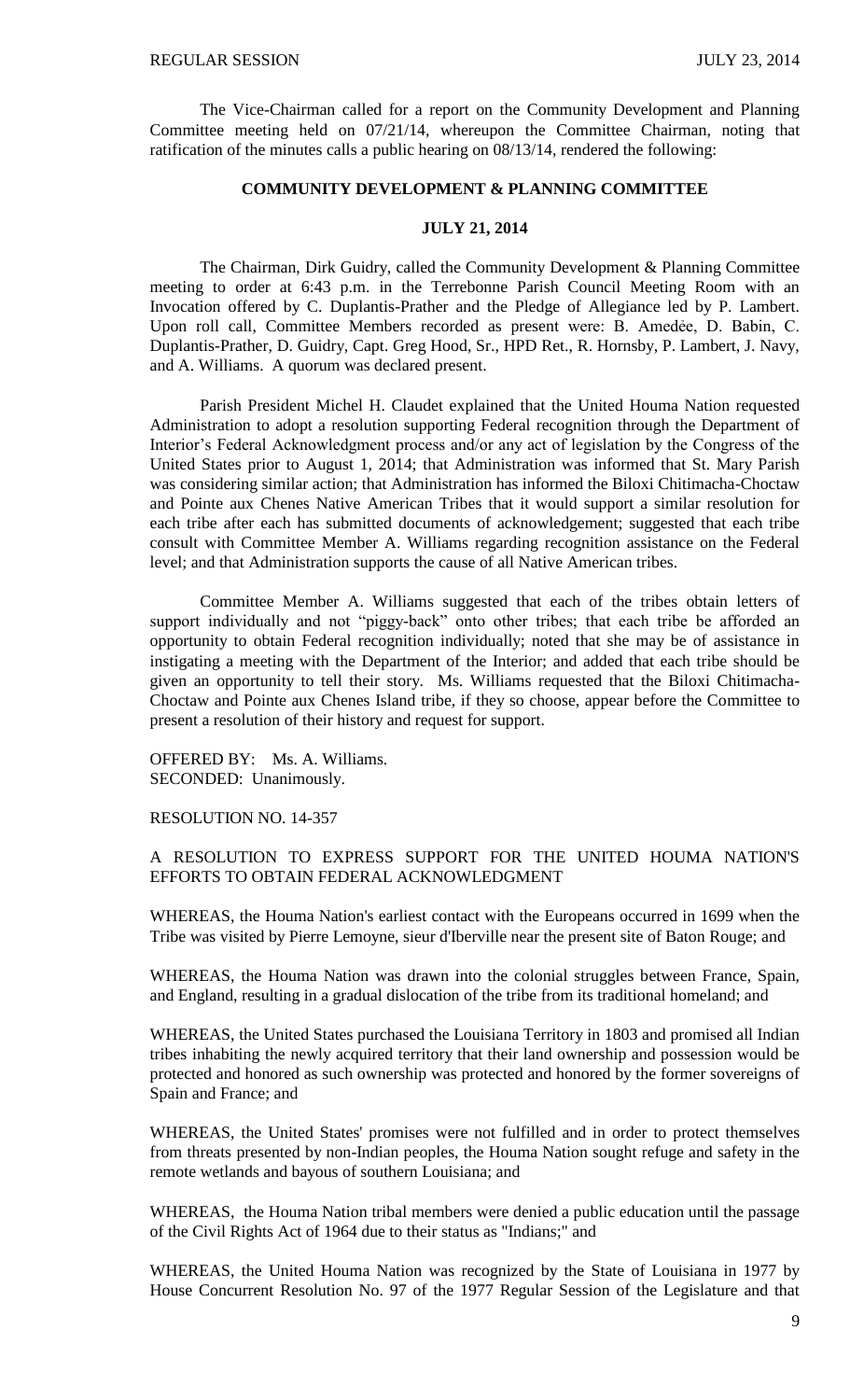recognition was reaffirmed by the State of Louisiana in 1990 with Senate Concurrent Resolution No. 124 of the 1990 Regular Session of the Legislature; and

WHEREAS, the United Houma Nation has been in the Department of the Interior's Federal Acknowledgment Process since 1979 and its petition is still not resolved; and

WHEREAS, the United Houma Nation has been severely impacted by coastal erosion, the BP oil spill, tropical storms, and destructive hurricanes such as Katrina, Rita, Ike, Gustav, Juan, Andrew, Lili, Matthew and Isaac during the time it has spent in the Federal Acknowledgment Process; and

WHEREAS, the United Houma Nation's lack of federal acknowledgment is the barrier preventing the Tribe from receiving the necessary resources from the federal government during these times of disaster to preserve and make whole the Houma tribal communities most significantly impacted; and

WHEREAS, these repetitive natural and man-made disasters coupled with a lack of federal recognition have proven to be detrimental to the United Houma Nation communities and culture.

NOW THEREFORE BE IT RESOLVED, that the Terrebonne Parish Council, on behalf of the Terrebonne Parish Consolidated Government, endorses and supports the United Houma Nation's recognition as a sovereign tribal nation; and

BE IT FURTHER RESOLVED, that the Terrebonne Parish Council supports the United Houma Nation receiving federal recognition through the Department of the Interior's federal acknowledgment process and/or any act of legislation by the Congress of the United States.

THERE WAS RECORDED: YEAS: J. Navy, A. Williams, G. Hood, Sr., B. Amedée, R. Hornsby, D. Babin, D. Guidry and P. Lambert. NAYS: None. ABSTAINING: None. ABSENT: C. Duplantis-Prather. The Chairman declared the resolution adopted on this, the  $21<sup>st</sup>$  day of July, 2014.

\* \* \* \* \* \* \* \* \*

Discussion transpired relative to supporting the efforts of each of Terrebonne Parish's Native American tribes in their quests for Federal recognition.

OFFERED BY: Ms. A. Williams. SECONDED: Unanimously.

RESOLUTION NO. 14-358

RESOLUTION TO EXPRESS SUPPORT FOR THE DEPARTMENT OF THE INTERIOR'S PROPOSED RULE TO REFORM THE FEDERAL ACKNOWLEDGMENT PROCESS

WHEREAS, the Department of the Interior (Department), prior to 1978, addressed requests for Tribal acknowledgement on an individual, case-by-case basis;

WHEREAS, in 1978, the Department established the Federal acknowledgement process (25 CFR Part 83), *Procedures for Establishing that an American Indian Group Exists as an Indian Tribe*;

WHEREAS, Federal acknowledgment establishes the U.S. Government as the trustee for Tribal lands and resources and makes Tribal members and governments eligible for federal budget assistance and programs.

WHEREAS, the Federal acknowledgment process has been the subject of more than 20 Congressional hearings and several government studies;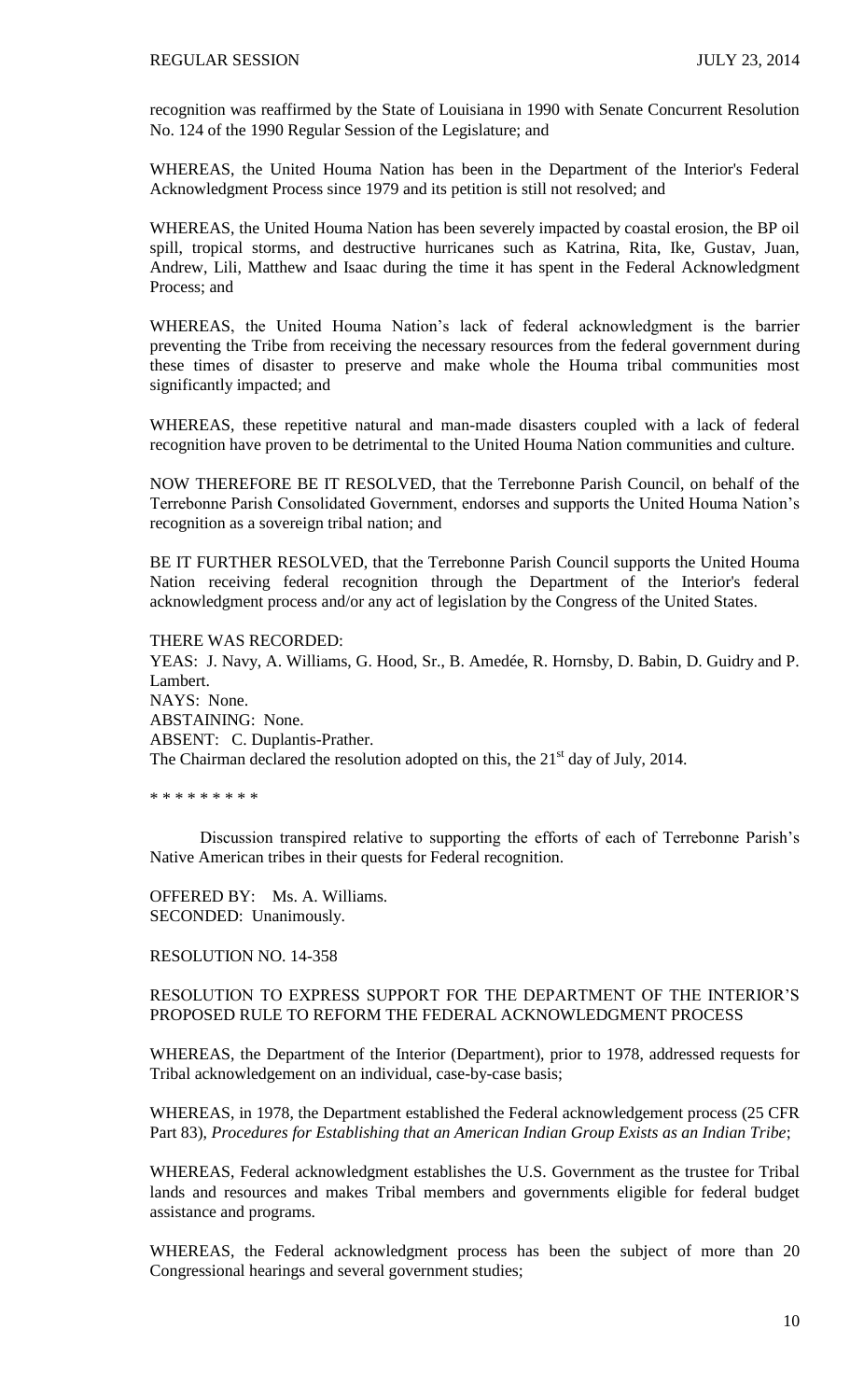WHEREAS, these Congressional hearing and government reports found that the process can take decades to complete, cost millions of dollars, is applied inconsistently, and overly burdensome on the petitioners;

WHEREAS, in June 2013, the Department released a discussion draft of a proposal to reform the Federal acknowledgment process, and conducted a substantial amount of Tribal consultations and public meetings to receive public comments on the discussion draft;

WHEREAS, during the three-month comment period the Department received approximately 2,800 comments on the discussion draft and subsequently reviewed and incorporated responses to those comments;

WHEREAS, in May 2014, the Department published a proposed rule in the Federal Register which addresses many of the longstanding problems with the federal acknowledgement process, while maintaining a rigorous process to establish a government-to-government relationship between a petitioning tribe and the federal government.

NOW, THEREFORE BE IT RESOLVED, that the Terrebonne Parish Council, on behalf of the Terrebonne Parish Consolidated Government, hereby supports the Department's proposed rule to reform the Federal acknowledgment process.

THERE WAS RECORDED: YEAS: J. Navy, A. Williams, G. Hood, Sr., B. Amedée, C. Duplantis-Prather, R. Hornsby, D. Babin, D. Guidry and P. Lambert. NAYS: None. ABSTAINING: None. ABSENT: None. The Chairman declared the resolution adopted on this, the  $21<sup>st</sup>$  day of July, 2014.

\* \* \* \* \* \* \* \* \*

The Chairman recognized Chief Shirin Parfait Dardar of the Biloxi Chitimacha-Choctaw tribe, who thanked the Council for its support and added that the tribe will submit its supporting documents.

OFFERED BY: Ms. A. Williams. SECONDED BY: Mr. D. Babin.

RESOLUTION NO. 14-359

WHEREAS, the Terrebonne Parish Consolidated Government recognizes the need to provide services to help eliminate poverty and promote self-sufficiency in the Parish, and

WHEREAS, the Louisiana Workforce Commission's Community Services Block Grant Program has announced the availability of \$348,859 in Regular CSBG Funds to Terrebonne Parish to provide services for FY 2015.

NOW, THEREFORE BE IT RESOLVED that the Terrebonne Parish Council (Community Planning and Development Committee), on behalf of the Terrebonne Parish Consolidated Government, does hereby authorize the Parish President, Michel Claudet, to sign and submit the Subgrant for the period from October 1, 2014 through September 30, 2016.

BE IT FURTHER RESOLVED that the Terrebonne Parish Consolidated Government does hereby authorize the Parish President, Michel Claudet to execute any and all grant agreements, certifications, amendments, modifications, and documents necessary between Terrebonne Parish Consolidated Government and the Louisiana Workforce Commission resulting from approval of this Subgrant.

THERE WAS RECORDED:

YEAS: J. Navy, A. Williams, G. Hood, Sr., B. Amedée, C. Duplantis-Prather, R. Hornsby, D. Babin, D. Guidry and P. Lambert.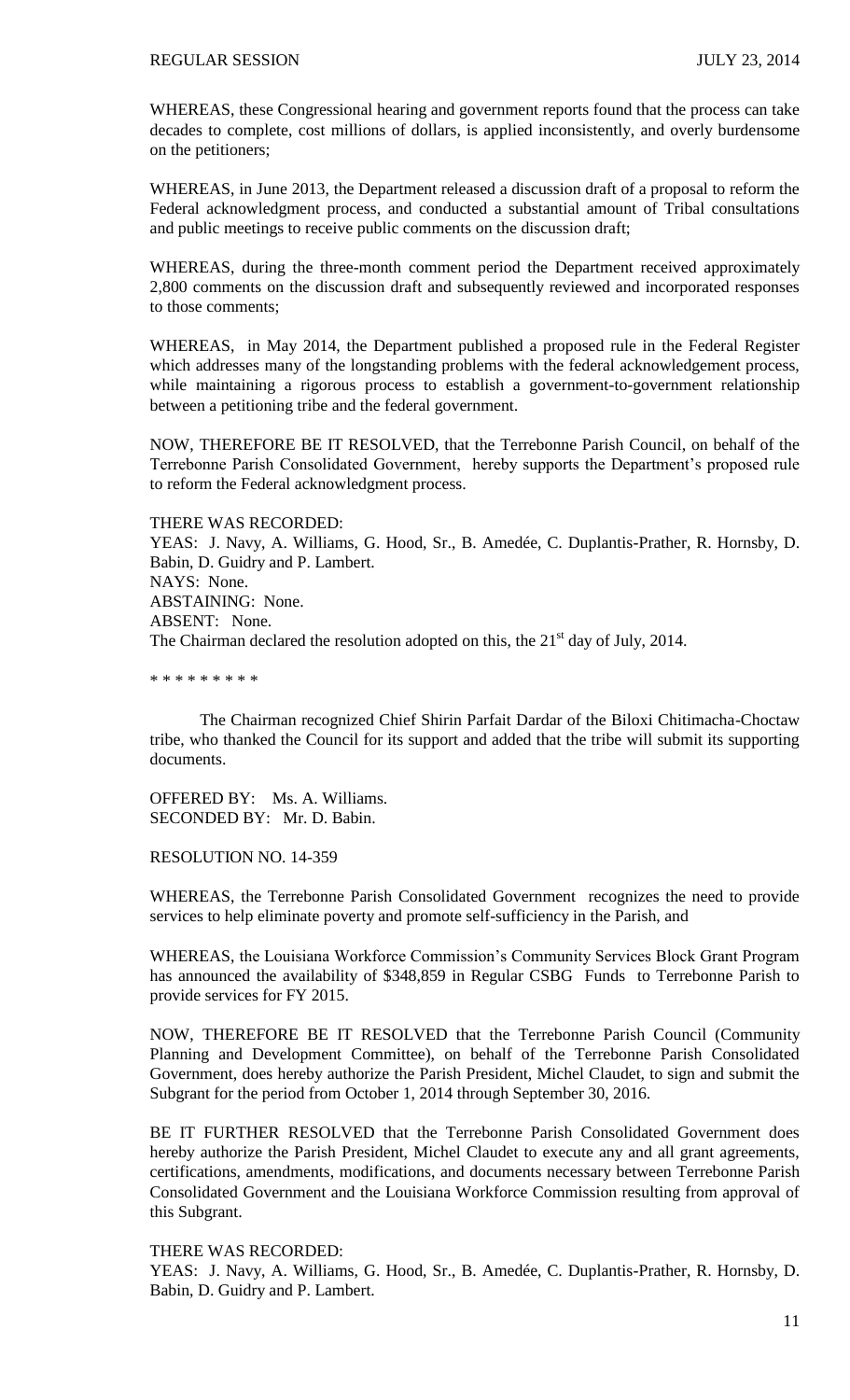NAYS: None. ABSTAINING: None. ABSENT: None. The Chairman declared the resolution adopted on this, the  $21<sup>st</sup>$  day of July, 2014.

\* \* \* \* \* \* \* \* \*

OFFERED BY: Mr. G. Hood, Sr. SECONDED BY: Ms. A. Williams.

## RESOLUTION NO. 14-360

A resolution providing approval of Amendment No.1 to the Professional Services Agreement between Terrebonne Parish Consolidated Government and GCR, Inc.

WHEREAS, the Terrebonne Parish Consolidated Government entered into a Professional Services Agreement dated September 28, 2012 with GCR, Inc. for the program design and management services of the Gustav-Ike Community Development Block Grant Disaster Recovery Multi-Family affordable housing development, and

WHEREAS, the established Time of Performance for the services was October 1, 2012 to September 30, 2014, now the parties mutually agree for the need to extend the Time of Performance to February 29, 2016,

NOW, THEREFORE BE IT RESOLVED that the Terrebonne Parish Council (Community Development and Planning Committee), on behalf of the Terrebonne Parish Consolidated Government, does hereby approve and authorize Parish President, Michel H. Claudet to execute Amendment No. 1 to the Professional Services Agreement between Terrebonne Parish Consolidated Government and GCR, Inc. for the program design and management services of the Gustav-Ike Community Development Block Grant Disaster Recovery Multi-Family affordable housing development.

THERE WAS RECORDED:

YEAS: J. Navy, A. Williams, G. Hood, Sr., B. Amedée, C. Duplantis-Prather, R. Hornsby, D. Babin, D. Guidry and P. Lambert. NAYS: None. ABSTAINING: None. ABSENT: None. The Chairman declared the resolution adopted on this, the  $21<sup>st</sup>$  day of July, 2014.

\* \* \* \* \* \* \* \* \*

OFFERED BY: Mr. G. Hood, Sr. SECONDED BY: Mr. D. Babin.

RESOLUTION NO. 14-361

A RESOLUTION GIVING NOTICE OF INTENT TO RESCIND ORDINANCE 8444 AND ADOPT AN ORDINANCE TO AUTHORIZE THE ACQUISITION OF STRUCTURES AND LANDS UNDER THE TERMS AND CONDITIONS OF THE COMMUNITY DEVELOPMENT BLOCK GRANT (CDBG) BUYOUT PROGRAM; TO AUTHORIZE THE PARISH PRESIDENT TO EXECUTE ANY AND ALL DOCUMENTS NECESSARY TO AFFECT ACQUISITION; AND CALLING A PUBLIC HEARING ON SAID MATTER FOR WEDNESDAY, AUGUST 13, 2014 AT 6:30 P. M.

WHEREAS, the Terrebonne Parish Consolidated Government has been advised by consultants, Leidos, Inc. as part of the implementation of the Gustav/Ike Recovery Plan CDBG Buyout Program project management duties that they recommend acquisition under the grant program of the following property; and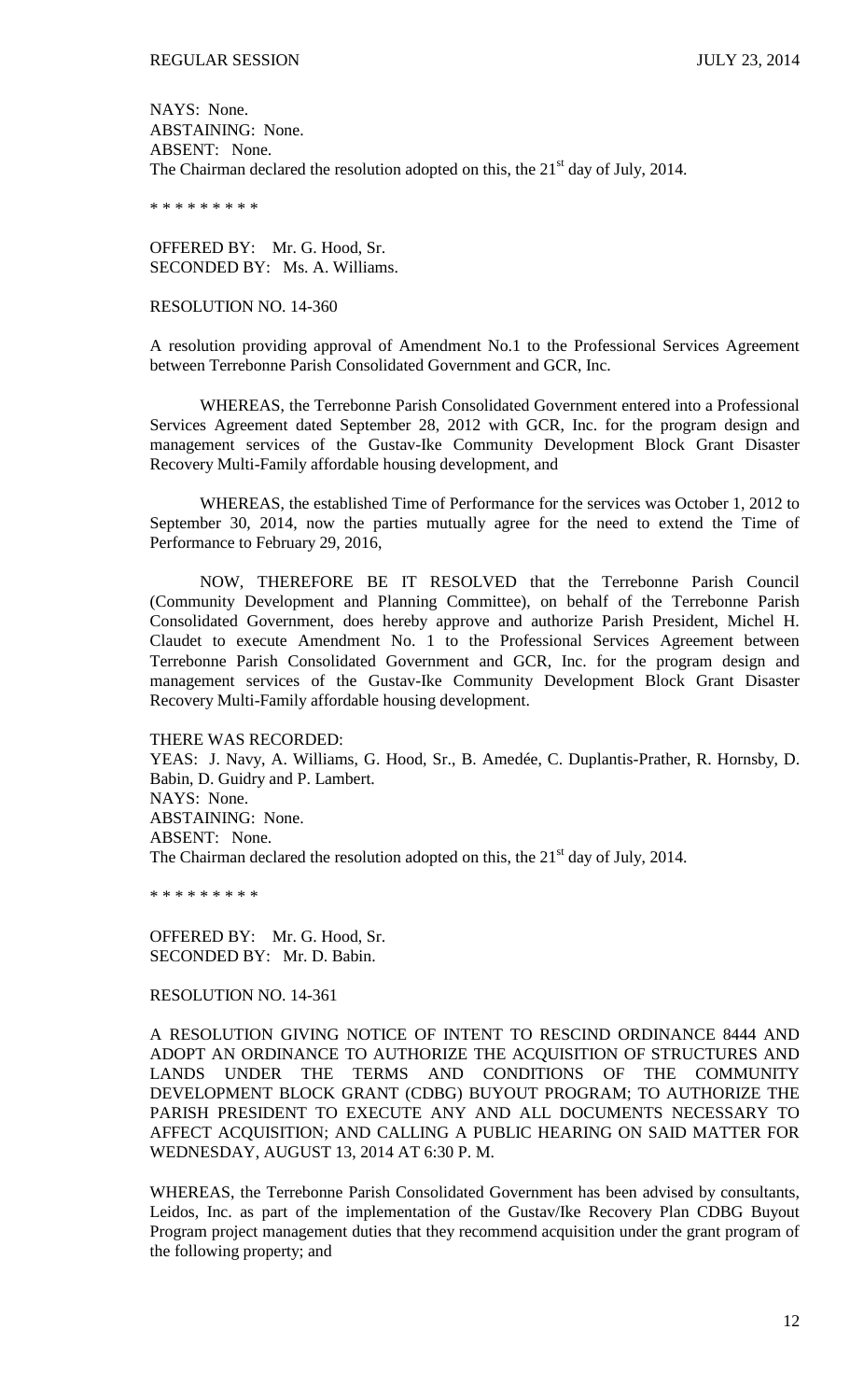WHEREAS, as agents, Leidos, Inc. has executed all necessary documents with the following property owner to acquire all structures and lands located at the address and for the amount stipulated below:

Owner(s) and address: 603 Louis Drive, Houma, LA 70364 Chris & Debra Fabre, owners;

Appraised Value: \$186,000.00

Estimated Total Project Costs: \$212,185.00

Offer Amount: \$186,000.00

Legal Description: LOT 5 BLOCK 11 ADDEN. #4 CADIERE PARK HEIGHTS. CB 1924/299

WHEREAS, the above listed property owner has agreed to the offer to purchase for the amount stipulated.

NOW, THEREFORE, BE IT RESOLVED by the Terrebonne Parish Council (Community Development and Planning Committee), on behalf of the Terrebonne Parish Consolidated Government, that notice is hereby given to rescind Ordinance 8444 and to adopt an ordinance to authorize the acquisition of structures and lands under the terms and conditions of the Gustav/Ike Recovery Plan CDBG Buyout Program; to authorize the Parish President to execute any and all documents necessary to effect acquisition; and call a public hearing on said matter for Wednesday, August 13, 2014, at 6:30 p. m.

THERE WAS RECORDED:

YEAS: J. Navy, G. Hood, Sr., B. Amedée, C. Duplantis-Prather, R. Hornsby, D. Babin, D. Guidry and P. Lambert. NAYS: None. ABSTAINING: None. ABSENT: A. Williams. The Chairman declared the resolution adopted on this, the  $21<sup>st</sup>$  day of July, 2014.

\* \* \* \* \* \* \* \* \*

Mr. G. Hood, Sr. moved, seconded by Mr. R. Hornsby, "THAT, there being no further business to come before the Community Development & Planning Committee, the meeting be adjourned."

The Chairman called for the vote on the motion offered by Mr. G. Hood, Sr. THERE WAS RECORDED: YEAS: B. Amedẻe, D. Babin, C. Duplantis-Prather, D. Guidry, G. Hood, Sr., R. Hornsby, P. Lambert, and J. Navy. NAYS: None. ABSENT: A. Williams. The Chairman declared the motion adopted and the meeting was adjourned at 7:02 p.m.

Dirk Guidry, Chairman

Suzette Thomas Minute Clerk

Mr. D. Guidry moved, seconded by Ms. B. Amedée and Mr. P. Lambert, "THAT, the Council accept and ratify the minutes of the Community Development and Planning Committee meeting held on 07/21/14."

The Vice-Chairman called for a vote on the motion offered by Mr. D. Guidry. THERE WAS RECORDED: YEAS: D. Guidry, P. Lambert, J. Navy, A. Williams, G. Hood, Sr., B. Amedée and D. Babin.

NAYS: None.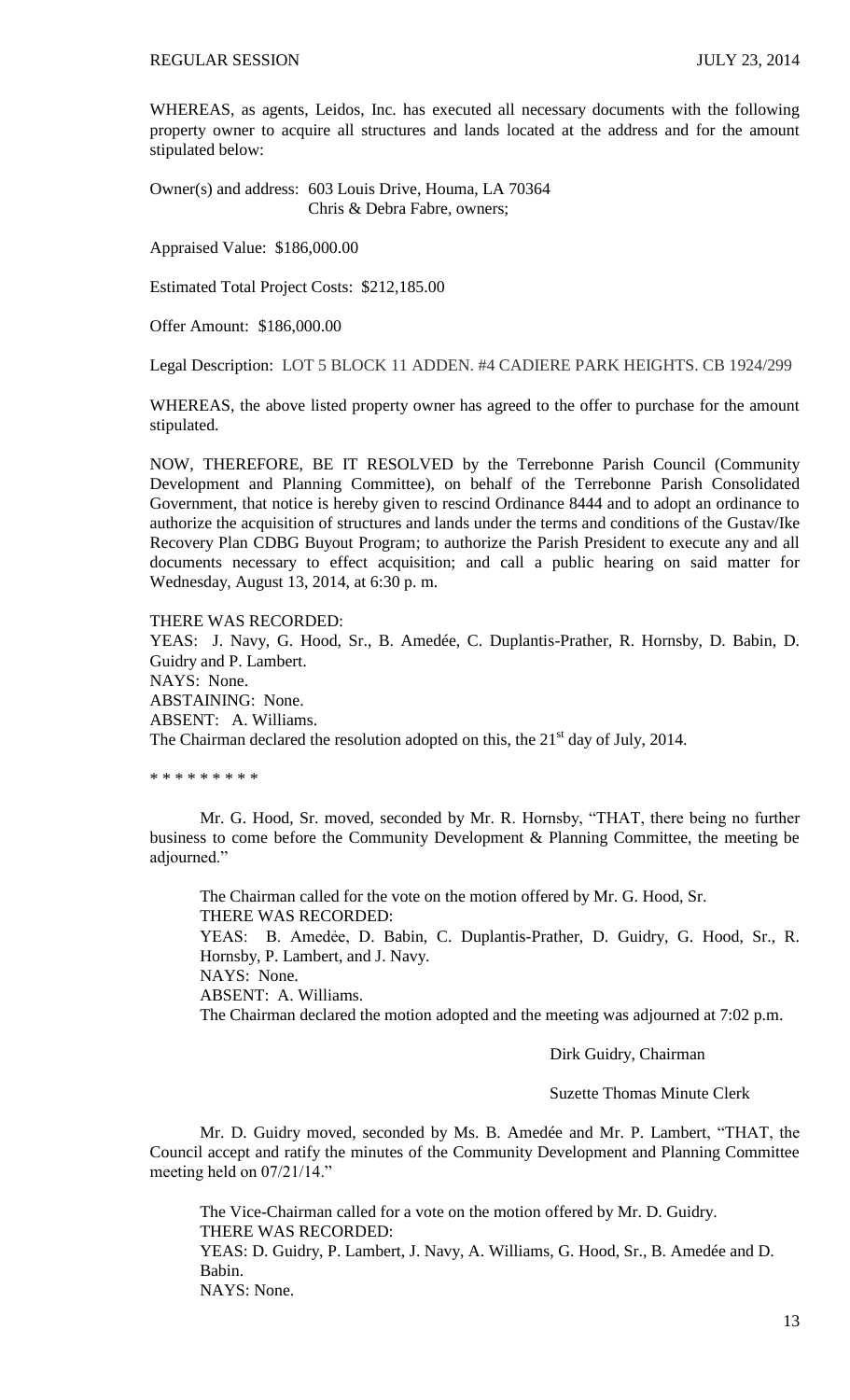ABSENT: C. Duplantis-Prather and R. Hornsby. The Vice-Chairman declared the motion adopted.

The Vice-Chairman called for a report on the Budget and Finance Committee meeting held on 07/21/14, whereupon the Committee Chairman rendered the following:

## **BUDGET & FINANCE COMMITTEE**

### **JULY 21, 2014**

The Chairman, John Navy, called the Budget & Finance Committee meeting to order at 7:05 p.m. in the Terrebonne Parish Council Meeting Room with an Invocation offered by Minute Clerk S. Thomas and the Pledge of Allegiance led by B. Amedée. Upon roll call, Committee Members recorded as present were: B. Amedée, D. Babin, C. Duplantis-Prather, D. Guidry, R. Hornsby, P. Lambert, J. Navy, and A. Williams. Committee Member Capt. G. Hood, Sr. (HPD Ret.) was recorded as absent. A quorum was declared present.

OFFERED BY: Mr. R. Hornsby. SECONDED BY: Mr. D. Babin.

RESOLUTION NO. 14-362

A resolution authorizing the Parish President to contract with Microtel Inn & Suites and Courtyard by Marriott for Hotel Accommodations for Personnel in Support of Emergency Operations, and

WHEREAS, proposals were received on June 19, 2014, for Hotel Accommodations for Personnel in Support of Emergency Operations, and

WHEREAS, after reviewing the proposals submitted, it is recommended that contracts be awarded to Microtel Inn & Suites and Courtyard by Marriott, and

WHEREAS, The term of these contracts are for a period of twelve (12) months with an option by the TPCG, to extend the contract terms for one additional twelve (12) month contract renewal for a total contract period not to exceed twenty-four (24) months.

WHEREAS, the Parish Administration concurs with this recommendation and favorably recommends the contracts be awarded to Microtel Inn & Suites and Courtyard by Marriott, and

NOW, THEREFORE BE IT RESOLVED, by the Terrebonne Parish Council (Budget and Finance Committee), on behalf of the Terrebonne Parish Consolidated Government, that the recommendation of the Parish President, Michel H. Claudet, be and is hereby authorized to contract for Hotel Accommodations for Personnel in Support of Emergency Operations with Microtel Inn & Suites and Courtyard by Marriott in accordance with the proposals submitted on June 19, 2014.

BE IT FURTHER RESOLVED, that the Parish President and all other appropriate parties be, and they are hereby authorized to execute any and all contract documents associated herewith.

THERE WAS RECORDED: YEAS: J. Navy, A. Williams, B. Amedée, C. Duplantis-Prather, R. Hornsby, D. Babin, D. Guidry and P. Lambert. NAYS: None. ABSTAINING: None.

ABSENT: G. Hood, Sr.

The Chairman declared the resolution adopted on this, the  $21<sup>st</sup>$  day of July, 2014.

\* \* \* \* \* \* \* \* \*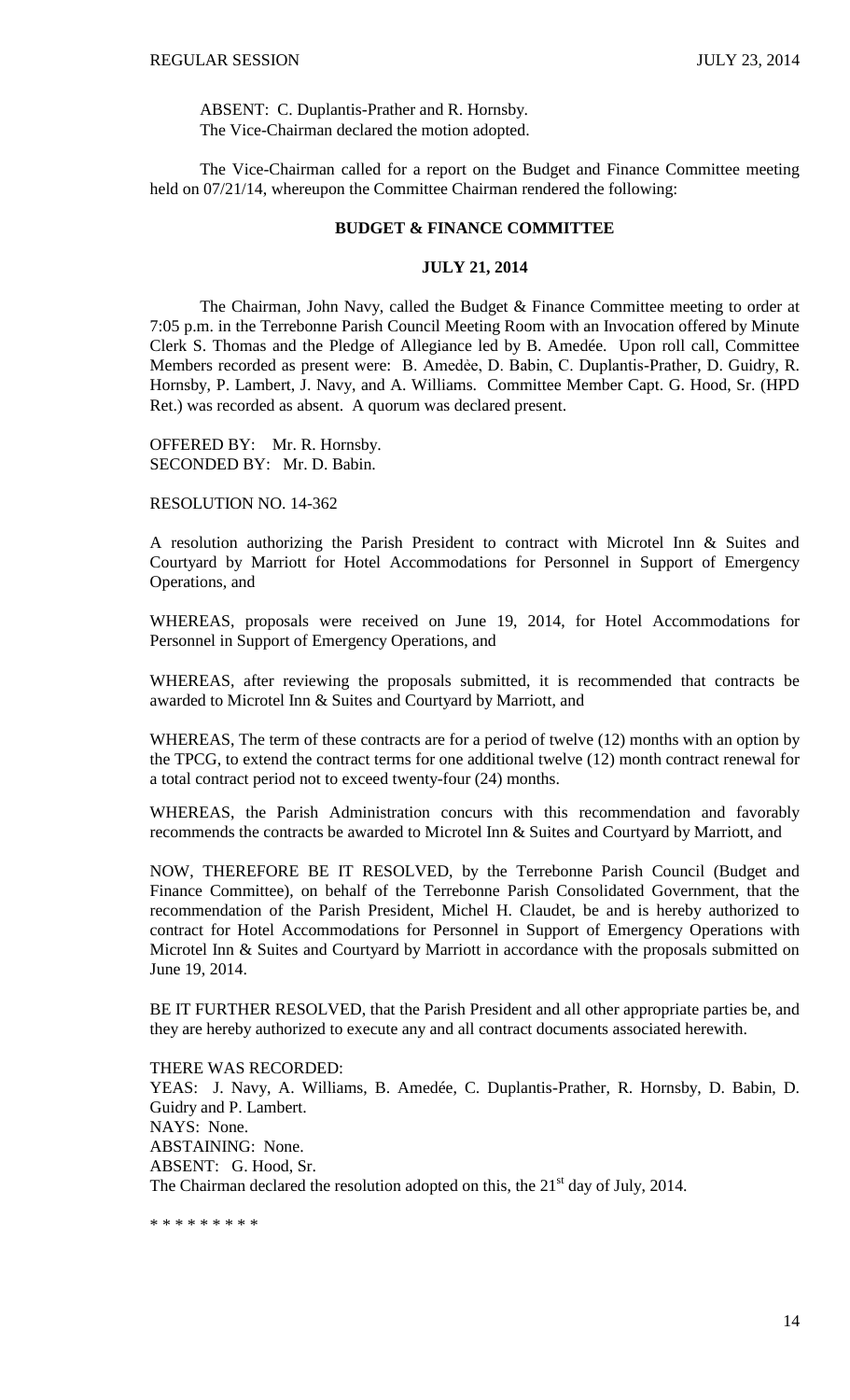OFFERED BY: Mr. D. Guidry. SECONDED BY: Mr. D. Babin.

RESOLUTION NO. 14-363

A resolution to amend Resolution No. 13-575 to reflect changes in the award of item number 61 for Bid No. 13-WHSE-50A Purchase New/Unused Miscellaneous Janitorial Inventory Products (12 Month Requirements Contract)

WHEREAS, on December 16, 2013 the Budget and Finance Committee adopted a resolution 13- 575 for the aforementioned bid and award was made the lowest qualified bidders, and

WHEREAS, after careful review by the Mary Crochet, Warehouse Manager it has been determined that the hand soap provided by Economical Janitorial Paper and Supply, Inc. failed to be equal to that of the specifications and recommends award to, Fanguy Bros. Wholesale, the next lowest qualified bidder for item number 61 of the aforementioned bid, and

WHEREAS, Terrebonne Parish Consolidated Government, Warehouse Division of the Finance Department reserves the right to increase or decrease quantities at its sole discretion for the remainder of the contact at the same unit prices, and

WHEREAS, Parish Administration has concurred with the recommendation that resolution 13- 575 be amended and award be made to the next lowest qualified bidder, Fanguy Bros. Wholesale for Bid #13-WHSE-50A Purchase New/Unused Miscellaneous Janitorial Inventory Products (12 Month Requirements Contract).

NOW, THEREFORE BE IT RESOLVED by the Terrebonne Parish Council (Budget and Finance Committee), on behalf of the Terrebonne Parish Consolidated Government, that the recommendation of Parish Administration is approved and Resolution No. 13-575 is amended to reflect the aforementioned change.

THERE WAS RECORDED:

YEAS: J. Navy, A. Williams, B. Amedée, C. Duplantis-Prather, R. Hornsby, D. Babin, D. Guidry and P. Lambert. NAYS: None. ABSTAINING: None. ABSENT: G. Hood, Sr. The Chairman declared the resolution adopted on this, the 21<sup>st</sup> day of July, 2014.

\* \* \* \* \* \* \* \* \*

OFFERED BY: Mr. D. Babin. SECONDED BY: Mr. P. Lambert.

RESOLUTION NO. 14-364

WHEREAS, Louisiana Statutory Law provides for the disposal of surplus movable property having a value of \$5,000.00 or less, in addition to other legally permissible means, at private sale which is, in the opinion of the governing authority, not needed for public purposes; and

WHEREAS, the movable property listed in the attached Exhibit A each have a valued of \$5,000.00 or less, as indicated by the values set out next to each item on the attached Exhibit A; and

WHEREAS, the parish administration has recommended that the movable property listed in the attached Exhibit A be declared surplus as the items are no longer useful, nor do they serve a public purpose and authorizes immediate award to the highest bidder for all items, including those where the highest bid exceeds \$5,000.00.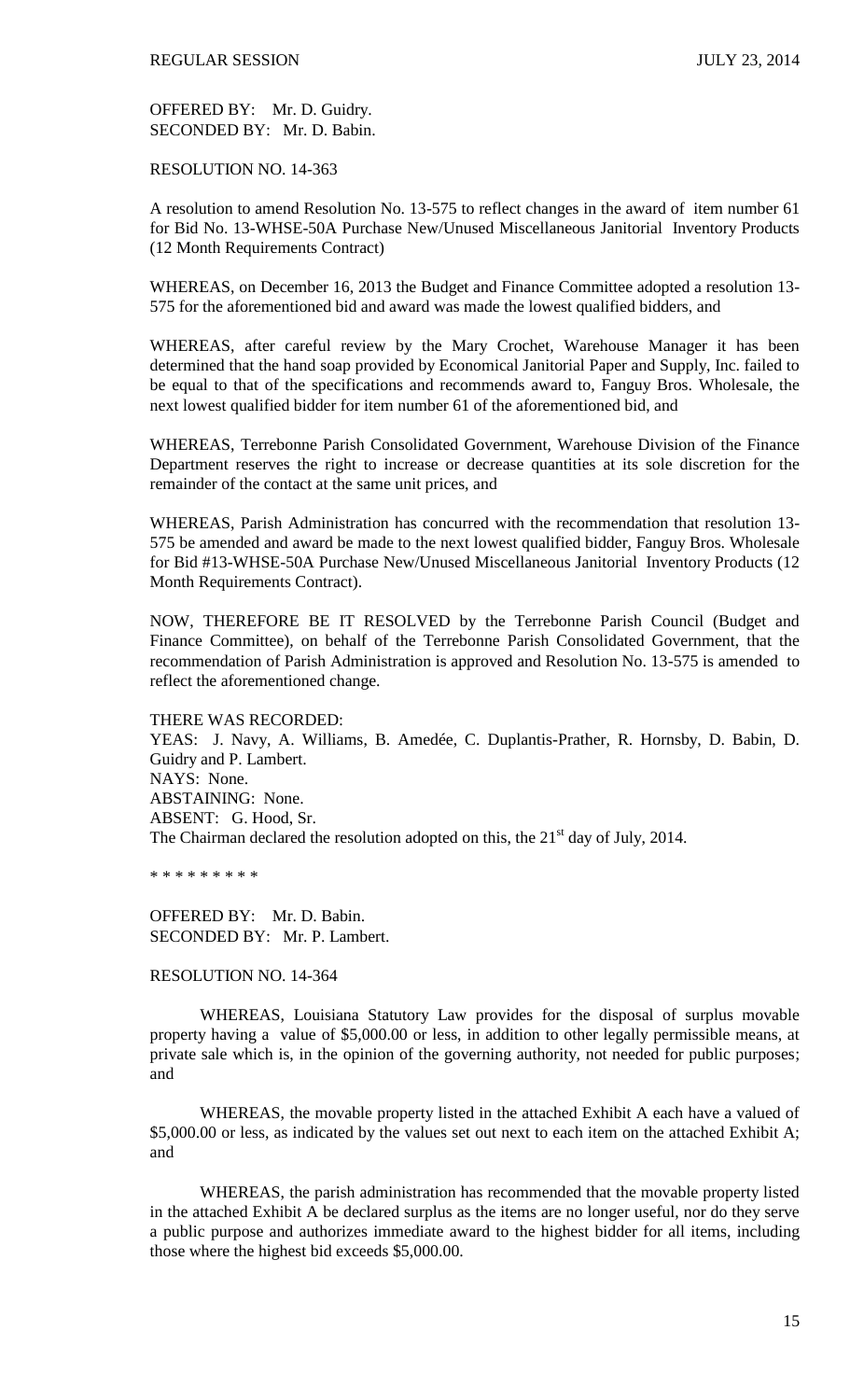NOW THEREFORE, BE IT RESOLOVED by the Terrebonne Parish Council (Budget and Finance Committee), on behalf of the Terrebonne Parish Consolidated Government, that the movable property listed in the attached Exhibit A be declared surplus and grants authorization to dispose of said items by private sale or by any other legally approved method to the highest bidder pursuant to statutory law, including those where the highest bid exceeds \$5,000.00.

#### THERE WAS RECORDED:

YEAS: J. Navy, A. Williams, B. Amedée, C. Duplantis-Prather, R. Hornsby, D. Babin, D. Guidry and P. Lambert. NAYS: None. ABSTAINING: None. ABSENT: G. Hood, Sr. The Chairman declared the resolution adopted on this, the  $21<sup>st</sup>$  day of July, 2014.

\* \* \* \* \* \* \* \* \*

## **Exhibit "A" July 2014 Surplus List**

**Clerk of Court:** 1-Wooden Filing Box / \$25.00 1-Typewriter Stand / \$25.00

**Customer Service:** 2-Kyocera Cell Phones / \$10.00

**Drainage (Forced):** 9-Engines / \$900.00 10-Electric Motors / \$1,000.00 1-Portable Pump / \$100.00

## **Fleet Maintenance:**

1-Cell Phone / \$5.00 2-Phone Handsets / \$1.00

### **Head Start:**

1-CPU / \$0.00 1-Monitor / \$1.00 1-Computer Speakers / \$1.00 1-Mouse / \$0.00 1-Printer / \$3.00 1-Microwave / \$5.00 1-Television / \$3.00

#### **Juvenile Detention:**

72-Uniform Pants / \$360.00 14-Uniform Shirts / \$35.00 5-Printers / \$0.00 9-Monitors (broken) / \$0.00 5-Keyboards / \$0.00 1-Mouse / \$0.00 4-CPU / \$0.00

## **Sales & Use Tax:**

1-Fax Machine / \$1.00 1-Time/Date Stamp Machine / \$1.00 1-Swingline Form Burster / \$10.00 1-Dot Printer / \$10.00

## **Utility Administration:**

1-CPU / \$0.00 1-Monitor / \$1.00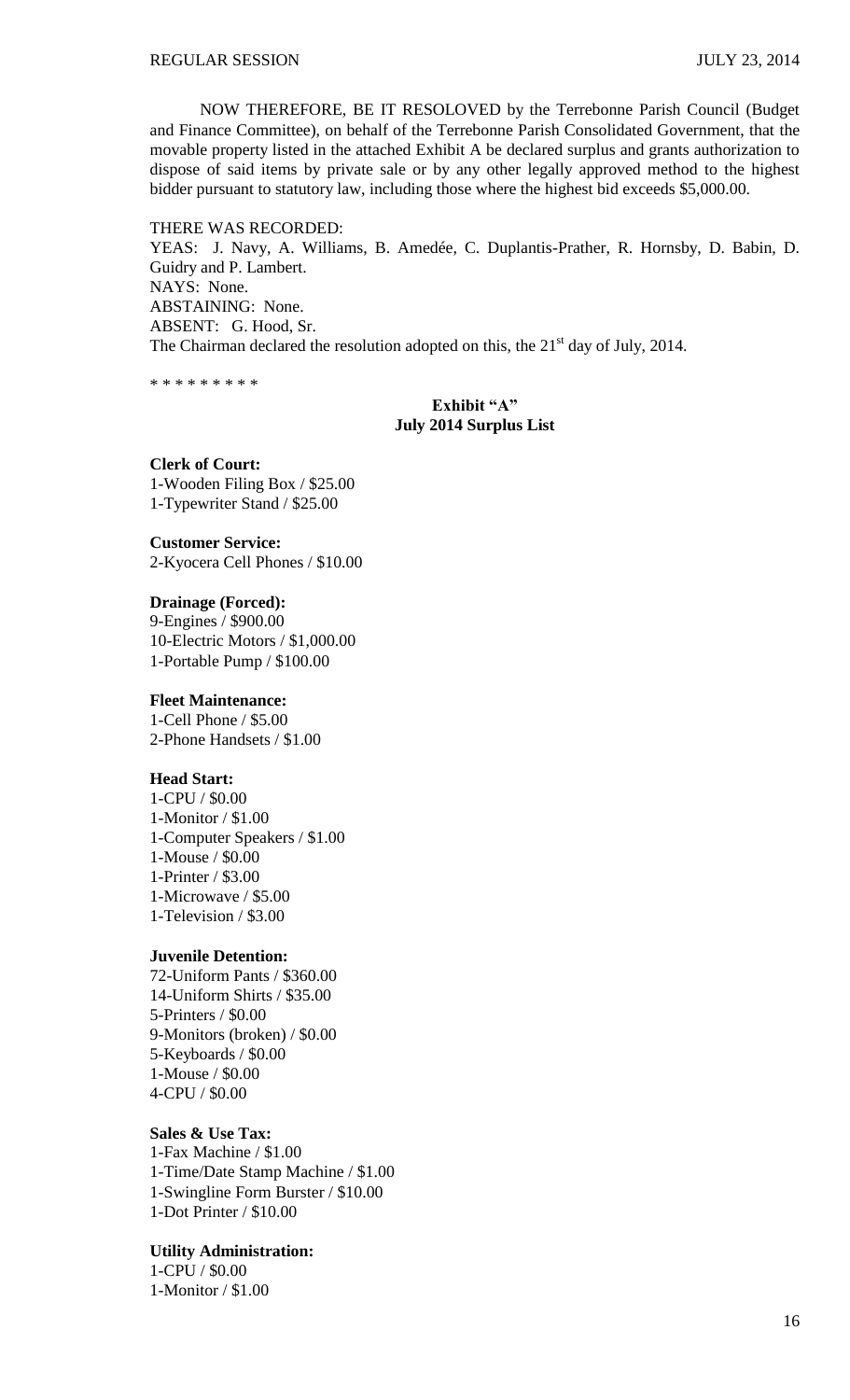2-Keyboards / \$0.00 2-Surge Protectors / \$1.00 \*\*\*\*\*\*\*\*\*

OFFERED BY: Mr. D. Babin. SECONDED BY: Ms. B. Amedee.

RESOLUTION NO. 14-365

A Resolution authorizing the award of on-line bids on items in the amounts of Five Thousand Dollars (\$5,000.00) or greater.

WHEREAS, on August 1, 2014 the Terrebonne Parish Consolidated Government will begin holding an on-line auction for the sale of surplus items and

WHEREAS, there are several items (Exhibit "A") that have a minimum and/or reserve bid amount set, and

WHEREAS, several other items included in the on-line auction have the potential to exceed the Five Thousand Dollar (\$5,000) amount, and

WHEREAS, the Purchasing Division is requesting prior authorization to award the sale of surplus properties to bidders instantly via on-line auction, and

NOW THEREFORE BE IT RESOLVED that the Terrebonne Parish Council (Budget and Finance Committee), on behalf of the Terrebonne Parish Consolidated Government, does hereby authorize the Purchasing Division to award bids which exceed Five Thousand Dollars (\$5,000.00) to the highest responsible / responsive bidders via on-line auction beginning August 1, 2014.

THERE WAS RECORDED: YEAS: J. Navy, A. Williams, B. Amedée, C. Duplantis-Prather, R. Hornsby, D. Babin, D. Guidry and P. Lambert. NAYS: None. ABSTAINING: None. ABSENT: G. Hood, Sr. The Chairman declared the resolution adopted on this, the  $21<sup>st</sup>$  day of July, 2014.

\* \* \* \* \* \* \* \*

OFFERED BY: Mr. R. Hornsby. SECONDED BY: Mr. D. Babin.

RESOLUTION NO. 14-366

WHEREAS, Parish Recreation District No. 1, 4, 7, 8, 9, 10 and 11 are hosting summer camps at various locations throughout the Parish, and

WHEREAS, each District was provided an initial payment based on estimated expenditures and participation, and

WHEREAS, the following districts have submitted their final request for funds to complete the 2014 programs as follows:

Recreation District #1, \$12,000 Recreation District #7, \$18,000 (Little Caillou/\$5,000; Smithridge/\$13,000) Recreation District #8, \$3,000 Recreation District #9, \$7,000 Recreation District #10, \$3,000 Recreation District #11, \$20,000 (West Houma/\$15,000; Mechanicville/\$5,000)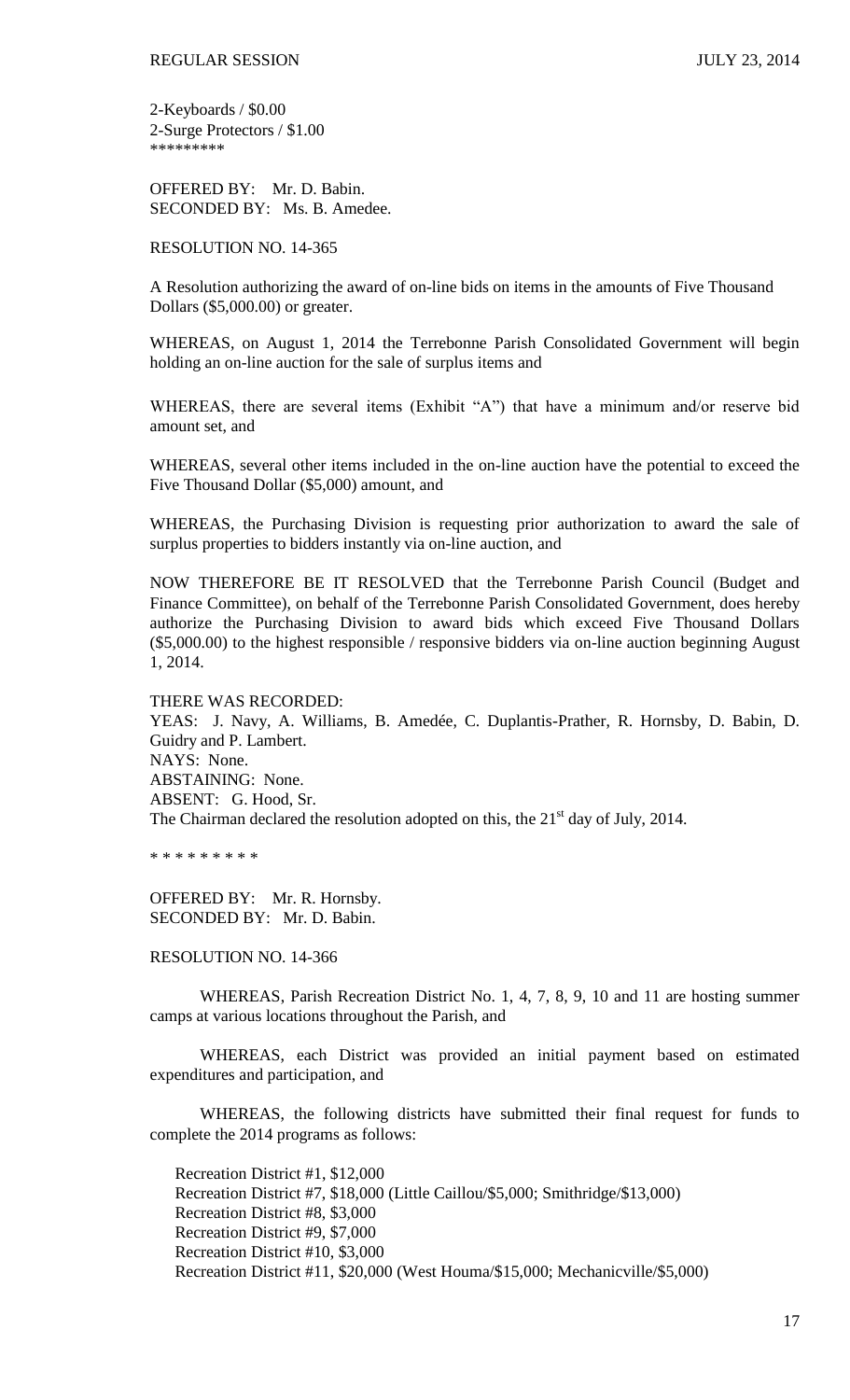NOW, THEREFORE BE IT RESOLVED that the Terrebonne Parish Council (Budget and Finance Committee), on behalf of the Terrebonne Parish Consolidated Government, hereby authorizes Michel H. Claudet, Parish President to execute the change orders with Terrebonne Parish Recreation District No. 1, 4, 7, 8, 9, 10 and 11 relative to their 2014 Summer Camps.

THERE WAS RECORDED: YEAS: J. Navy, A. Williams, B. Amedée, C. Duplantis-Prather, R. Hornsby, D. Babin, D. Guidry and P. Lambert. NAYS: None. ABSTAINING: None. ABSENT: G. Hood, Sr. The Chairman declared the resolution adopted on this, the  $21<sup>st</sup>$  day of July, 2014.

\* \* \* \* \* \* \* \* \*

Mr. R. Hornsby moved, seconded by Mr. D. Babin, "THAT, there being no further business to come before the Budget & Finance Committee, the meeting be adjourned."

The Chairman called for the vote on the motion offered by Mr. R. Hornsby. THERE WAS RECORDED: YEAS: B. Amedẻe, D. Babin, C. Duplantis-Prather, D. Guidry, R. Hornsby, P. Lambert, J. Navy, and A. Williams. NAYS: None. ABSENT: G. Hood, Sr. The Chairman declared the motion adopted and the meeting was adjourned at 7:05 p.m.

John Navy, Chairman

Suzette Thomas, Minute Clerk

Mr. J. Navy moved, seconded by Ms. B. Amedée, "THAT, the Council accept and ratify the minutes of the Budget and Finance Committee meeting held on 07/21/14."

The Vice-Chairman called for a vote on the motion offered by Mr. J. Navy. THERE WAS RECORDED: YEAS: D. Guidry, P. Lambert, J. Navy, A. Williams, G. Hood, Sr., B. Amedée and D. Babin. NAYS: None. ABSENT: C. Duplantis-Prather and R. Hornsby. The Vice-Chairman declared the motion adopted.

The Vice-Chairman called for a report on the Policy, Procedure and Legal Committee meeting held on 07/21/14, whereupon the Committee Chairwoman rendered the following:

#### **POLICY, PROCEDURE, & LEGAL COMMITTEE**

#### **JULY 21, 2014**

The Chairwoman, Arlanda J. Williams, called the Policy, Procedure, & Legal Committee meeting to order at 7:09 p.m. in the Terrebonne Parish Council Meeting Room with an Invocation offered by J. Navy and the Pledge of Allegiance led by D. Babin. Upon roll call, Committee Members recorded as present were: B. Amedẻe, D. Babin, C. Duplantis-Prather, D. Guidry, R. Hornsby, P. Lambert, J. Navy, and A. Williams. Committee Member Capt. G. Hood, Sr. (HPD Ret.) entered the proceedings at 7:13 p.m. A quorum was declared present.

Mr. P. Lambert moved, seconded by Mr. D. Babin, "THAT, the Policy, Procedure, & Legal Committee authorize the TPCG to co-sponsor an event on Saturday, August 2, 2014 from 11:00 a.m. to 4:00 p.m. at the Grand Bois Park Pavilion in conjunction with the celebration of the 10-year Anniversary of State recognition of the Biloxi Chitimacha-Choctaw Indian tribe." (\*\*MOTION ADOPTED AFTER BRIEF COMMENTS)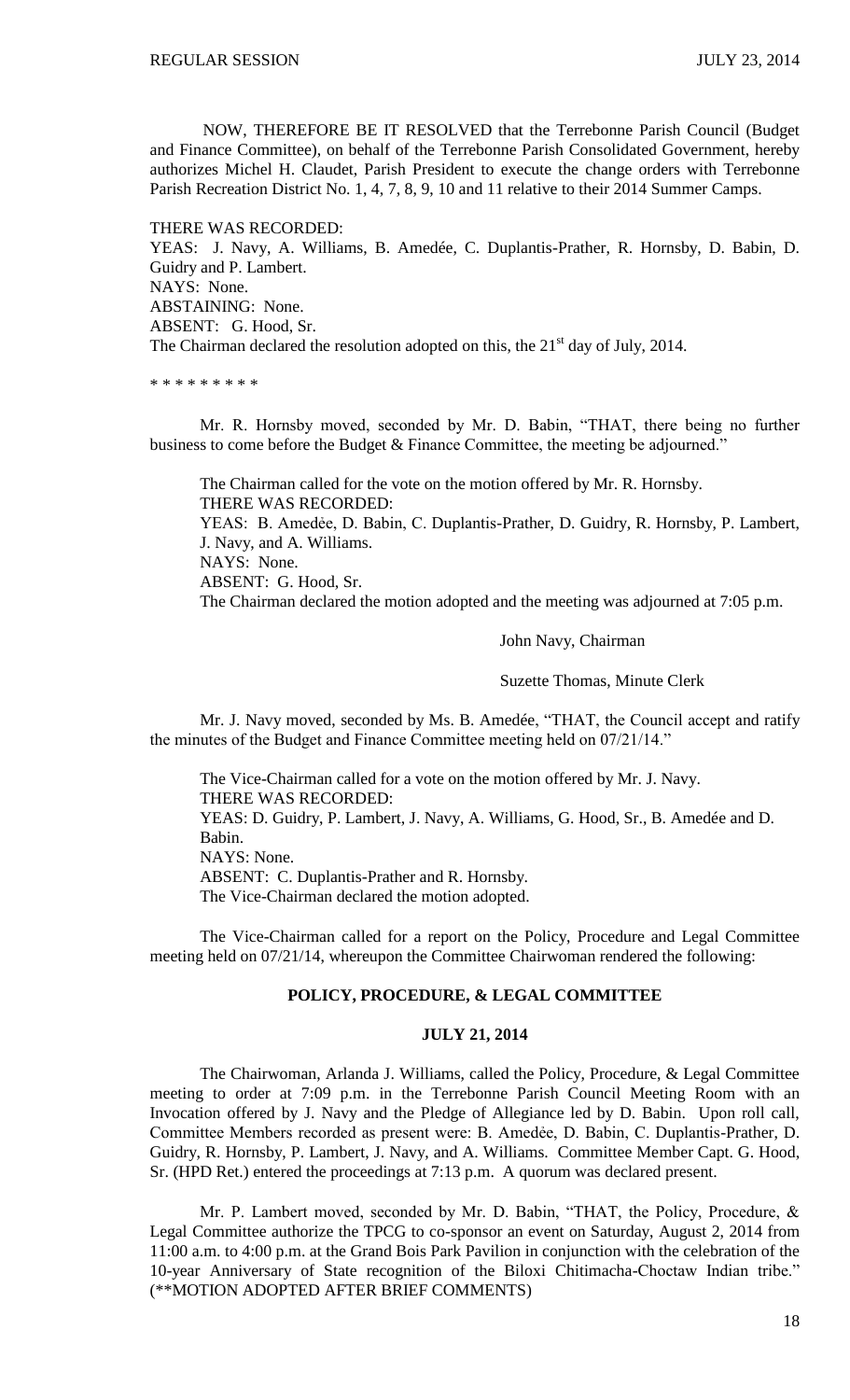Biloxi Chitimacha-Choctaw representative Ernie Dardar acknowledged the State's recognition of the Native American tribe; noted this year's celebration commemorates the 10 year Anniversary of the tribe's recognition; and then thanked the Committee for its support.

\*\*The Chairwoman called for the vote on the motion offered by Mr. P. Lambert. THERE WAS RECORDED: YEAS: B. Amedẻe, D. Babin, C. Duplantis-Prather, D. Guidry, R. Hornsby, P. Lambert, J. Navy, and A. Williams. NAYS: None. ABSENT: G. Hood, Sr. The Chairwoman declared the motion adopted.

Mr. J. Navy moved, seconded by Mr. D. Babin, "THAT, the Policy, Procedure, & Legal Committee authorize the TPCG to co-sponsor the Angels All Around Us Dance Program on Saturday, November 15, 2014 at Dumas Auditorium."

The Chairwoman called for the vote on the motion offered by Mr. J. Navy. THERE WAS RECORDED: YEAS: B. Amedẻe, D. Babin, C. Duplantis-Prather, D. Guidry, R. Hornsby, P. Lambert, J. Navy, and A. Williams. NAYS: None. ABSENT: G. Hood, Sr. The Chairwoman declared the motion adopted.

Committee Member Capt. G. Hood, Sr. (HPD Ret.) entered the proceedings at this time.

Ms. B. Amedée moved, seconded by Mr. D. Guidry, "THAT, the Policy, Procedure, & Legal Committee authorize the TPCG to co-sponsor the  $5<sup>th</sup>$  Annual Houma Heart and Soles Half Marathon and 5K on Saturday, November 22, 2014 to be held at the Houma-Terrebonne Civic Center."

The Chairwoman called for the vote on the motion offered by Ms. B. Amedée. THERE WAS RECORDED: YEAS: B. Amedẻe, D. Babin, C. Duplantis-Prather, D. Guidry, G. Hood, Sr., R. Hornsby, P. Lambert, J. Navy, and A. Williams. NAYS: None. ABSENT: None. The Chairwoman declared the motion adopted.

Mr. D. Babin moved, seconded by Mr. D. Guidry, "THAT, the Policy, Procedure, & Legal Committee add on to the agenda the matter relative to authorizing Parish President Michel H. Claudet to execute a Letter of Agreement by and between TPCG, K Partners Houma I, LLC, Castleblack Houma Owner, LLC, and Castleblack Houma Operator, LLC for the sale of property located at 142 Library Drive, Houma, LA."

The Chairwoman called for public comments on the motion to add the aforementioned item to the agenda; there were no comments from the general public.

The Chairwoman called for the vote on the motion offered by Mr. D. Babin. THERE WAS RECORDED: YEAS: B. Amedẻe, D. Babin, C. Duplantis-Prather, D. Guidry, G. Hood, Sr., R. Hornsby, P. Lambert, J. Navy, and A. Williams. NAYS: None. ABSENT: None. The Chairwoman declared the motion adopted.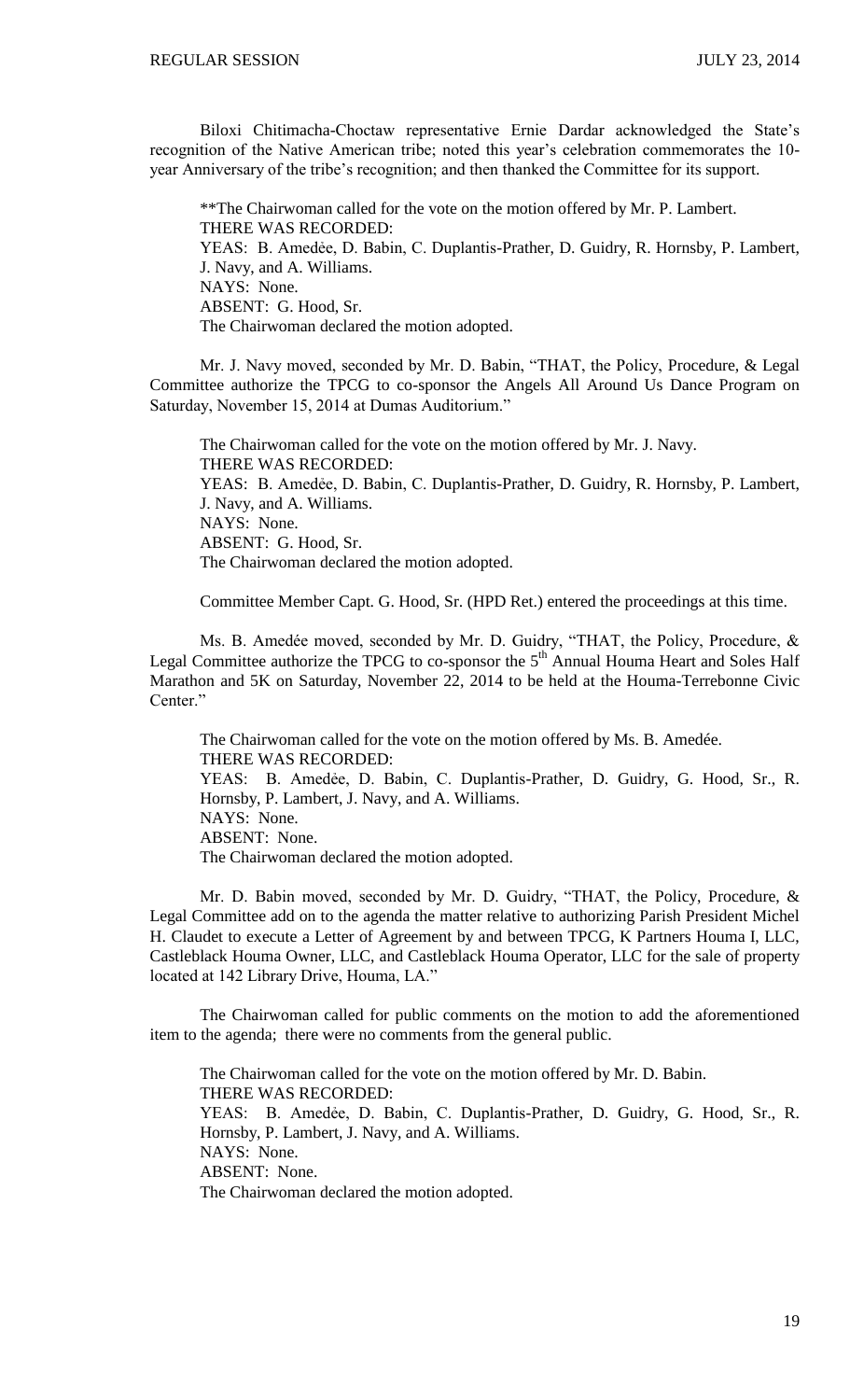OFFERED BY: Mr. D. Guidry. SECONDED BY: Mr. D. Babin.

RESOLUTION NO. 14-367

## A RESOLUTION AUTHORIZING THE PARISH PRESIDENT TO EXECUTE A LETTER OF AGREEMENT BY AND BETWEEN TERREBONNE PARISH CONSOLIDATED GOVERNMENT, K PARTNERS HOUMA I, LLC, CASTLEBLACK HOUMA OWNER, LLC AND CASTLEBLACK HOUMA OPERATOR, LLC

WHEREAS, Louisiana Revised Statute 33:1324 provides that any parish or political subdivision of the state may make agreements between or among themselves to engage jointly in the construction, acquisition or improvement of any public project or improvement provided that at least one of the participants to the agreement is authorized under a provision of law to perform such activity for completion of the undertaking; and

WHEREAS, on June 18, 2008, Terrebonne Parish Consolidated Government ("TPCG") and CNM Holdings, Ltd. ("CNM") entered into a cash sale in which the TPCG sold certain property located at 142 Library Drive, Houma, Louisiana (as more particularly described on Exhibit A, attached hereto and hereinafter, the "Property") to CNM, same being registered in the Terrebonne Parish Conveyance Records at Entry No. 1299686; and

WHEREAS, as a condition of the said cash sale, TPCG and CNM entered into a cooperative endeavor agreement and a cooperative marketing agreement, both registered with the Terrebonne Parish Recorder of Mortgages and Conveyances June 30, 2008, at Entry No. 1300573 and Entry No. 1300572, respectively; and

WHEREAS, in accordance with the aforesaid sale, cooperative endeavor agreement, and cooperative marketing agreement, the TPCG was afforded a right of first refusal to purchase the Property from CNM, and that right of first refusal expires on June 18, 2018;

WHEREAS, K Partners Houma I, LLC, ("K Partners") a Louisiana limited liability company is successor in interest to CNM; and

WHEREAS, Castleblack Houma Owner, LLC ("Castleblack Owner"), a Delaware limited liability company, is contemplating the purchase of the Property from K Partners; and

WHEREAS, Castleblack Houma Operator, LLC ("Castleblack Operator"), a Delaware limited liability company and affiliate of Castleblack Owner, further wishes to enter into an operating lease of the Property from Castleblack Owner to operate the Property as the tenant of Castleblack Owner and enter into a new franchise agreement with Marriott International, Inc. or its affiliate for the Property to be operated as a Courtyard by Marriott; and

WHEREAS, K Partners, Castleblack Owner, and Castleblack Operator have declared that, as a condition to the proposed transactions mentioned hereinabove, Castleblack Owner shall assume the obligations of K Partners to TPCG under the cash sale, cooperative endeavor agreement, and cooperative marketing agreement originally entered into by and between TPCG and CNM;

WHEREAS, considering the foregoing information, the Terrebonne Parish Consolidated Government finds that the proposed sale by K Partners to Castleblack Owner complies with the exception to TPCG's right of first refusal to the Property and as such the ROFR is not triggered; and

WHEREAS, the TPCG finds that its right of first refusal pursuant to the Cash Sale between TPCG and CNM is excluded from and does not pertain to the anticipated sale by K Partners to Castleblack Owner, and that the right of first refusal is excluded from and does not pertain to the anticipated operating lease from Castleblack Owner to Castleblack Operator; and

NOW THEREFORE BE IT RESOLVED that the Terrebonne Parish Council (Policy, Procedure and Legal Committee), on behalf of the Terrebonne Parish Consolidated Government, hereby authorizes the Terrebonne Parish President to execute a letter of agreement on behalf of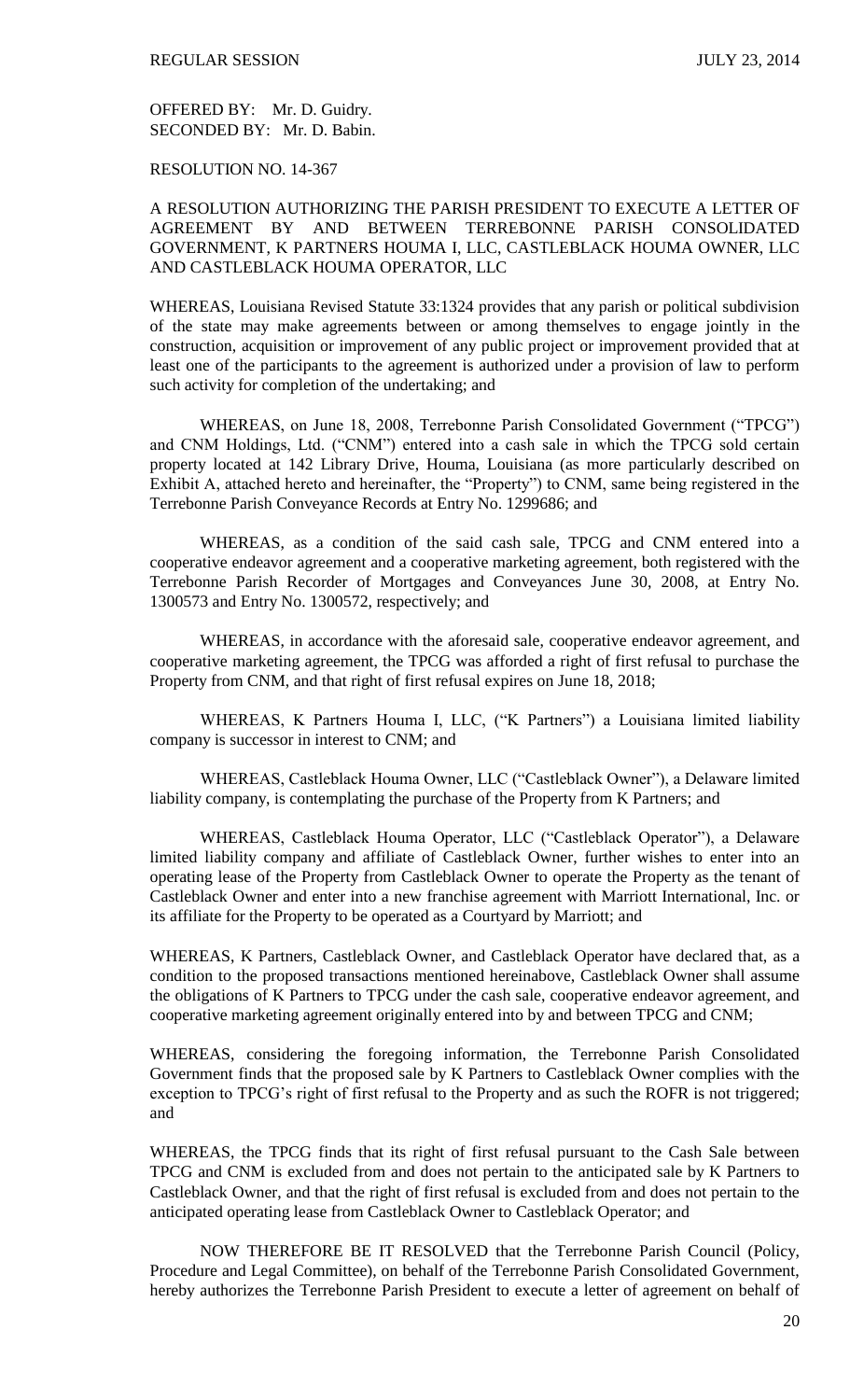the Terrebonne Parish Consolidated Government with K Partners Houma I, LLC, Castleblack Houma Owner, LLC, and Castleblack Houma Operator, LLC, acknowledging the parties' rights and obligations in connection with TPCG's right of first refusal of the Property, containing substantially the same terms as those contained within the attached letter.

THERE WAS RECORDED: YEAS: J. Navy, A. Williams, G. Hood, Sr., B. Amedée, C. Duplantis-Prather, R. Hornsby, D. Babin, D. Guidry and P. Lambert. NAYS: None. ABSTAINING: None. ABSENT: None. The Chairwoman declared the resolution adopted on this, the 21<sup>st</sup> day of July, 2014.

\* \* \* \* \* \* \* \* \*

Mr. G. Hood, Sr. moved, seconded by Mr. D. Babin, "THAT, there being no further business to come before the Policy, Procedure, & Legal Committee, the meeting be adjourned."

The Chairwoman called for the vote on the motion offered by Mr. G. Hood, Sr. THERE WAS RECORDED: YEAS: B. Amedẻe, D. Babin, C. Duplantis-Prather, D. Guidry, G. Hood, Sr., R. Hornsby, P. Lambert, J. Navy, and A. Williams. NAYS: None. ABSENT: None. The Chairwoman declared the motion adopted and the meeting was adjourned at 7:11

p.m.

Arlanda J. Williams, Chairwoman

Suzette Thomas, Minute Clerk

Ms. A. Williams moved, seconded by Mr. P. Lambert, "THAT, the Council accept and ratify the minutes of the Policy, Procedure and Legal Committee held on 07/21/14."

The Vice-Chairman called for a vote on the motion offered by Ms. A. Williams. THERE WAS RECORDED:

YEAS: D. Guidry, P. Lambert, J. Navy, A. Williams, G. Hood, Sr., B. Amedée and D. Babin.

NAYS: None.

ABSENT: C. Duplantis-Prather and R. Hornsby.

The Vice-Chairman declared the motion adopted.

Mr. G. Hood, Sr. moved, seconded by Mr. J. Navy, "THAT, the Council approve the following street light:

INSTALL AN UNDERGROUND STREET LIGHT AT 304 WELLINGTON (AS PER UTILITIES DIRECTOR TOM BOURG); ROAD LIGHTING DISTRICT NO. 9; TPCG UTILITIES; RUSSELL HORNSBY."

The Vice-Chairman called for a vote on the motion offered by Mr. G. Hood, Sr. THERE WAS RECORDED: YEAS: D. Guidry, P. Lambert, J. Navy, A. Williams, G. Hood, Sr., B. Amedée and D. Babin. NAYS: None. ABSENT: C. Duplantis-Prather and R. Hornsby. The Vice-Chairman declared the motion adopted.

Ms. B. Amedée moved, seconded by Mr. P. Lambert, "THAT, the Council hold nominations open for the one-long standing vacancy on the Bayou Blue Fire Protection District Board until further notice."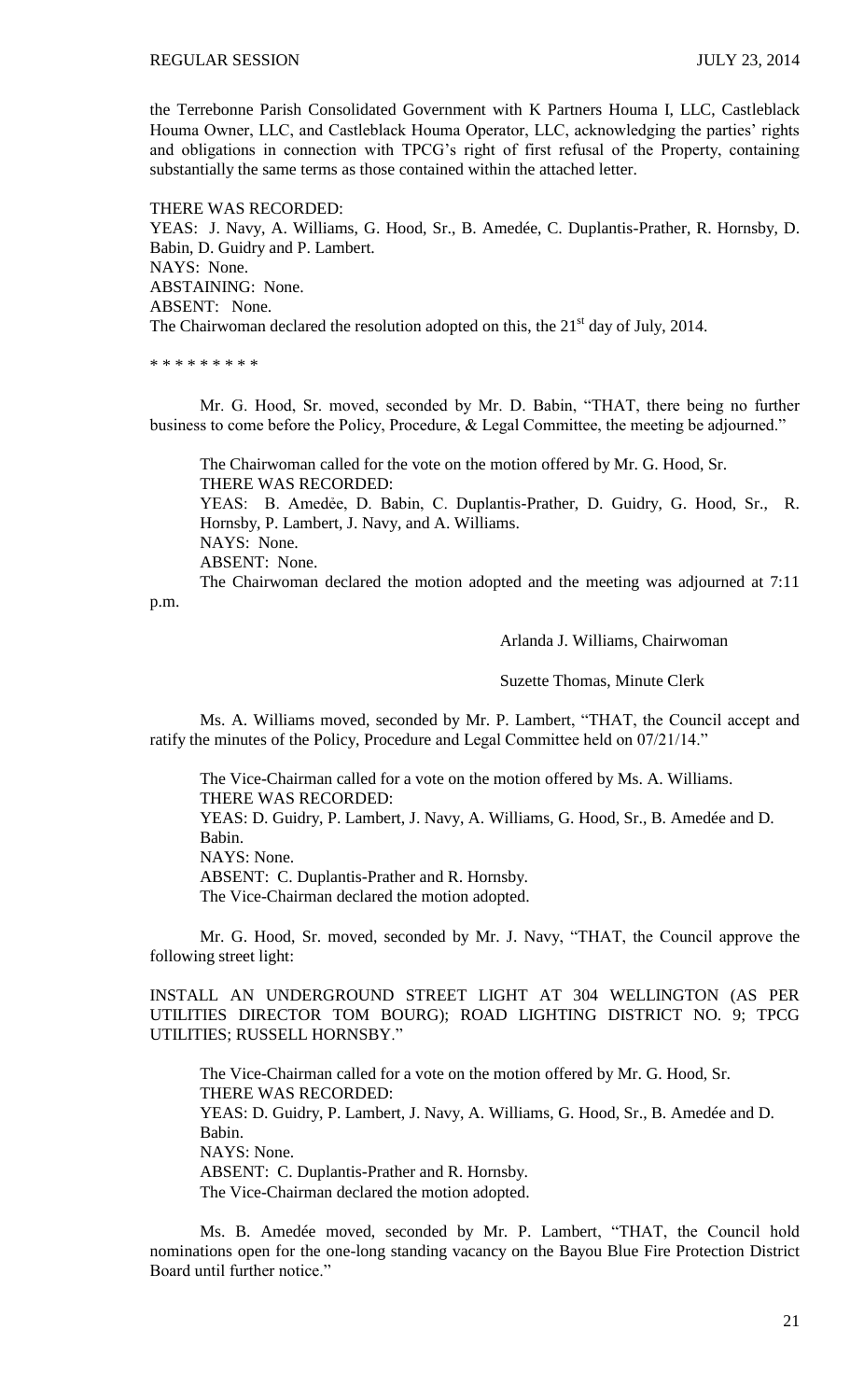The Vice-Chairman called for a vote on the motion offered by Ms. B. Amedée. THERE WAS RECORDED: YEAS: D. Guidry, P. Lambert, J. Navy, A. Williams, G. Hood, Sr., B. Amedée and D. Babin. NAYS: None. ABSENT: C. Duplantis-Prather and R. Hornsby. The Vice-Chairman declared the motion adopted.

Ms. A. Williams moved, seconded by Mr. G. Hood, Sr., "THAT, the Council open nominations for the vacancy for a term that will expire on 07/28/14 on the Recreation District No. 1 Board, nominate Ms. Kathy Hill; close nominations and re-appoint Ms. Kathy Hill to serve another term on said board."

The Vice-Chairman called for a vote on the motion offered by Ms. A. Williams. THERE WAS RECORDED: YEAS: D. Guidry, P. Lambert, J. Navy, A. Williams, G. Hood, Sr., B. Amedée and D. Babin. NAYS: None. ABSENT: C. Duplantis-Prather and R. Hornsby. The Vice-Chairman declared the motion adopted.

Mr. P. Lambert moved, seconded by Mr. D. Guidry, "THAT, the Council open nominations for two vacancies for terms that will expire on 07/31/14 on the Recreation District No. 6 Board, nominate Ms. Wendy Cohen and Mr. Jerry Parrott; close nominations and reappoint Ms. Wendy Cohen and Mr. Jerry Parrott to serve another on said board."

The Vice-Chairman called for a vote on the motion offered by Mr. P. Lambert. THERE WAS RECORDED: YEAS: D. Guidry, P. Lambert, J. Navy, A. Williams, G. Hood, Sr., B. Amedée and D. Babin. NAYS: None. ABSENT: C. Duplantis-Prather and R. Hornsby. The Vice-Chairman declared the motion adopted.

Mr. G. Hood, Sr. moved, seconded by Mr. J. Navy, "THAT, the Council open nominations for the vacancy for a term that will expire on 08/09/14 on the Recreation District No. 3 Board, nominate Mr. Michael LaGarde; close nominations and appoint Mr. Michael LaGarde to serve on the Recreation District No. 3 Board."

The Vice-Chairman called for a vote on the motion offered by Mr. G. Hood, Sr. THERE WAS RECORDED: YEAS: D. Guidry, P. Lambert, J. Navy, A. Williams, G. Hood, Sr., B. Amedée and D. Babin. NAYS: None. ABSENT: C. Duplantis-Prather and R. Hornsby. The Vice-Chairman declared the motion adopted.

The Vice-Chairman recognized Mr. Paul Labat, Foundation for TGMC support staff member, who requested that appointment of a representative of the religious community/BISCO on the Hospital Service District No. 1 Board be held over until the next Council meeting to allow BISCO to submit the names of two additional nominees for the position.

Ms. A. Williams moved, seconded by Ms. B. Amedée, "THAT, the Council open nominations for the three terms that will on 07/31/14 (representing a civic organization, the Chamber of Commerce and the religious community/BISCO) on the Hospital Service District No. 1 Board, accept the nomination of Mr. J. Louis Watkins, III by the Rotary Club of Houma (representative of a civic organization); close nominations and re-appoint Mr. J. Louis Watkins, III to serve another term; that the Council hold nominations open for the vacant position representing the religious community/BISCO until the next Council meeting; that the nominations of Dr. Michael Garcia, Mr. Morris Hebert and Ms. Kathleen Theriot be accepted from the Chamber of Commerce; and that a voice vote of the Council be taken to determine who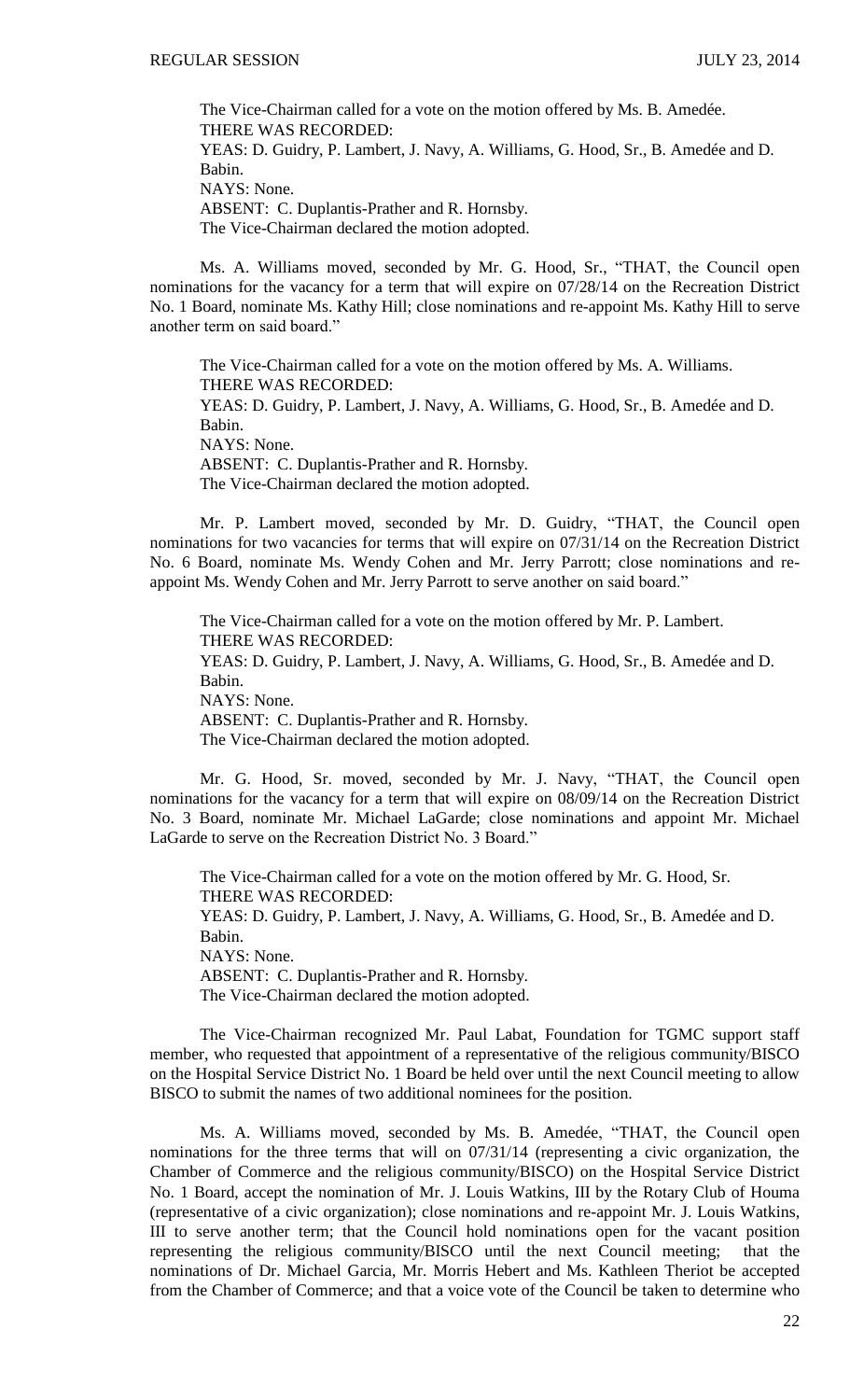#### REGULAR SESSION JULY 23, 2014

will fill the vacancy on the Hospital Service District Board to represent the Chamber of Commerce."

The Vice-Chairman called for a vote on the motion offered by Ms. A. Williams. THERE WAS RECORDED: YEAS: D. Guidry, P. Lambert, J. Navy, A. Williams, G. Hood, Sr., B. Amedée and D. Babin. NAYS: None. ABSENT: C. Duplantis-Prather and R. Hornsby. The Vice-Chairman declared the motion adopted.

The Vice-Chairman called for a voice vote of the Council, whereupon the following was recorded:

Voting to appoint Dr. Michael Garcia: (No votes recorded)

Voting to appoint Mr. Morris Hebert: D. Guidry P. Lambert J. Navy A. Williams G. Hood, Sr. B. Amedée D. Babin

Voting to appoint Ms. Kathleen Theriot: (No votes recorded)

*Ms. C. Duplantis-Prather and Mr. R. Hornsby were recorded as "absent".*

Minute Clerk T. Triggs announced the result of votes tallied for the vacant position on the Hospital Service District No. 1 Board, representing the Chamber of Commerce, which was recorded as follows: zero (0) votes for Dr. Michael Garcia, seven (7) votes for Mr. Morris Hebert and zero (0) votes for Ms. Kathleen Theriot.

The Vice-Chairman stated that, as per the above voice vote, Mr. Morris Hebert is reappointed to serve another term on the Hospital Service District No. 1 Board representing the Chamber of Commerce.

The Council Vice-Chairman announced the following vacancy which will be handled as per usual procedure:

• One vacancy on the Board of Adjustments for a term that will expire on 09/01/14.

Under Agenda Item 7A – Announcements, Council Members:

Councilman D. Guidry announced that on July  $8<sup>th</sup>$  through July  $12<sup>th</sup>$  there was a 2014  $\bullet$ 4-H/FFA State Horse Show in Lake Charles, LA where are group of young ladies from Terrebonne Parish competed and the results were as follows: In the 13 and under judged classes – Ms. Riley Brumfield (Grand Champion in Western Riding and 3<sup>rd</sup> place in Horsemanship), Ms. Baillee Doucet (Grand Champion in AOB Gelding Halter) and Ms. Cassidy Gros (Grand Champion in Halter Mare); In the 14 and over judged class – Ms. Logan Brumfield (Grand Champion in English Class Hunter under saddle), Ms. Whitney Authement (Grand Champion in Western Riding) and Ms. Elizabeth Gilmore (Grand Champion in Reining); In the Speed Class – Ms. Delani Lasseigne (Grand Champion in Pole Bending and Grand Champion in All-Around High Points); In the 13 and under Horse Judging Team – (Grand Champion in Halter, Performance and High Team Competition) – Ms. Riley Brumfield, Ms. Baillee Doucet and Ms. Cassidy Gros and in the Individual Horse Judging – Ms. Riley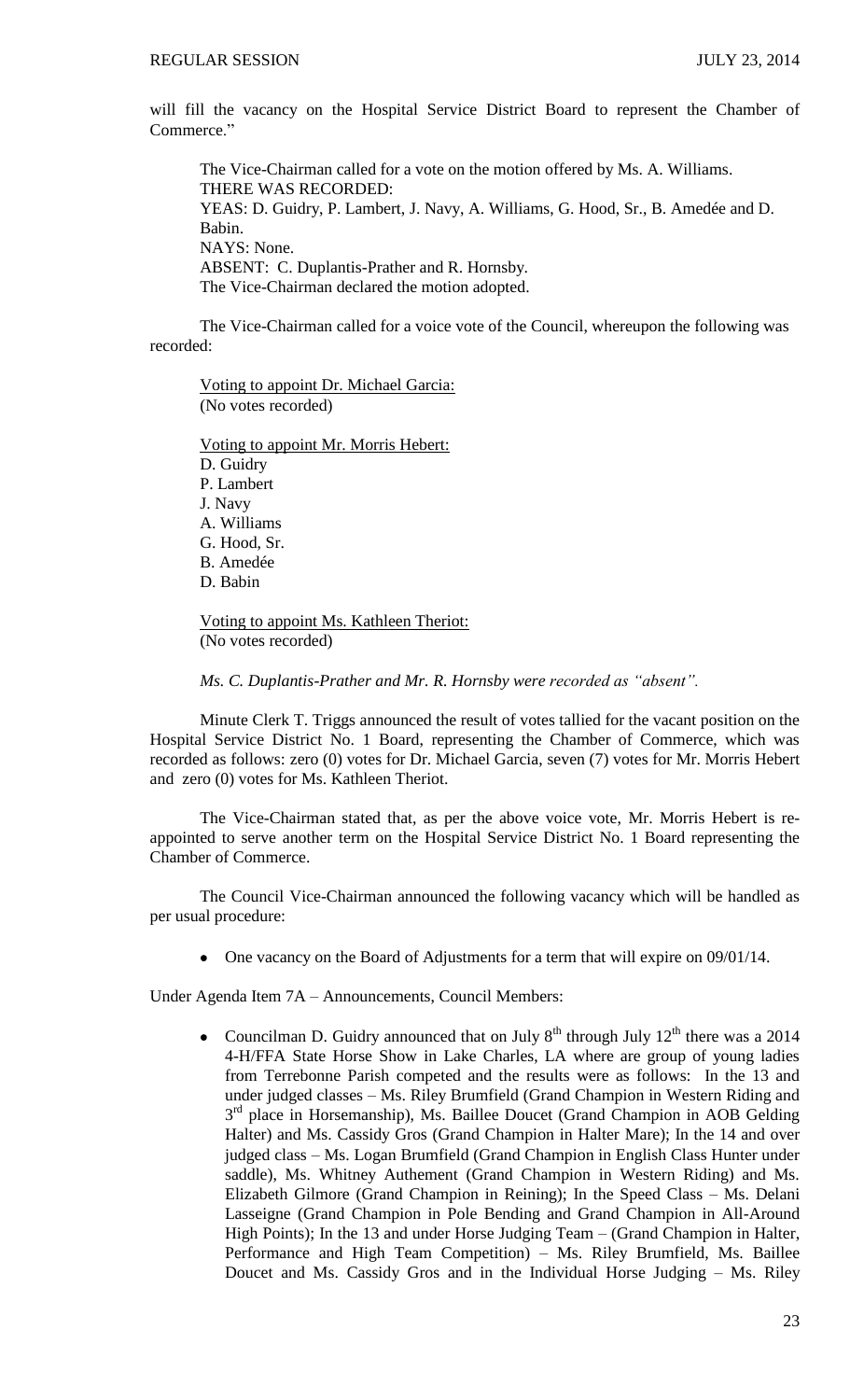Brumfield (Grand Champion in Halter and High Individual Competition and Reserve Champion in Performance). Mr. Guidry congratulated the young ladies for all of their hard work for a job well done. "Hats Off" to the trainers, the competitors and to the Terrebonne Parish Livestock Agricultural Association.

- Councilwoman B. Amedée announced that several Council members participated in the Annual NACo Conference held on Friday, July  $11<sup>th</sup>$  through Monday, July  $14<sup>th</sup>$  in New Orleans, LA.; noting that she is a member of Human Services and Education Steering Committee which covers issues such as human trafficking, immigration and border patrol reform. She also explained that the Gulf Coast States County and Parish Caucus that has now been created helped the Gulf Coast region tremendously and was influential in helping "fight" the Biggerts Waters Act legislation.
- Councilwoman B. Amedée thanked all of the volunteers from Terrebonne Parish who participated in the Annual NACo Louisiana's Night Closing celebration.
- Councilwoman A. Williams thanked Council Clerk C. Poché and the Council Staff, Ms. Anne Picou (Waterlife Museum and Main St. Manager), Mr. Patrick Gordon (Planning and Zoning Director), Parish President M. Claudet and his Administrative Staff and Councilman D. Babin (Gulf Fish, Inc.) for all of their hard work in putting together an excellent presentation at the Annual NACo Louisiana Night.
- Councilwoman A. Williams gave a special "thank you" to Mr. Patrick Gordon for all of his help during her presentation on Sunday, July 13<sup>th</sup> with Mr. Roy Wright, Deputy Associate and Administrator for FEMA and Administrator for Mitigation, and the NACo Resilient Community and Maps Session.
- Councilman D. Babin thanked Mr. Patrick Gordon for all of this hard work and  $\bullet$ dedication.

Under Agenda Item 7B – Announcements; Parish President M. Claudet Announced:

- The plans have been received from the engineers for the Bayou Gordon Extension and  $\bullet$ after review the plans will be going out for bid.
- Residents who were charged excessive flood insurance premiums should begin receiving refunds October  $1^{st}$ . This is a result of the Biggerts Water Act Legislation.
- An ordinance will be drafted soon by the Terrebonne Parish Fire Chiefs concerning faulty alarm and/or responses to them that would help the Houma Police Department and the Terrebonne Parish Sheriff's Office when receiving such calls.
- The Friends of the Animal Shelter is selling t-shirts with the official logo on them; all proceeds from this fundraiser will go into a building fund to be utilized by the upcoming Animal Shelter. Anyone interested in purchasing a shirt should contact the Friends of the Animal Shelter at (985) 852-4075 or at their website.
- According to a current news report and the U. S. Metro Statistical Area census, Houma is ranked as No. 8 as one of the "happiest" city to live in.

Vice-Chairman D. Babin congratulated and commended the Terrebonne Parish School Board on the opening of the "new" Grand Caillou Middle School.

Mr. P. Lambert moved, seconded by Mr. D. Guidry, "THAT, it now being 6:37 p.m., the Council open public hearings."

The Vice-Chairman called for a vote on the motion offered by Mr. P. Lambert. THERE WAS RECORDED: YEAS: D. Guidry, P. Lambert, J. Navy, A. Williams, G. Hood, Sr., B. Amedée and D. Babin. NAYS: None. ABSENT: C. Duplantis-Prather and R. Hornsby. The Vice-Chairman declared the motion adopted.

The Vice-Chairman recognized the public for comments on the following:

A. A proposed ordinance amending the 2014 Budget of the Terrebonne Parish Consolidated Government so as to adjust the 2013 Adopted Beginning Fund Balances and the Net Positions to Actual, as per the 2013 Audited Financial Statements.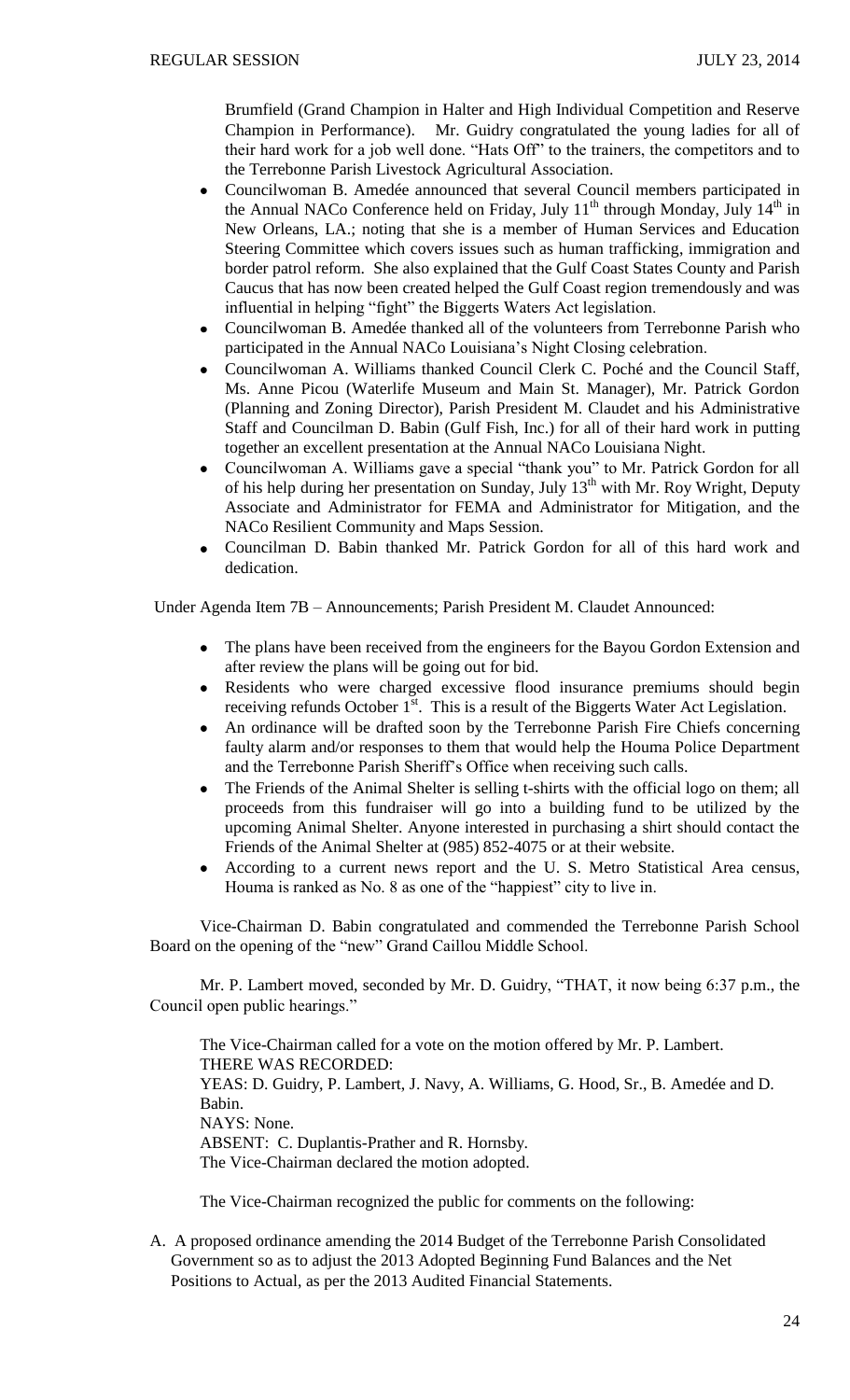There were no comments from the public on the proposed ordinance.

Ms. B. Amedée moved, seconded by Mr. J. Navy, "THAT, the Council close the aforementioned public hearing."

The Vice-Chairman called for a vote on the motion offered by Ms. B. Amedée. THERE WAS RECORDED: YEAS: D. Guidry, P. Lambert, J. Navy, A. Williams, G. Hood, Sr., B. Amedée and D. Babin. NAYS: None. ABSENT: C. Duplantis-Prather and R. Hornsby. The Vice-Chairman declared the motion adopted.

OFFERED BY: Mr. G. Hood, Sr. SECONDED BY: Ms. B. Amedee.

## ORDINANCE NO. 8448

AN ORDINANCE AMENDING THE 2014 BUDGET OF THE TERREBONNE PARISH CONSOLIDATED GOVERNMENT SO AS TO ADJUST THE 2013 ADOPTED BEGINNING FUND BALANCES AND THE NET POSITIONS TO ACTUAL AS PER THE 2013 AUDITED FINANCIAL STATEMENTS.

### SECTION I

WHEREAS, the Parish Finance Department estimates the beginning fund balances and net positions of the next year for the adopted budget prior to the end of the current year, and

WHEREAS, the Parish Finance Department completes the Audited Comprehensive Financial Statements no later than June  $30<sup>th</sup>$  of each year for the prior year.

NOW, THEREFORE BE IT ORDAINED, that the Parish Council on the behalf of the Terrebonne Parish Consolidated Government, adopt the actual ending fund balances and net positions of 2013 as per the audited Comprehensive Financial Statements. (Attachment A)

This ordinance, having been introduced and laid on the table for at least two weeks, was voted upon as follows:

THERE WAS RECORDED:

YEAS: D. Guidry, P. Lambert, J. Navy, A. Williams, G. Hood, Sr., B. Amedée and D. Babin. NAYS: None.

ABSTAINING: None.

ABSENT: C. Duplantis-Prather and R. Hornsby.

The Chairman declared the ordinance adopted on this, the  $23<sup>rd</sup>$  day of July, 2014.

\* \* \* \* \* \* \* \* \*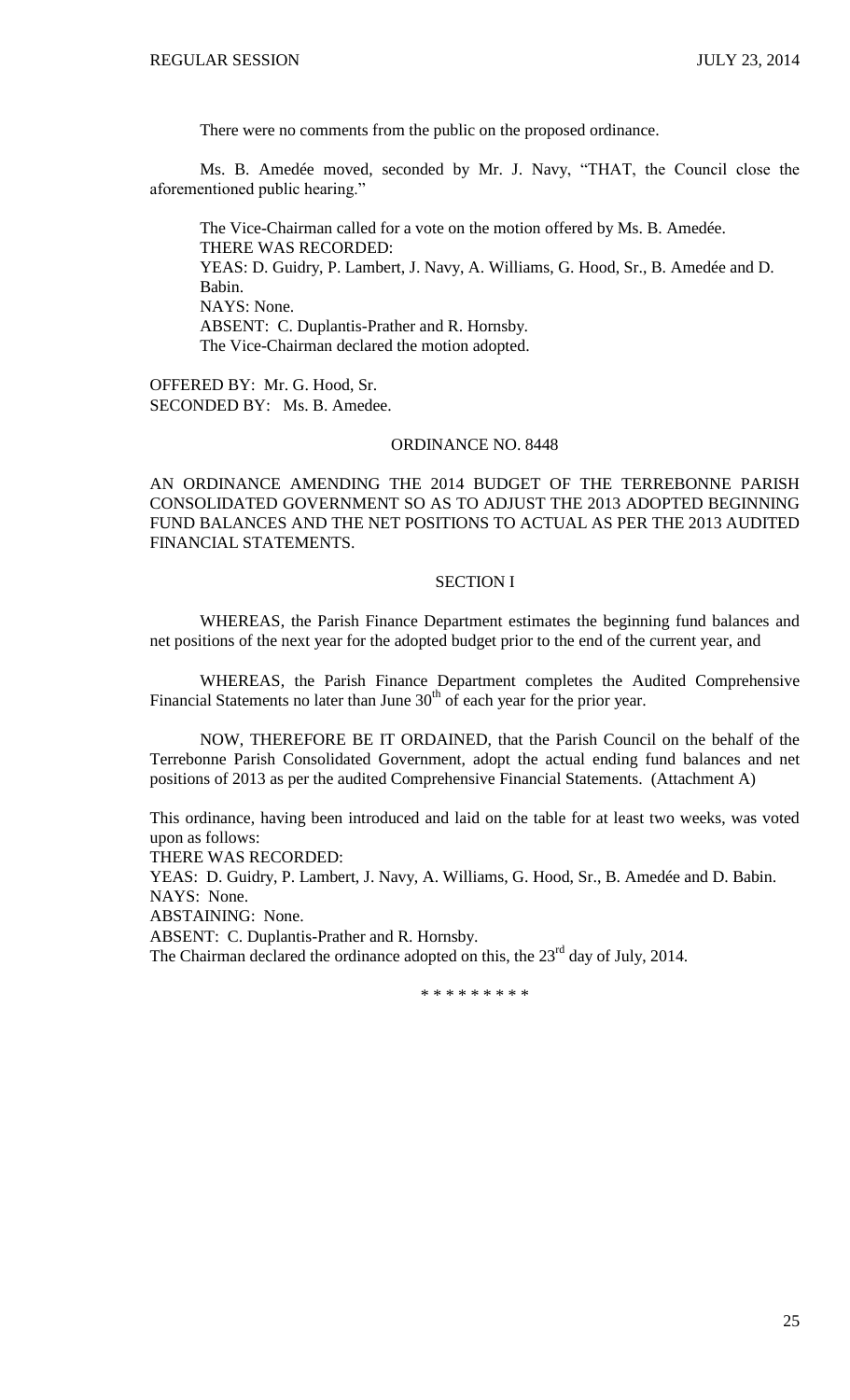|                                     | Adopted             | Adjustment | Actual              |
|-------------------------------------|---------------------|------------|---------------------|
|                                     | Beginning           | Increase   | Beginning           |
| Fund                                | <b>Fund Balance</b> | (Decrease) | <b>Fund Balance</b> |
| 151 General Fund                    | 8,827,062           | 1,716,785  | 10,543,847          |
| 200 Dedicated Emergency Fund        | 2,500,234           | (336, 887) | 2,163,347           |
| 202 Terr. Juvenile Det.             | 217,726             | 83,801     | 301,527             |
| 203 Parish Prisoners Fund           | 47,075              | 655,339    | 702,414             |
| 204 Public Safety Fund              | 2,052,666           | 1,935,971  | 3,988,637           |
| 205 Non-District Recreation         | 51,311              | 175,377    | 226,688             |
| 206 Local Law Enforcement Grant     | 4,947               | (106)      | 4,841               |
| 207 LA Tourism Recovery Pgm         |                     | 0          |                     |
| 209 Marshall's Fund                 | 168,740             | 30,514     |                     |
|                                     |                     |            | 199,254             |
| 210 G.I.S. Mapping Systems          | 202,466             | 3,035      | 205,501             |
| 213 Hazard Mitigation Grant         |                     | 0          |                     |
| 215 Coastal Restore/Preservation    | 133,382             | 78,241     | 211,623             |
| 216 OJP - LCLE                      | 9,538               | 1,447      | 10,985              |
| 217 Hazardous Mitigation            | 363,009             | (262, 773) | 100,236             |
| 218 Moderate Rehab SRO              | 25,942              | 20,128     | 46,070              |
| 219 Section 8 Vouchers              | 251,920             | (54, 027)  | 197,893             |
| 220 HUD Assist Portability          | 13,828              | 0          | 13,828              |
| 221 Dept. of Education              | 18,041              | (40)       | 18,001              |
| 224 FEMA - DHAP                     | 131,408             | 0          | 131,408             |
| 225 Housing/Urban Dev. Grant        | 113,209             | 2,516      | 115,725             |
| 227 Severe Repetitive Loss          | 15,000              | 56,096     | 71,096              |
| 228 Dept. of Energy                 |                     | 0          |                     |
| 229 Dept of Labor CSBG Grant        | 12                  | (9)        | 3                   |
| 230 LHFA LIHEAP Program             | 127,772             | 4,568      | 132,340             |
| 231 HMGP Gustav                     |                     | 801,388    | 801,388             |
| 232 DHAP - Ike                      | 1,511,033           | (470)      | 1,510,563           |
| 233 FTA-ARRA                        |                     | 1          |                     |
| 234 Terre. Homeless Shelter         | 41,884              | (9, 426)   | 32,458              |
| 235 HOME Grant Fund                 | 281,822             | (32, 861)  | 248,961             |
| 236 FEMA Emer Food/Shelter          | 4                   | 0          | 4                   |
| 237 FTA Grant                       | 414,020             | 879,451    | 1,293,471           |
| 238 FTA - City of Thibodaux         |                     | 0          |                     |
| 239 Head Start                      | 27,978              | 58,129     | 86,107              |
| 240 Federal Hwy Administration      |                     | 3,069      | 3,069               |
| 241 HUD CDBG Recovery               |                     | 616        | 616                 |
| 250 Parish Transportation Fund      | 291,463             | 738,031    | 1,029,494           |
| 251 Road & Bridge Fund              | 1,630,983           | 1,685,405  | 3,316,388           |
| 252 Drainage Tax Fund               | 3,849,788           | 3,175,741  | 7,025,529           |
| 255 Sales Tax Revenue Fund          | 3,158,892           | 341,168    | 3,500,060           |
| 258 Road District #6 - O&M          | 13,619              | 370,741    | 384,360             |
| 267 Road Lighting District #1       | 559,096             | 52,693     |                     |
| 268 Road Lighting District #2       |                     |            | 611,789             |
|                                     | 35,771              | 29,302     | 65,073              |
| 269 Road Lighting District #3A      | 823,053             | 22,284     | 845,337             |
| 270 Road Lighting District #4       | 100,481             | 5,737      | 106,218             |
| 271 Road Lighting District #5       | 173,701             | 4,052      | 177,753             |
| 272 Road Lighting District #6       | 312,021             | (5,983)    | 306,038             |
| 273 Road Lighting District #7       | 459,732             | 23,000     | 482,732             |
| 274 Road Lighting District #8       | 72,602              | 4,477      | 77,079              |
| 275 Road Lighting District #9       | 94,379              | (1, 223)   | 93,156              |
| 276 Road Lighting District #10      | 180,500             | 1,456      | 181,956             |
| 277 Health Unit Fund                | 490,360             | 262,825    | 753,185             |
| 279 Terrebonne - ARC                | 826,444             | (9,671)    | 816,773             |
| 280 Parishwide Recreation Fund      | 169,842             | 22,405     | 192,247             |
| 281 Mental Health Unit              | 527,128             | 99,795     | 626,923             |
| 282 Coastal Restore - Bonds         |                     | 130,146    | 130,146             |
| 283 Terrebonne Levee & Cons. Distr. | 3,729,119           | 6,724,842  | 10,453,961          |
| 299 Criminal Court Fund             | 15,101              | 33         | 15,134              |
| 401 Bond Trust Fund                 | 3,111               | 0          | 3,111               |
| 405 Public Safety Pension & Relief  | 2,594               | 1          | 2,595               |
| 406 Woodlawn Ranch Road B/S         | 2,653               | 0          | 2,653               |
| 411 Synergy Center Blvd             | 729                 | 5,936      | 6,665               |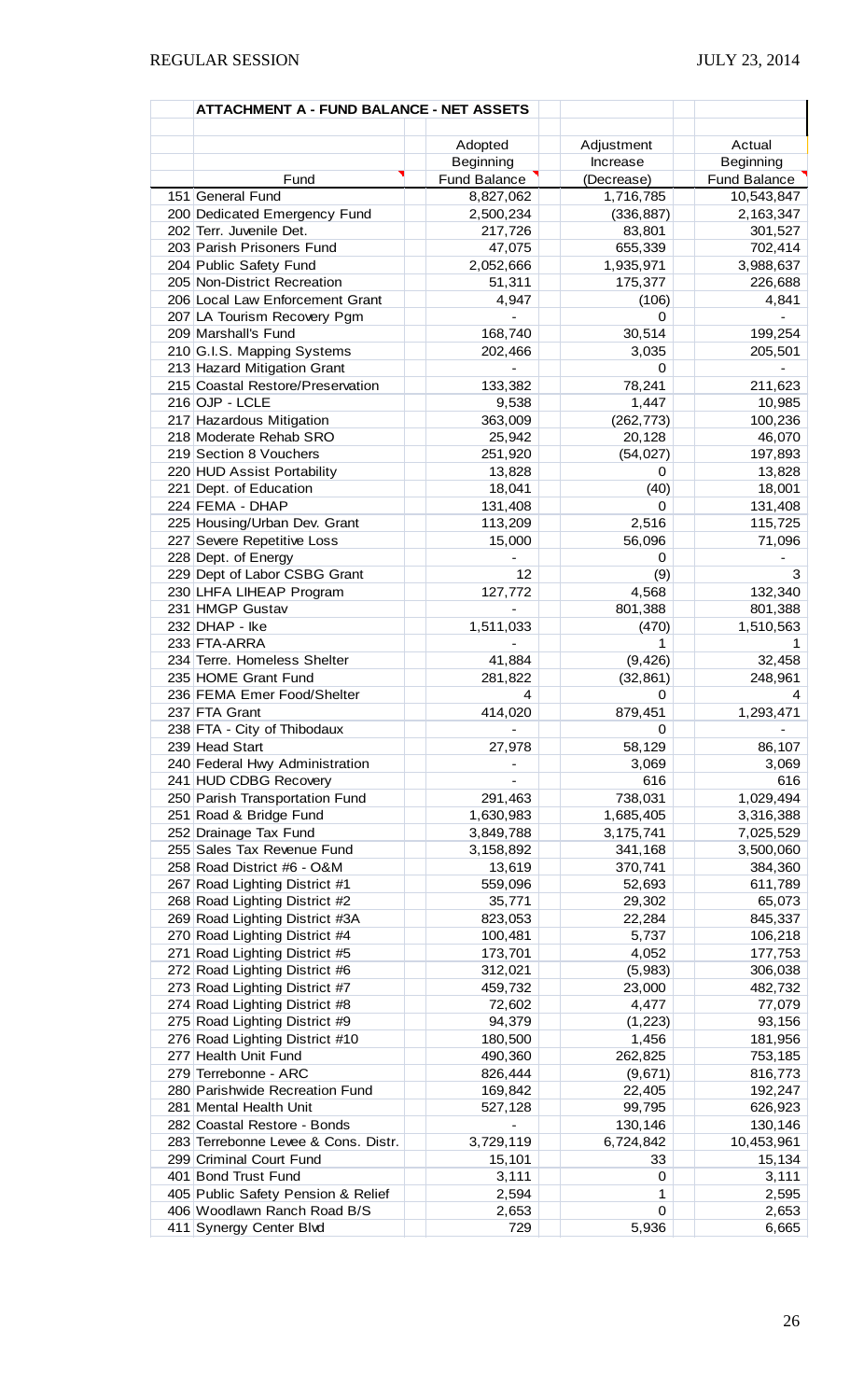| 451 Road & Bridge Bond Sinking         | 899,969           | 13,436        | 913,405        |
|----------------------------------------|-------------------|---------------|----------------|
| 452 Capital Improv Bond Res            | 4,407,406         | (146, 302)    | 4,261,104      |
| 453 Capital Improv Bond Sinking        | 2,972,297         | (98, 333)     | 2,873,964      |
| 454 Sanitation Bond Sinking Fund       |                   | 0             |                |
| 455 2008 Sewer Bond S/F                | 476,944           | 9,391         | 486,335        |
| 456 P/W Drainage Bond Sinking          | 1,114,042         | 15,210        | 1,129,252      |
| 459 2011 Levee Sinking Fund            | 1,403,402         | 17,732        | 1,421,134      |
| 460 2011 Levee Reserve Fund            | 3,636,388         | (76, 165)     | 3,560,223      |
| 465 Parish Jail B/S                    | 83                | (83)          |                |
| 468 Road District #6 - O&M             | 9,243             | 1             | 9,244          |
| 469 S/F Aragon Road Paving Asmt.       | 14,052            | 0             | 14,052         |
| 478 S/F Paving Asmt 2/1/80             | 1,731             | 0             | 1,731          |
| 481 S/F Sewerage Asmt 7/1/80           | 4,875             | 0             | 4,875          |
| 482 S/F Norman Sewge Assmt             | 3,491             | 0             | 3,491          |
| 488 S/F Pav Asmt 3 of 85               | 4,113             | 135           | 4,248          |
| 489 S/F Plantation Gardens             | 13                | 0             | 13             |
| 492 S/F Roberta Grove Paving           | 1,410             | 0             | 1,410          |
| 493 Lazy Acres/Allemand S/F            | 9,333             | 1             | 9,334          |
| 494 Kramer/Maplewood S/F               |                   |               | 22,718         |
| 495 Royce St. Sewerage                 | 22,703<br>894     | 15            | 894            |
|                                        |                   | 0             |                |
| 496 Bayouside Drive Paving             | 1,591             | 55            | 1,646          |
| 604 City Court Building Fund           | 13,360            | 312,473       | 325,833        |
| 641 Fd 241 HUD CDBG Rec Cons           |                   | 20            | 20             |
| 655 P/W Drainage Construction Fund     | 250,752           | 16,190,368    | 16,441,120     |
| 656 P/W Sewerage Construction Fund     | 84,083            | 1,965,369     | 2,049,452      |
| 657 Sewer Bonds                        | (7,804,241)       | (5,645,972)   | (13, 450, 213) |
| 659 Capital Projects Control Fund      | 845,851           | 14,442,128    | 15,287,979     |
| 661 Road Construction Fund             | 1,138,413         | 10,219,863    | 11,358,276     |
| 662 Civic Center Admin. Bldg           | 34,669            | 714,828       | 749,497        |
| 664 1-1B Construction                  | 8,886             | 822,592       | 831,478        |
| 665 2005 Public Improvement Constr     | 229,366           | 1,665,123     | 1,894,489      |
| 667 2005 Sales Tax Construction        | 2,154,045         | 9,600,061     | 11,754,106     |
| 668 2007 G O Bond Const Fund           |                   | 0             |                |
| 695 Sanitation Construction Fund       | 43,862            | 1,500,329     | 1,544,191      |
| 696 Landfill Closure Construction Fund | 188,283           | 17,063        | 205,346        |
| 698 1998 Public Impr. Construction     | 545,084           | 95,818        | 640,902        |
|                                        |                   |               |                |
|                                        | Adopted           | Adjustment    | Actual         |
|                                        | Beginning         | Increase      | Beginning      |
| Fund                                   | <b>Net Assets</b> | Decrease      | Net Assets     |
| 300 Utilities System Fund              | 40,948,445        | 3,399,798     | 44,348,243     |
| 301 Utilities Revene Fund              | 36,274,397        | 481,382       | 36,755,779     |
| 302 Utility Bond Sinking               |                   | 0             |                |
| 303 Capital Adds/Contingency           | (1, 289, 569)     | (1, 261, 337) |                |
| 304 Utility Bond Reserve               |                   | 0             | (2,550,906)    |
| 306 G.I.S. Mapping System              | 306,283           | 50,316        | 356,599        |
| 310 Sewerage Fund                      | 68,595,739        | 2,507,848     | 71,103,587     |
|                                        |                   |               |                |
| 311 Sewer Capital R&R Fd               | 7,813,478         | 737,660       | 8,551,138      |
| 312 2010 Sewer Bond Sinking            | 1,383,364         | (99, 271)     | 1,284,093      |
| 313 2010 Sewer Bond Reserve            | 467,178           | (9,720)       | 457,458        |
| 353 Sanitation Fund                    | 24,701,285        | (385, 913)    | 24,315,372     |
| 354 Insurance Control Fund             | 503,280           | 2,065,970     | 2,569,250      |
| 357 Group Insurance Fund               | 2,931,815         | 2,668,651     | 5,600,466      |
| 370 Human Resource Fund                | 964,337           | 53,481        | 1,017,818      |
| 380 Centralized Purchasing Fund        | 227,000           | (190, 176)    | 36,824         |
| 385 Civic Center O&M                   | 12,401,388        | 81,628        | 12,483,016     |
| 390 Information Systems Fd             | 481,990           | (314, 934)    | 167,056        |
| 395 Centralized Fleet Maint.           | 96,264            | 39,003        | 135,267        |

\*\*\*\*\*\*\*\*\*\*

The Vice-Chairman recognized the public for comments on the following:

- B. A proposed ordinance to amend the 2014 Adopted Operating Budget of the Terrebonne Parish Consolidated Government for the following items and to provide for related matters:
	- I. Beautiful Beginnings Shelter, \$60,152.00
	- II. Various Projects: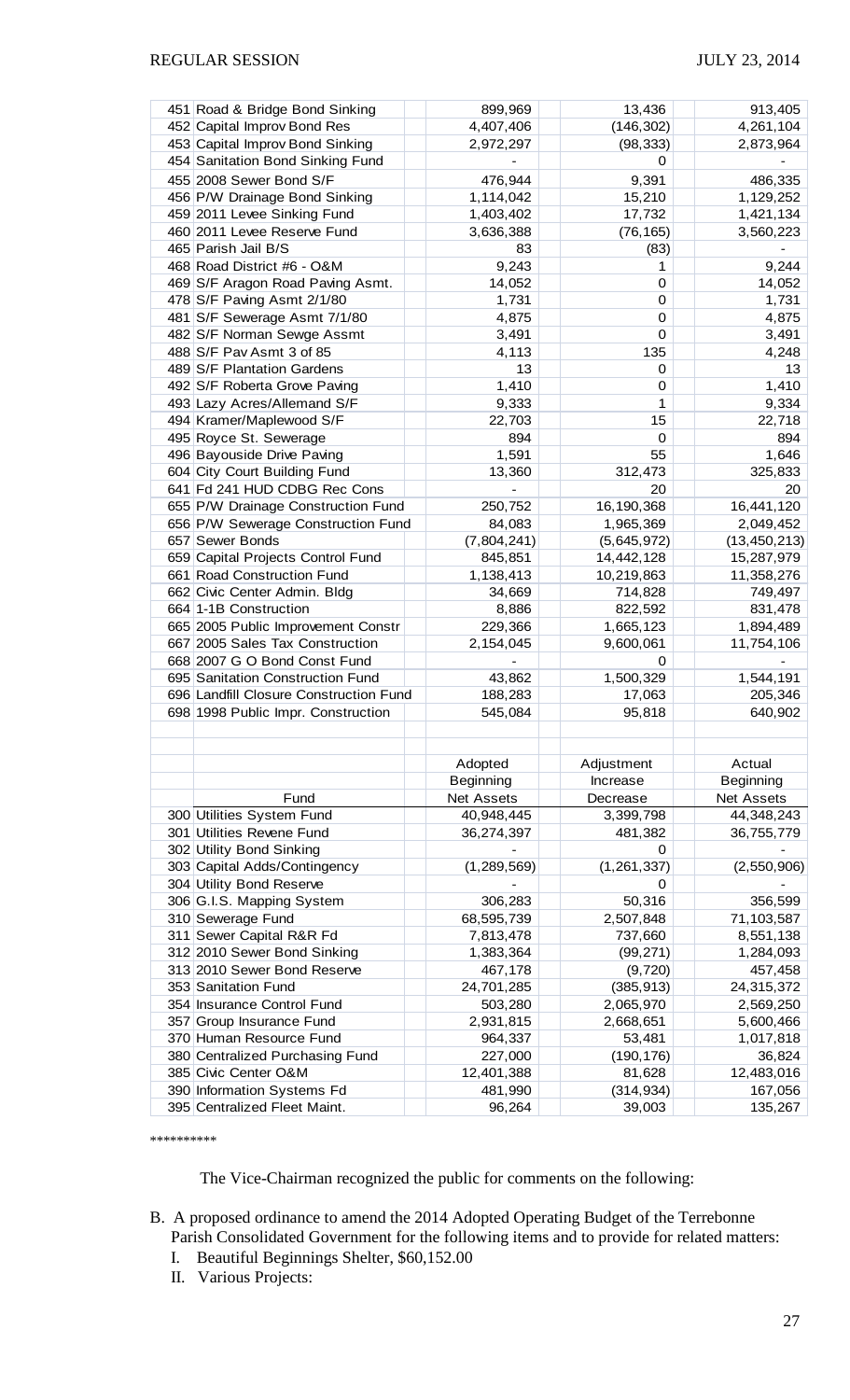- A. Bayou Gardens, Phase II, \$1,371,729.00
- B. Hollywood Road (Hwy. 311 to Valhi), \$900,000.00
- C. Westside Bridge, \$631,271.00
- D. Bayou Lacarpe Reservoir, \$338,000.00
- III. NTP Bio-Filter Pumps Upgrade, \$200,000.00
- IV. Engineering Technician, Grade 107, \$0
- V. NTP Switchgear and Equipment, \$750,000.00

There were no comments from the public on the proposed ordinance.

Ms. A. Williams moved, seconded by Ms. B. Amedée, "THAT, the Council close the aforementioned public hearing."

The Vice-Chairman called for a vote on the motion offered by Ms. A. Williams. THERE WAS RECORDED: YEAS: D. Guidry, P. Lambert, J. Navy, A. Williams, G. Hood, Sr., B. Amedée and D. Babin. NAYS: None. ABSENT: C. Duplantis-Prather and R. Hornsby. The Vice-Chairman declared the motion adopted.

OFFERED BY: Ms. A. Williams. SECONDED BY: Ms. B. Amedee.

## ORDINANCE NO. 8449

## AN ORDINANCE TO AMEND THE 2014 ADOPTED OPERATING BUDGET OF THE TERREBONNE PARISH CONSOLIDATED GOVERNMENT FOR THE FOLLOWING ITEMS AND TO PROVIDE FOR RELATED MATTERS.

- I. Beautiful Beginnings Shelter, \$60,152
- II. Various Projects:
	- a. Bayou Gardens, Phase II, \$1,371,729
	- b. Hollywood Road (Hwy 311 to Valhi), \$900,000
	- c. Westside Bridge, \$631,271
	- d. Bayou LaCarpe Reservoir, \$338,000
- III. NTP Bio-Filter Pumps Upgrade, \$200,000
- IV. Engineering Technician, Grade 107, \$0
- V. NTP Switchgear and Equipment, \$750,000

## SECTION I

WHEREAS, the Parish has entered into an agreement with the Louisiana Housing Corporation under the Emergency Solutions Grant Program in the amount of \$60,152, and

WHEREAS, the dollars will be used to assist the Beautiful Beginnings Shelter by helping with the staffing costs, security services, utilities, insurance, office supplies, janitorial services, operating supplies, communication equipment, legal and audit fees, pest control, garbage fees, building repairs, cable, shelter furniture and maintenance.

NOW, THEREFORE BE IT ORDAINED, by the Terrebonne Parish Council, on behalf of the Terrebonne Parish Consolidated Government, that the 2014 Adopted Operating Budget of the Terrebonne Parish Consolidated Government be amended for the Beautiful Beginnings Shelter. (Attachment A)

## SECTION II

WHEREAS, the Parish has four projects that are in need to additional funding:

- a. Bayou Gardens, Phase II, \$1,371,729
- b. Hollywood Road (Hwy 311 to Valhi), \$900,000
- c. Westside Bridge, \$631,271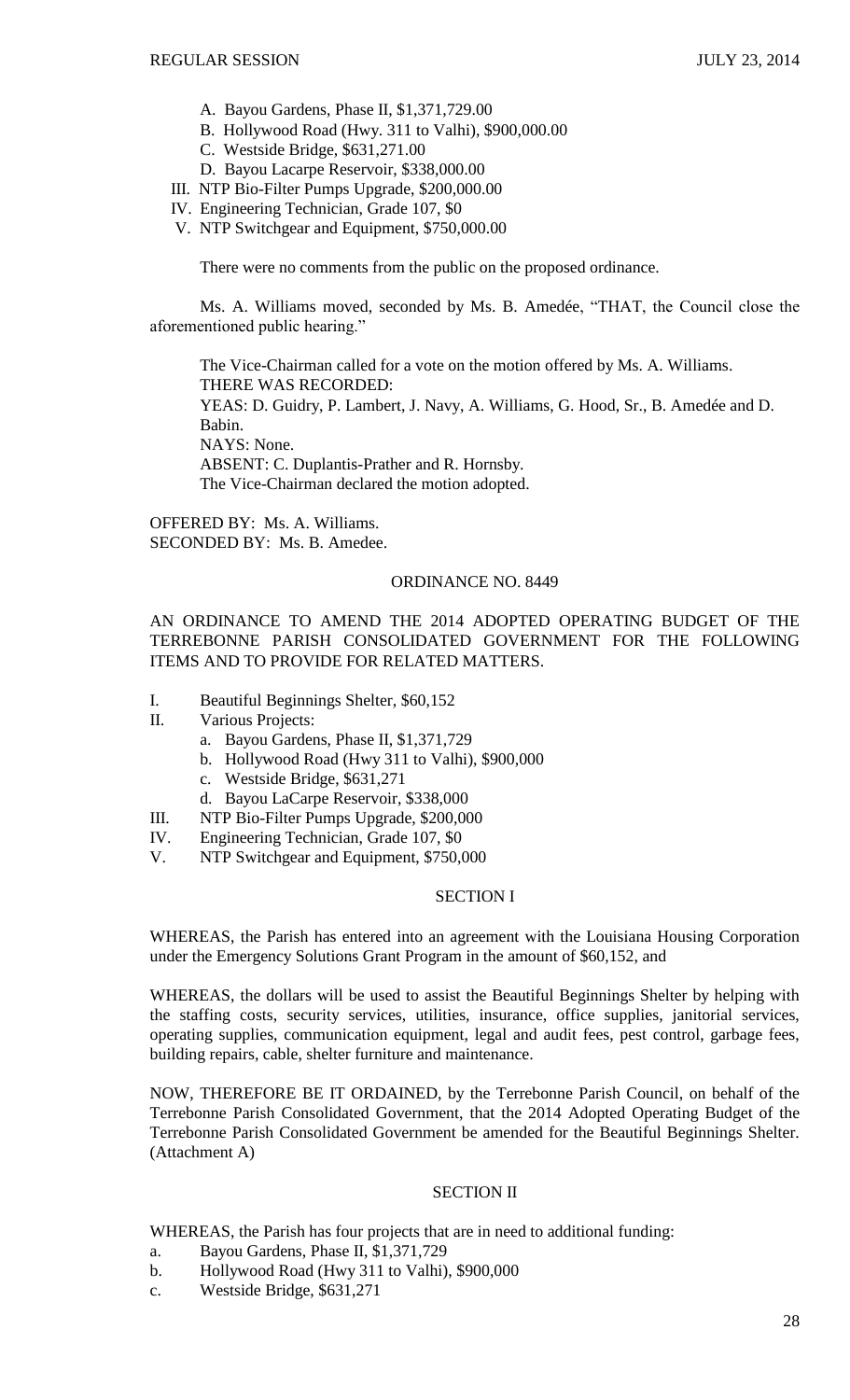d. Bayou LaCarpe Reservoir, \$338,000 ; and

WHEREAS, the total of \$3,241,000 will be funded from the Thompson Road Project.

NOW, THEREFORE BE IT FURTHER ORDAINED, by the Terrebonne Parish Council, on behalf of the Terrebonne Parish Consolidated Government, that the 2014 Adopted Budget of the Terrebonne Parish Consolidated Government be amended for the above listed projects funded by Thompson Road Project. (Attachment B)

### SECTION III

WHEREAS, a budget amendment is being requested to transfer \$200,000 from North Plant Improvements in the Sewer Fund to NTP Bio-Filter Pumps Upgrade in the Parish-wide Sewerage Construction Fund, and

WHEREAS, this budget amendment will allow for the replacement of valves at the North Wastewater Treatment Plant, which are 28+ years old, and

WHEREAS, funds were previously budgeted in the Sewer Fund to replace the valves in the 2013 Budget, but was found to be more cost effective to replace the valves in the on-going project, known as Parish Project No. 13-SEW-31, North Wastewater Treatment Plant Primary Effluent and Return Activated Sludge Pump Grades, (also known as NTP Bio-Filter Pumps Upgrade).

NOW, THEREFORE BE IT FURTHER ORDAINED, by the Terrebonne Parish Council, on behalf of the Terrebonne Parish Consolidated Government, that the 2014 Adopted Budget of the Terrebonne Parish Consolidated Government to be amended for the NTP Bio-Filter Pumps Upgrade. (Attachment C)

### SECTION IV

WHEREAS, Road and Bridge Administration is requesting to eliminate Sign Shop Crew Leader, Grade 102, and add an Engineering Technician, Grade 107, and

WHEREAS, because of the timing of the year for this request, there is no need for additional monies to make this amendment, and

WHEREAS, this change in positions is needed in order to expedite response to the Public's Work Requests, Emergency Work Responses, and Road Priority List Inspections.

NOW, THEREFORE BE IT FURTHER ORDAINED, by the Terrebonne Parish Council, on behalf of the Terrebonne Parish Consolidated Government, that the 2014 Adopted Budget of the Terrebonne Parish Consolidated Government to be amended for the Engineering Technician Position in the Road and Bridge Department. (Attachment D)

## SECTION V

WHEREAS, Pollution Control Administration is requesting to consolidate North Plant Improvements to NTP Switchgear and Equipment for better record keeping and to minimize the engineering and construction costs, and

WHEREAS, \$750,000 is needed to transfer from North Plant Improvements to NTP Switchgear and Equipment.

NOW, THEREFORE BE IT FURTHER ORDAINED, by the Terrebonne Parish Council, on behalf of the Terrebonne Parish Consolidated Government, that the 2014 Adopted Budget of the Terrebonne Parish Consolidated Government to be amended for the NTP Switchgear and Equipment Project. (Attachment E)

This ordinance, having been introduced and laid on the table for at least two weeks, was voted upon as follows: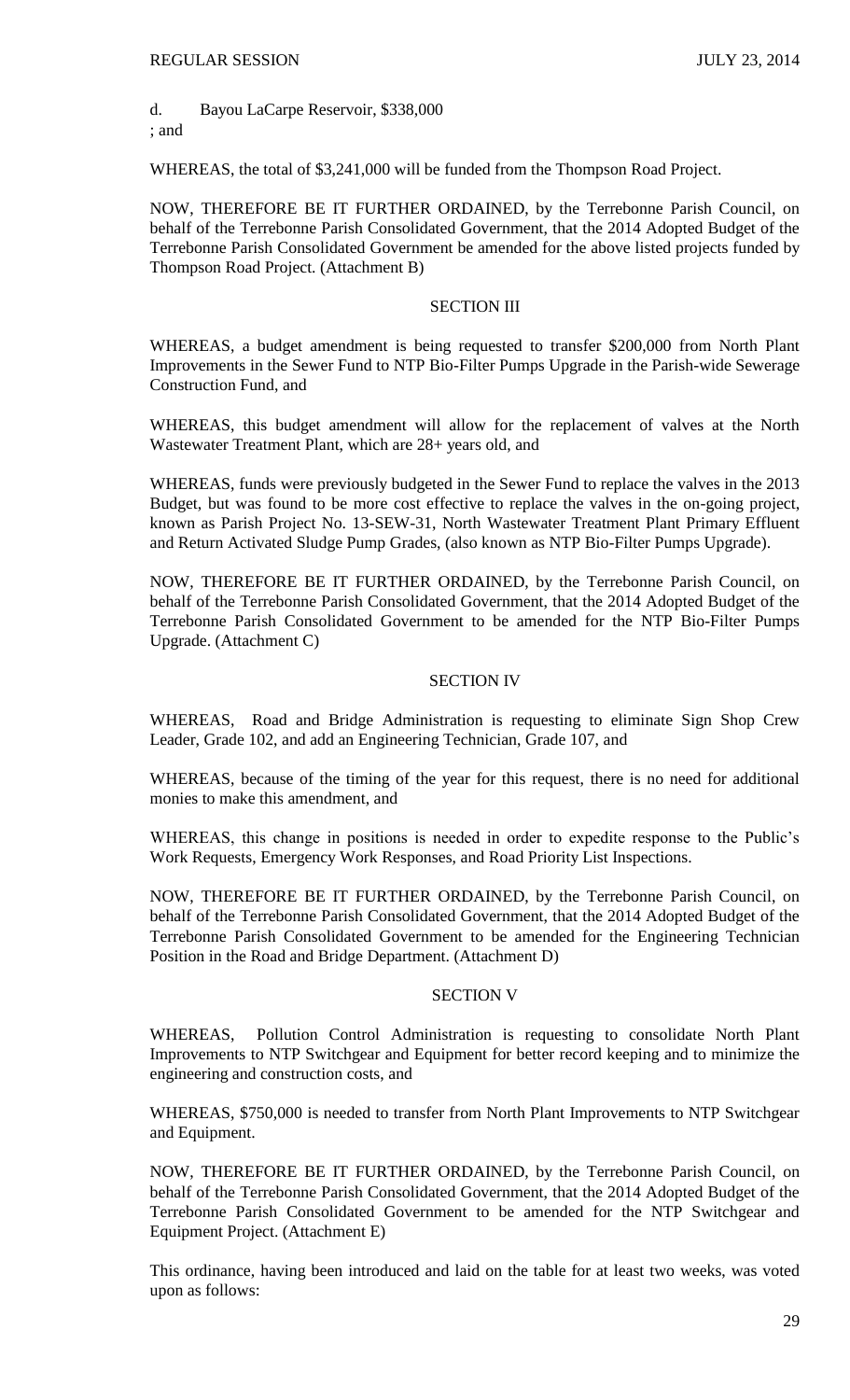## THERE WAS RECORDED:

YEAS: D. Guidry, P. Lambert, J. Navy, A. Williams, G. Hood, Sr., B. Amedée and D. Babin. NAYS: None.

ABSTAINING: None.

ABSENT: C. Duplantis-Prather and R. Hornsby.

The Chairman declared the ordinance adopted on this, the  $23<sup>rd</sup>$  day of July, 2014.

|                                                    | * * * * * * * * * |               |            |  |  |  |  |
|----------------------------------------------------|-------------------|---------------|------------|--|--|--|--|
| <b>ATTACHMENT A - Beautiful Beginnings Shelter</b> |                   |               |            |  |  |  |  |
|                                                    | 2014              |               |            |  |  |  |  |
|                                                    | <b>Adopted</b>    | <b>Change</b> | Amended    |  |  |  |  |
| Salaries-Allocated                                 | 4,879             | (4, 879)      |            |  |  |  |  |
| <b>Fringe Benefits</b>                             | 3,141             | (3, 141)      |            |  |  |  |  |
| Salaries-Allocated                                 | 7,103             | 5,891         | 12,994     |  |  |  |  |
| <b>Fringe Benefits</b>                             | 3,215             | 3,596         | 6,811      |  |  |  |  |
| <b>Building Maintenance Cost</b>                   |                   | 56,285        | 56,285     |  |  |  |  |
| <b>Furniture &amp; Fixtures</b>                    |                   | 1,600         | 1,600      |  |  |  |  |
| Machinery & Equipment                              |                   | 800           | 800        |  |  |  |  |
| <b>OCS ESGP Revenue</b>                            | (122, 119)        | (60, 152)     | (182, 271) |  |  |  |  |
|                                                    |                   |               |            |  |  |  |  |

# **ATTACHMENT B - Various Projects funded by Thompson Road Project**

|                                                    |                | 2014           |                |
|----------------------------------------------------|----------------|----------------|----------------|
|                                                    | <b>Adopted</b> | <b>Amended</b> |                |
|                                                    |                |                |                |
| <b>Bayou Gardens Extension</b>                     | 3,517,012      | 1,371,729      | 4,888,741      |
| Hollywood Road Widening (311 to Valhi)             | 150,000        | 900,000        | 1,050,000      |
| Westside Blvd. Phase II to MLK                     | 166,833        | 631,271        | 798,104        |
| <b>Thompson Road Construction</b>                  | 4,292,591      | (3, 241, 000)  | 1,051,591      |
| Parishwide Drainage Construction Fund              | 363,866        | 338,000        | 701,866        |
|                                                    |                |                |                |
| Bayou LaCarpe Drainage Impr.                       | 2,340,013      | 338,000        | 2,678,013      |
| Transfer from Road Construction Fund               | (363,866)      | (338,000)      | (701, 866)     |
|                                                    |                |                |                |
|                                                    |                |                |                |
| <b>ATTACHMENT C - NTP Bio-Filter Pumps Upgrade</b> |                |                |                |
|                                                    |                |                |                |
|                                                    |                | 2014           |                |
|                                                    | <b>Adopted</b> | <b>Change</b>  | <b>Amended</b> |
|                                                    |                |                |                |
| NTP Rio-Filter Pumps Upgrade                       |                | 200.000        | 200.000        |

| <b>Solution</b> international conditions in |           | ZUU.UUU   | ZUU,UUU   |
|---------------------------------------------|-----------|-----------|-----------|
| Transfer from Sewerage Fund                 | -         | (200,000) | (200,000) |
|                                             |           |           |           |
| Transfer to Parishwide Sewerage Constr      | -         | 200,000   | 200,000   |
| North Treatment Plant Improv                | 1.959.146 | (200,000) | 1,759,146 |

| <b>ATTACHMENT D - Road &amp; Bridge Department</b> |                                                            |      |  |     |        |        |        |  |  |
|----------------------------------------------------|------------------------------------------------------------|------|--|-----|--------|--------|--------|--|--|
|                                                    |                                                            | 2014 |  |     |        |        |        |  |  |
|                                                    | MID<br>MIN<br>MAX<br>Change<br>Amended<br>Adopted<br>Level |      |  |     |        |        |        |  |  |
|                                                    |                                                            |      |  |     |        |        |        |  |  |
| Sign Technician                                    |                                                            | -1   |  | 102 | 18.104 | 23.083 | 28,205 |  |  |
| <b>Engineering Technician</b>                      |                                                            |      |  | 107 | 28,369 | 36.170 | 44.197 |  |  |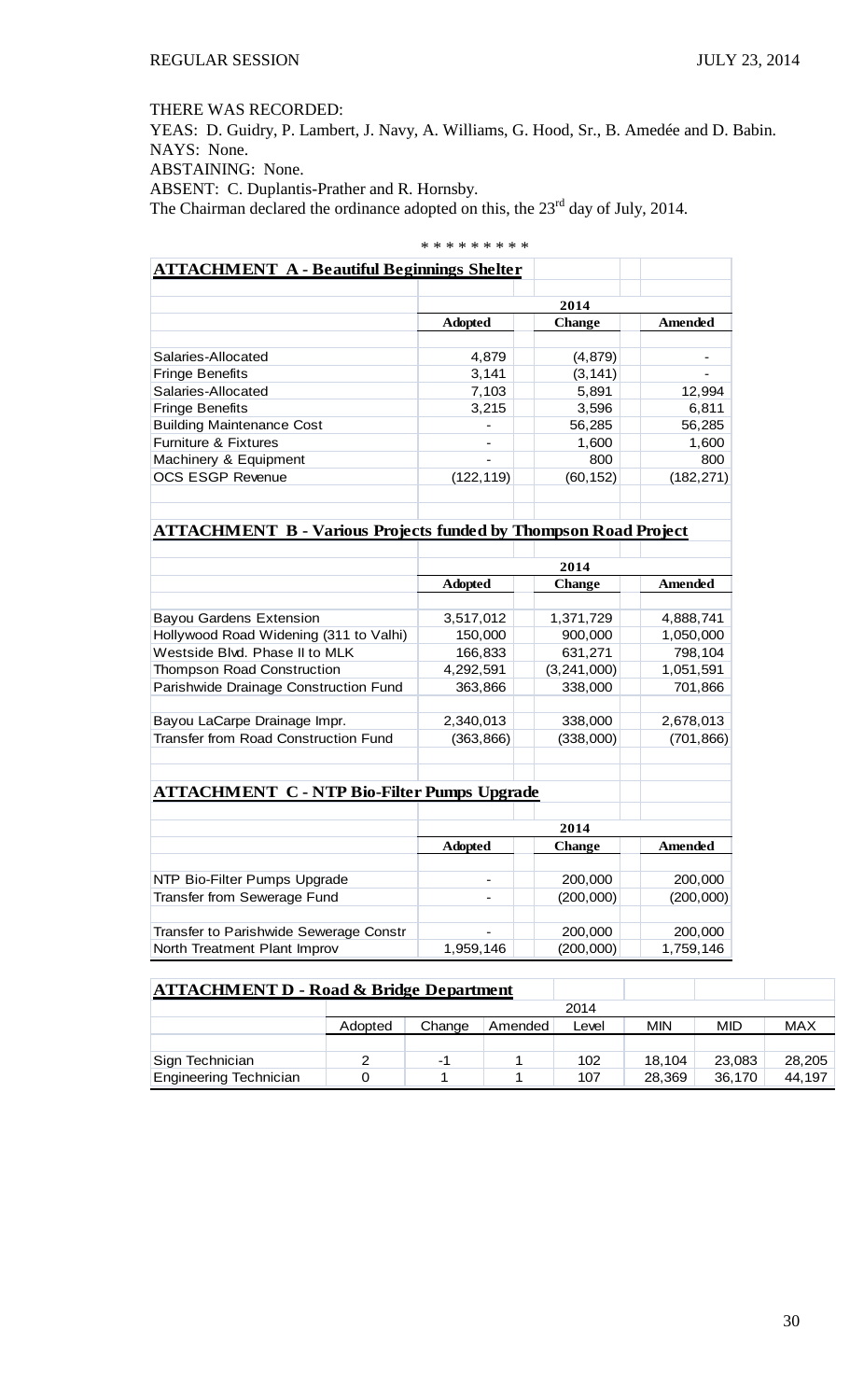| <b>ATTACHMENT E - NTP Switchgear and Equipment</b> |
|----------------------------------------------------|
|                                                    |

|                                    | 2014                                       |           |           |  |  |  |  |
|------------------------------------|--------------------------------------------|-----------|-----------|--|--|--|--|
|                                    | <b>Adopted</b><br>Amended<br><b>Change</b> |           |           |  |  |  |  |
|                                    |                                            |           |           |  |  |  |  |
| Sewer Capital Fund                 |                                            | 750,000   | 750,000   |  |  |  |  |
| North Treatment Plant Improvements | 1,959,146                                  | (750,000) | 1,209,146 |  |  |  |  |
|                                    |                                            |           |           |  |  |  |  |
| NTP Switchgear and Equipment       | 450,000                                    | 750,000   | 1,200,000 |  |  |  |  |
| Transfer from Sewerage Fund        |                                            | (750,000) | (750,000) |  |  |  |  |

The Vice-Chairman recognized the public for comments on the following:

C. A proposed ordinance to create a "Handicapped Parking Only" zone directly in front of 630 Belanger Street.

There were no comments from the public on the proposed ordinance.

Ms. A. Williams moved, seconded by Mr. P. Lambert, "THAT, the Council close the aforementioned public hearing."

The Vice-Chairman called for a vote on the motion offered by Ms. A. Williams. THERE WAS RECORDED: YEAS: D. Guidry, P. Lambert, J. Navy, A. Williams, G. Hood, Sr., B. Amedée and D. Babin. NAYS: None. ABSENT: C. Duplantis-Prather and R. Hornsby. The Vice-Chairman declared the motion adopted.

OFFERED BY: Ms. A.Williams. SECONDED BY: Mr. P. Lambert.

### ORDINANCE NO. 8450

AN ORDINANCE AMENDING THE PARISH CODE OF TERREBONNE PARISH, CHAPTER 18, ARTICLE V. STOPPING, STANDING, AND PARKING, DIVISION 1. GENERAL, SECTION 18-197 TO ESTABLISH A "HANDICAPPED PARKING ONLY ZONE" IN FRONT OF 630 BELANGER STREET TO AUTHORIZE THE INSTALLATION OF SAID SIGNS, AND TO ADDRESS OTHER MATTERS RELATIVE THERETO.

## SECTION I

BE IT ORDAINED by the Terrebonne Parish Council, in regular session convened, acting pursuant to the authority invested in it by the Constitution and laws of the State of Louisiana, the Home Rule Charter for a Consolidated Government for Terrebonne Parish, and including, but not limited to, LSA R.S. 33:1368 and other statutes of the State of Louisiana, to amend the Parish Code of Terrebonne Parish, Chapter 18, Article V, Section 18-197 (a) to create a "HANDICAPPED PARKING ONLY" zone in front of 630 Belanger Street, as follows:

CHAPTER 18, Motor Vehicles and Traffic

ARTICLE V, Stopping, Standing and Parking DIVISION I, General SECTION 18-197, "HANDICAPPED PARKING ONLY ZONES"

#### *(a) ADD TO EXISTING LIST OF LOCATIONS*

The portion of Belanger Street directly in front of 630 Belanger Street shall be declared as a "Handicapped Parking Only" zone, and appropriate "Handicapped Only Parking" signs shall be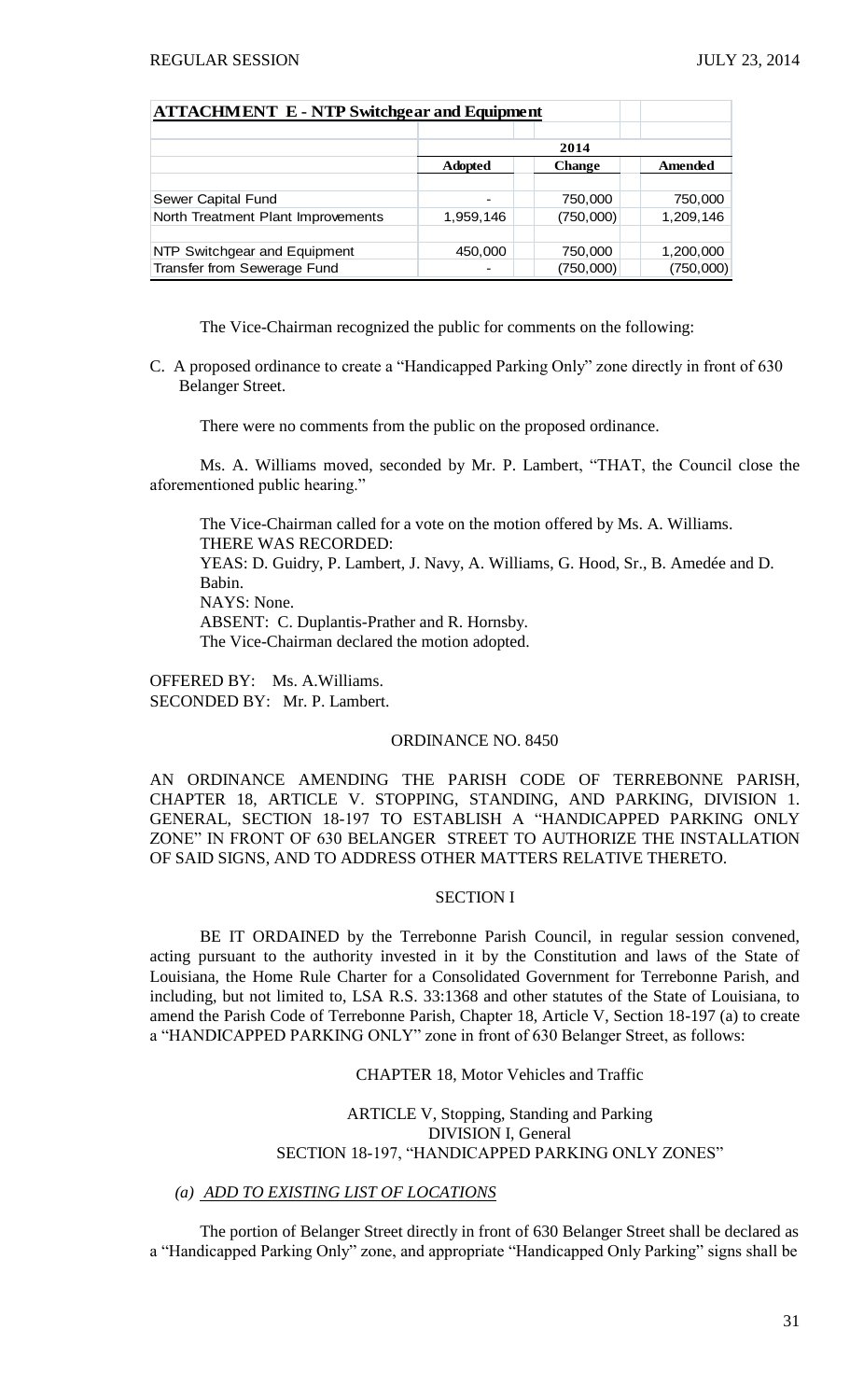erected and maintained at this location. Any vehicle traveling on Belanger Street shall adhere to the provisions of this ordinance.

## SECTION II

If any word, clause, phrase, section or other portion of this ordinance shall be declared null, void, invalid, illegal, or unconstitutional, the remaining words, clauses, phrases, sections or other portions of this ordinance shall remain in full force and effect, the provisions of this section hereby being declared to be severable.

## SECTION III

Any ordinance or part thereof in conflict herewith is hereby repealed.

#### SECTION IV

This ordinance shall become effective upon approval by the Parish President or as otherwise provided in Section 2-13 (b) of the Home Rule Charter for Consolidated Government for Terrebonne Parish, whichever occurs sooner.

This ordinance, having been introduced and laid on the table for at least two weeks, was voted upon as follows:

THERE WAS RECORDED: YEAS: D. Guidry, P. Lambert, J. Navy, A. Williams, G. Hood, Sr., B. Amedée and D. Babin. NAYS: None. ABSTAINING: None. ABSENT: C. Duplantis-Prather and R. Hornsby. The Chairman declared the ordinance adopted on this, the 23<sup>rd</sup> day of July, 2014.

\* \* \* \* \* \* \* \* \*

The Vice-Chairman recognized the public for comments on the following:

- D. A proposed ordinance to amend the 2014 Adopted Operating Budget of the Terrebonne Parish Consolidated Government for the following items:
	- I. Re-class CDBG Recovery Projects, Net Affect \$0 *(Continued from meeting of 07/09/14)*

There were no comments from the public on the proposed ordinance.

Ms. A. Williams moved, seconded by Mr. J. Navy, "THAT, the Council close the aforementioned public hearing."

The Vice-Chairman called for a vote on the motion offered by Ms. A. Williams. THERE WAS RECORDED: YEAS: D. Guidry, P. Lambert, J. Navy, A. Williams, G. Hood, Sr., B. Amedée and D. Babin. NAYS: None. ABSENT: C. Duplantis-Prather and R. Hornsby. The Vice-Chairman declared the motion adopted.

OFFERED BY: Mr. J. Navy. SECONDED BY: Mr. P. Lambert.

ORDINANCE NO. 8451

AN ORDINANCE TO AMEND THE 2014 ADOPTED OPERATING BUDGET OF THE TERREBONNE PARISH CONSOLIDATED GOVERNMENT FOR THE FOLLOWING ITEM AND TO PROVIDE FOR RELATED MATTERS.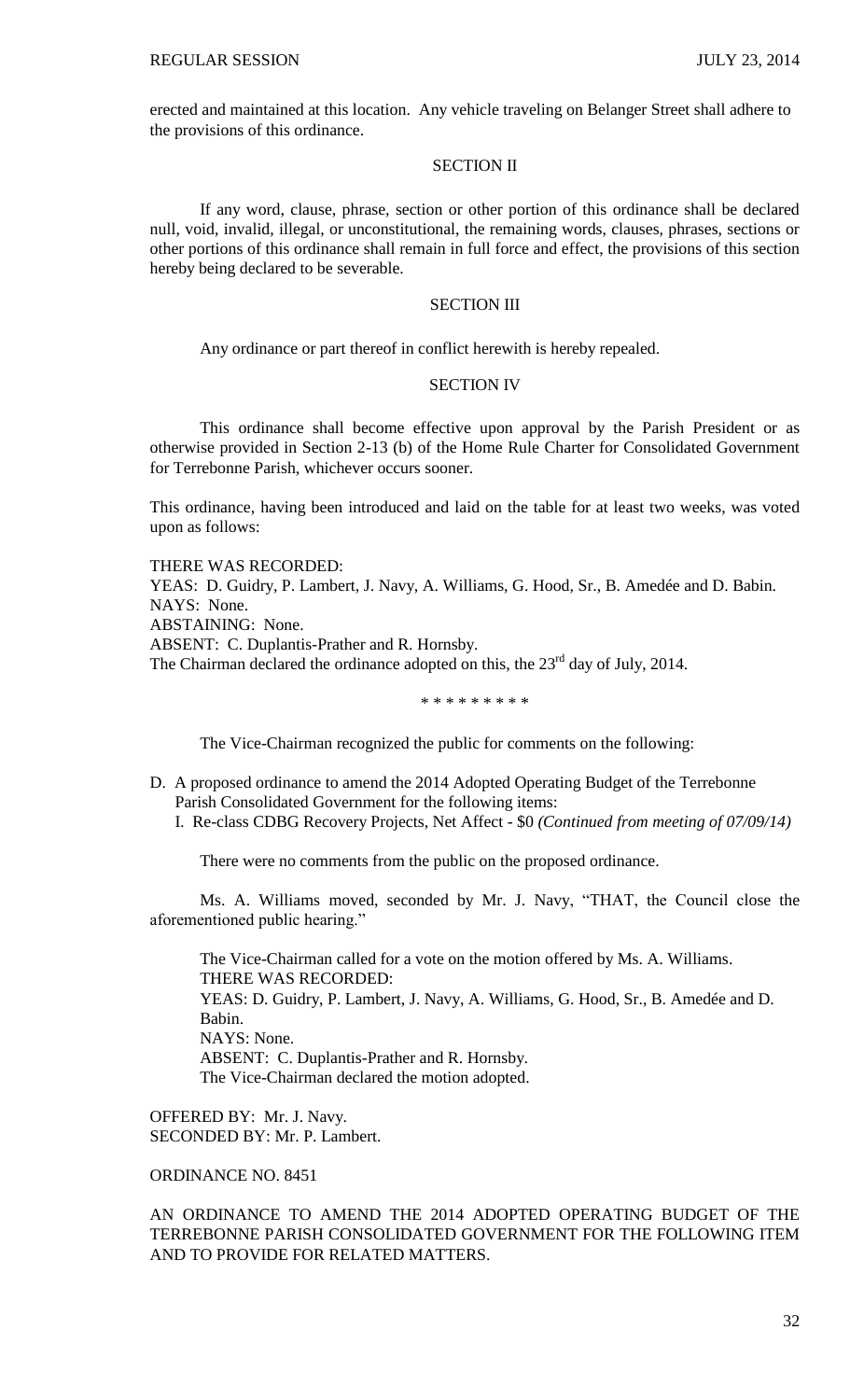VI. Re-class CDBG Recovery Projects, Net Affect - \$0

### SECTION I

WHEREAS, the Terrebonne Parish Consolidated Government has been awarded Community Development Block Grant (CDBG) funding as a result of the damage caused by Hurricanes Gustav and Ike; and

WHEREAS, the Suzie Canal Levee Project is in the preliminary phase of design; and

WHEREAS, the Juvenile Justice Center Project bids came in over budget; and

WHEREAS, the funding for the construction phase of the Juvenile Justice Center project is insufficient and is in need of an additional \$2,541,546 which will be funded from a requested transfer of funds from Suzie Canal Levee Project; and

WHEREAS, the Summerfield Drainage Pump Station Project is ready to be closed out and needs \$1 to be included in its budget for the completion which will also come from a transfer of funds from Suzie Canal Levee Project.

NOW, THEREFORE BE IT ORDAINED, by the Terrebonne Parish Council, on behalf of the Terrebonne Parish Consolidated Government, that the 2014 Adopted Budget of the Terrebonne Parish Consolidated Government be amended for the various CDBG Recovery Projects. (Attachment A)

This ordinance, having been introduced and laid on the table for at least two weeks, was voted upon as follows:

THERE WAS RECORDED:

YEAS: D. Guidry, P. Lambert, J. Navy, A. Williams, G. Hood, Sr., B. Amedée and D. Babin. NAYS: None.

ABSTAINING: None.

ABSENT: C. Duplantis-Prather and R. Hornsby.

The Chairman declared the ordinance adopted on this, the 23<sup>rd</sup> day of July, 2014.

|  |  |  | * * * * * * * * * |  |  |
|--|--|--|-------------------|--|--|
|  |  |  |                   |  |  |

| <b>ATTACHMENT A - CDBG Recovery Projects</b> |                                            |             |            |  |  |  |  |
|----------------------------------------------|--------------------------------------------|-------------|------------|--|--|--|--|
|                                              |                                            | 2014        |            |  |  |  |  |
|                                              | <b>Adopted</b><br><b>Change</b><br>Amended |             |            |  |  |  |  |
|                                              |                                            |             |            |  |  |  |  |
| Juvenile Detention Center                    | 7,723,562                                  | 2,541,547   | 10,265,109 |  |  |  |  |
| Summerfield Drainage Pump Station            | 4,115,107                                  |             | 4,115,108  |  |  |  |  |
| Suzie Canal Levee                            | 6,388,360                                  | (2,541,548) | 3,846,812  |  |  |  |  |

\*\*\*\*\*\*\*\*\*\*

The Vice-Chairman recognized the public for comments on the following:

E. A proposed ordinance to amend the Parish Code with regards to future flood risk and flood insurance savings through the Community Rating System**.** *(Continued from meetings of 06/11/14, 06/25/14 and 07/09/14)*

There were no comments from the public on the proposed ordinance.

Mr. D. Guidry moved, seconded by Mr. J. Navy, "THAT, the Council close the public hearing and remove from the agenda item 6:30 E -A proposed ordinance to amend the Parish Code with regards to future flood risk and flood insurance savings through the Community Rating System *(Continued from meetings of 06/11/14, 06/25/14 and 07/09/14)*."

The Vice- Chairman called for a vote on the motion offered by Mr. D. Guidry. THERE WAS RECORDED: